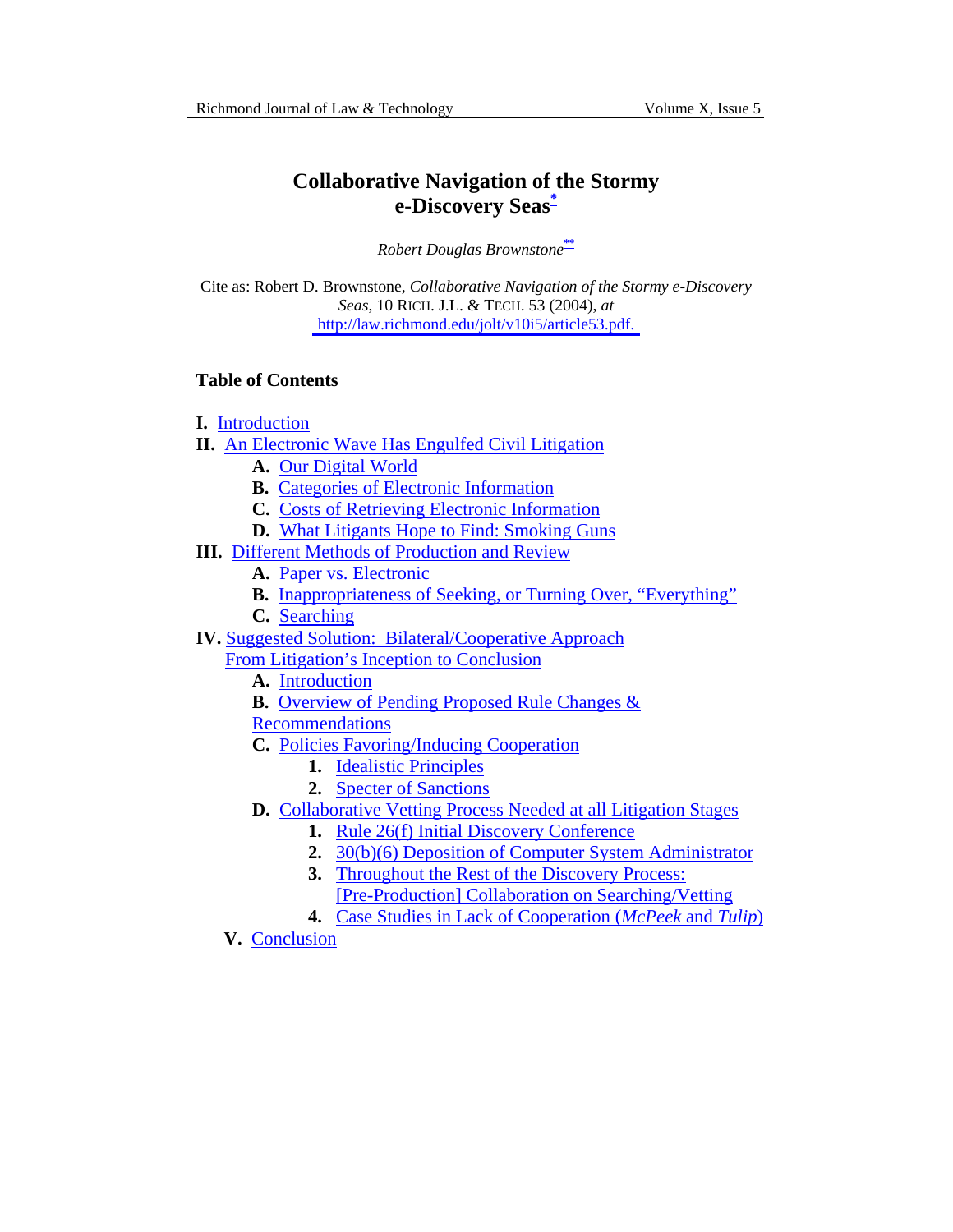### <span id="page-1-0"></span>**I.** [Introduction](#page-0-0)

[1] Seventy years ago, when the world was still paper-based, a famous lyricist wrote: "*Say, it's only a paper moon [s]ailing over a cardboard sea. But it wouldn't be make-believe [i]f you believed in me*."**[1](#page-19-0)** Jump to today's digital world, and imagine those lines re-written in an e-mail from a litigator to a client: "*Now, underneath each paper moon is a vast electronic sea. If you plot a realist's course you'll cruise e-Discovery*." In the twentieth century, while civil litigation often wallowed in discovery disputes, at least paper's one-dimensional nature provided several boundaries. The expansive powers of digital media have shattered those outer limits.**[2](#page-19-0)** Thus, on a regular basis, judges, litigators, clients, and technologists have been forced to explore and test new methods of fair, thorough, and efficient requests for, and production of, electronic information.

[2] In days gone by:

• Discoverable information existed primarily or exclusively in printed hardcopy documents, whose content and history were, for all intents and purposes, fixed and unalterable.**[3](#page-19-0)**

• Other than the document's printed contents and oral questioning of authors and/or recipients, there was no opportunity to explore areas such as the timing and content of prior revisions or the identities of recipients of each such version.

• However large a paper dump ensued, relatively speaking there were finite sets of discoverable materials<sup>[4](#page-19-0)</sup> to be collected, reviewed and produced, on the one hand, and requested, obtained and reviewed, on the other hand.**[5](#page-20-0)**

[3] Yet, in a modern civil lawsuit:

• Discoverable information exists in a wide array of electronic formats that typically contain much non-printed information, known as "metadata,"**[6](#page-20-0)** namely particulars that are unavailable when one merely looks at a hardcopy. Metadata mining may be most fruitful as to e-mail. However, even in commonly and widely used formats such as Microsoft Word, electronic versions of documents can reveal many types of underlying informatio[n.](#page-21-0)**7**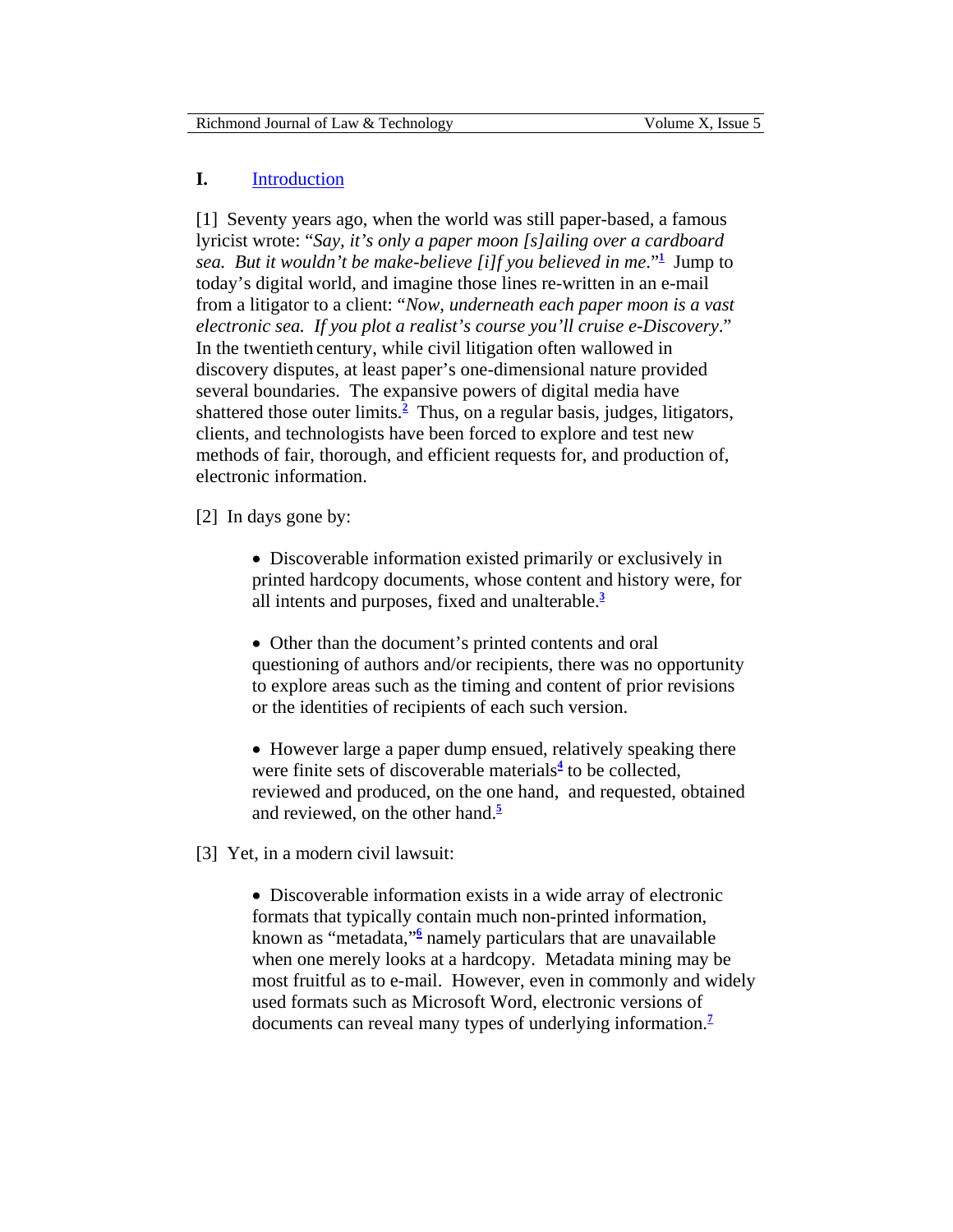<span id="page-2-0"></span>• Technology has made it possible, and in many instances easy, to uncover additional potentially helpful facts. Those facts can flesh out the context of a document, encompassing, for example, timing and content of prior revisions, identities of recipients of each such version, and/or identities of prior recipients taken out of a distribution loo[p.](#page-21-0)**<sup>8</sup>**

• The size of most every corporate party's discoverable data set is very expansive and often infinite.**[9](#page-21-0)**

[4] Consequentially, in comparison to their predecessors, the twenty-first century litigator and client are faced with two much more daunting tasks. Fulfilling the goals of those two tasks entails steering clear of two sea mines:-

> • Assessing one's own potentially huge data set in a thorough, cost-effective, and pristine-condition-preserving matter, *without being - or seeming to be - obstructionist*.

• Extracting, exploring and culling key information from a data set entirely under the control of one's opponent, *without being - or seeming to be - on a "drag the ocean" fishing expedition.* 

[5] Litigators and technologists are still wrestling with how to engage in electronic discovery while evading those two e-Discovery analogues to Scylla and Charybdis.<sup>[10](#page-21-0)</sup> Judges have been increasingly focused on developing a growing body of e-Discovery case law, which will ultimately propound a tried and true process. $\frac{11}{10}$  $\frac{11}{10}$  $\frac{11}{10}$  To be efficient and effective, that process must mandate and enforce cooperation among the litigants as to search terms and other selection criteria needed to narrow down huge data sets into manageable subsets.

# **II.** [An Electronic Wave Has Engulfed Civil Litigation](#page-0-0)

# **A.** [Our Digital World](#page-0-0)<sup>[12](#page-21-0)</sup>

[6] In the world in general, 99.99% of information being generated is in non-printed form.**[13](#page-21-0)** E-mail usage and electronic file generation are at astounding levels. $\frac{14}{2}$  $\frac{14}{2}$  $\frac{14}{2}$  While estimates vary, last year one well-respected scholarly institute, The Sedona Conference,**[15](#page-22-0)** opined that "70[%] of corporate records may be stored in electronic format, and 30[%] of electronic information is never printed to paper."**[16](#page-22-0)** One expert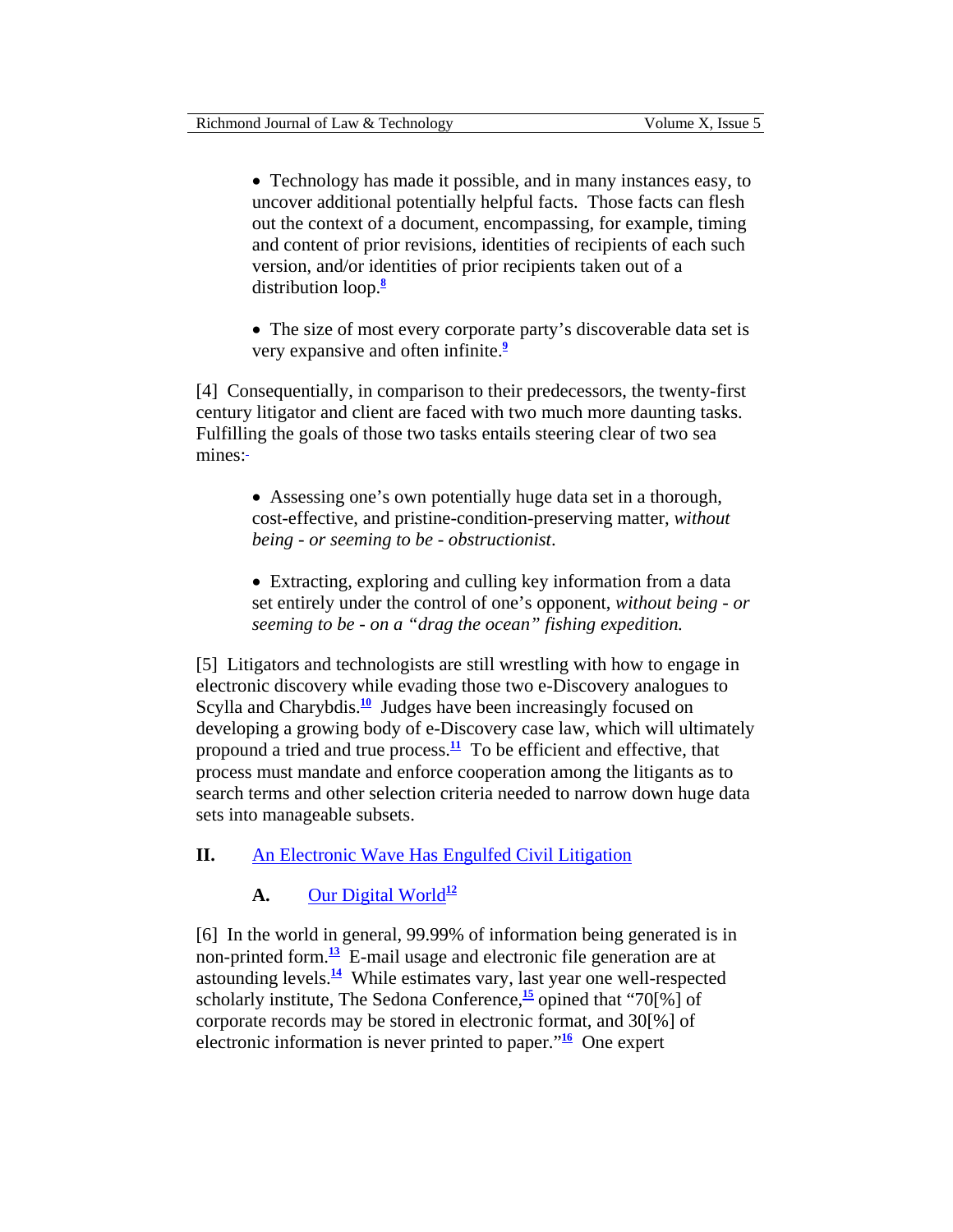<span id="page-3-0"></span>commentator went even further, contending that, in most companies, 90 to 95% of information is stored only in electronic form.**[17](#page-22-0)**

[7] In turn, broad discovery remains paramount in civil litigation.<sup>[18](#page-22-0)</sup> Not surprisingly, therefore, in the litigation context, the transition to a predominantly electronic mode has been accelerating at a rapid pace.**[19](#page-22-0)** Black letter law is now to the effect that e-information is as susceptible to discovery rules and principles as paper.**[20](#page-23-0)** "[I]f a party chooses an electronic storage method, the necessity for a retrieval program or method is an ordinary and foreseeable risk" of commercial litigation.**[21](#page-23-0)**

### **B.** [Categories of Electronic Information](#page-0-0)

[8] Hard drives, back-up tapes, storage devices, web server logs, databases, and "deleted" $\frac{22}{2}$  files are among the numerous formats and environments that often need to be navigated. $\frac{23}{12}$  $\frac{23}{12}$  $\frac{23}{12}$  The best judicial description of the world of electronic information was propounded last year by Judge Shira A. Scheindlin in the first of her several landmark electronic discovery decisions in an employment discrimination case, *Zubulake v. UBS Warburg LLC* ("*Zubulake I*").<sup>[24](#page-23-0)</sup> As its threshold issue in assessing Plaintiff's motion to compel production, *Zubulake I* divided the world of electronic information into two distinct broad categories:

> 1) "[D]ata that is kept in an *accessible* format," broken down into three sub-categories, "listed in order from most accessible to least accessible:"

- a) "Active, online data," such as hard drives;
- b) "Near-line data," such as optical disks; and

c) "Offline storage/archives[,] . . . [which] lack[] 'the coordinated control of an intelligent disk subsystem,' and [consist of], in the lingo, JBOD ('Just a Bunch of Disks')."<sup>[25](#page-24-0)</sup>

2) "Electronic data [that] is relatively *inaccessible*," broken down into two sub-categories, also ranked in order of accessibility:

- a) "Backup tapes;" and
- b) "Erased, fragmented or damaged data."**[26](#page-24-0)**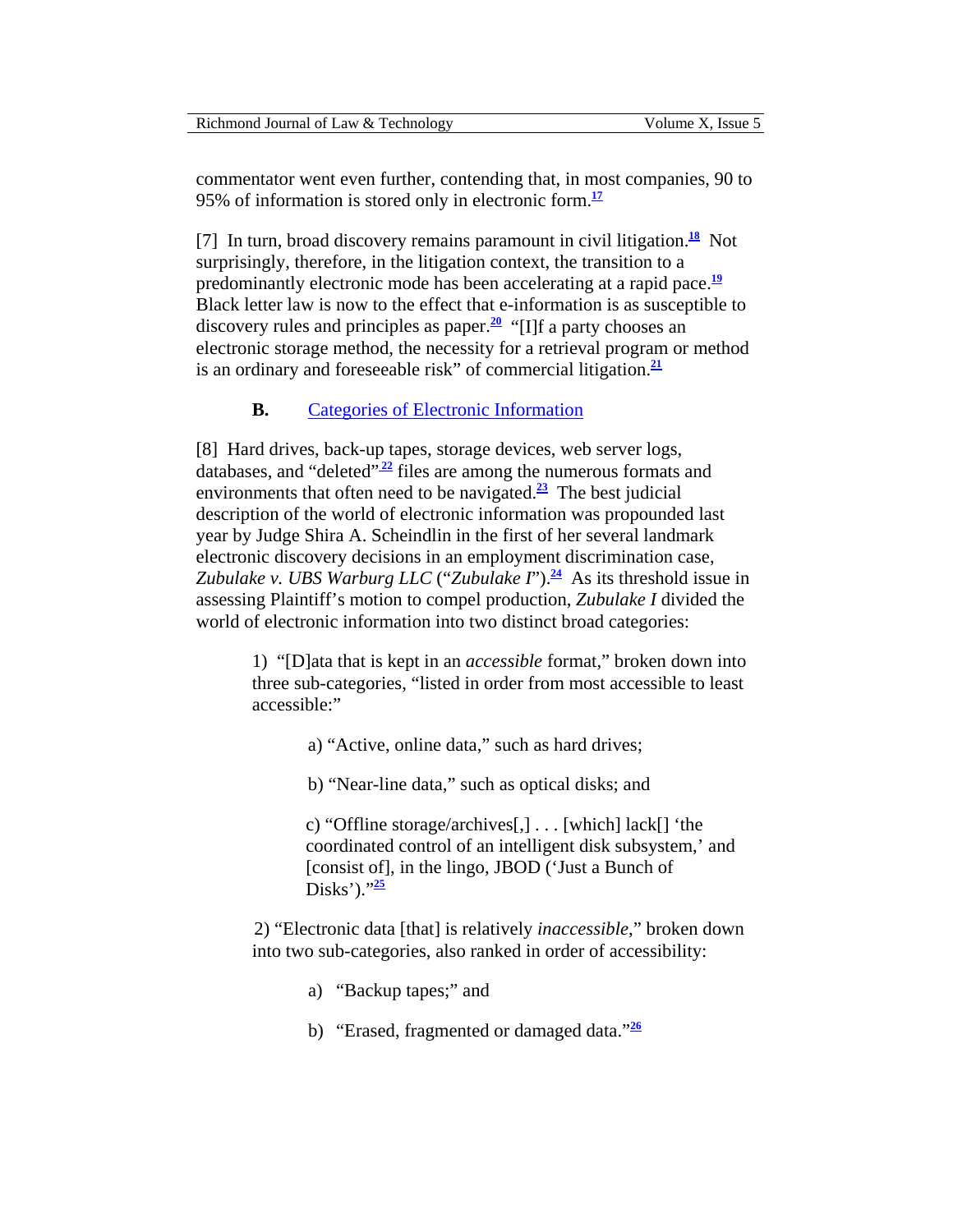### **C.** [Costs of Retrieving Electronic Information](#page-0-0)

<span id="page-4-0"></span>[9] The significance of the two *Zubulake I* categories is that they comprise a framework for coping with the all-important civil discovery issue of spiraling costs.<sup>[27](#page-24-0)</sup> *Zubulake I* concluded that "in the world of electronic data, thanks to search engines, any data that is retained in a machine<sup>[-</sup>]readable format is typically accessible<sup>"[28](#page-24-0)</sup> and thus, if responsive, must be produced at the expense of the producing party, under the usual rules of discovery.<sup>[29](#page-24-0)</sup> On the other hand, as to inaccessible data (primarily back-up tapes), *Zubulake I* held that "[a] court should consider cost-shifting," namely requiring the requesting party to shoulder some of the burden of retrieval costs.**[30](#page-24-0)**

[10] Back-up tapes trigger a host of fairness and cost issues, and *Zubulake I* did its best to fairly assess these issues from the perspective of both sides. What are back-up tapes, and why do they warrant disparate treatment?**[31](#page-24-0)** As a medium, a back-up tape drive is "[a] device, like a tape recorder, that reads data from and writes it onto a tape. Tape drives have data capacities of anywhere from a few hundred kilobytes to several gigabytes."**[32](#page-24-0)** As a practical matter, companies make daily or weekly computer system data back-ups, $\frac{33}{2}$  $\frac{33}{2}$  $\frac{33}{2}$  to have on hand in case of a catastrophic system crash. Typically, those back-up tapes are retained for a week, a month, or a similar period of time, and then are put back into rotation and recycled.**[34](#page-24-0)** Each back-up takes a snapshot of the information on the computer system at a given time. When subsequent back-up tapes are made, previously created back-up tapes may be recycled or deleted from the storage facility.

[11] Although the cost of back-up tapes themselves is relatively small, the cost of restoring, reviewing, and extracting responsive information from them can run into tens of thousands of dollars.<sup>[35](#page-24-0)</sup> Typically, there is no directory; thus, only once back-up tapes are "restored" and the contents indexed can the underlying information be searched, extracted, and/or manipulated.**[36](#page-24-0)** Given that backed up data must not only be indexed but also decompressed, the restoration process is typically lengthy and costly.**[37](#page-25-0)**

[12] As acknowledged by Judge Scheindlin in *Zubulake I*, the stakes are thus higher all the way around regarding back-up tapes and other "relatively inaccessible" data. Consequently, her decision tried to give full credence to the positions of both requesting and producing parties.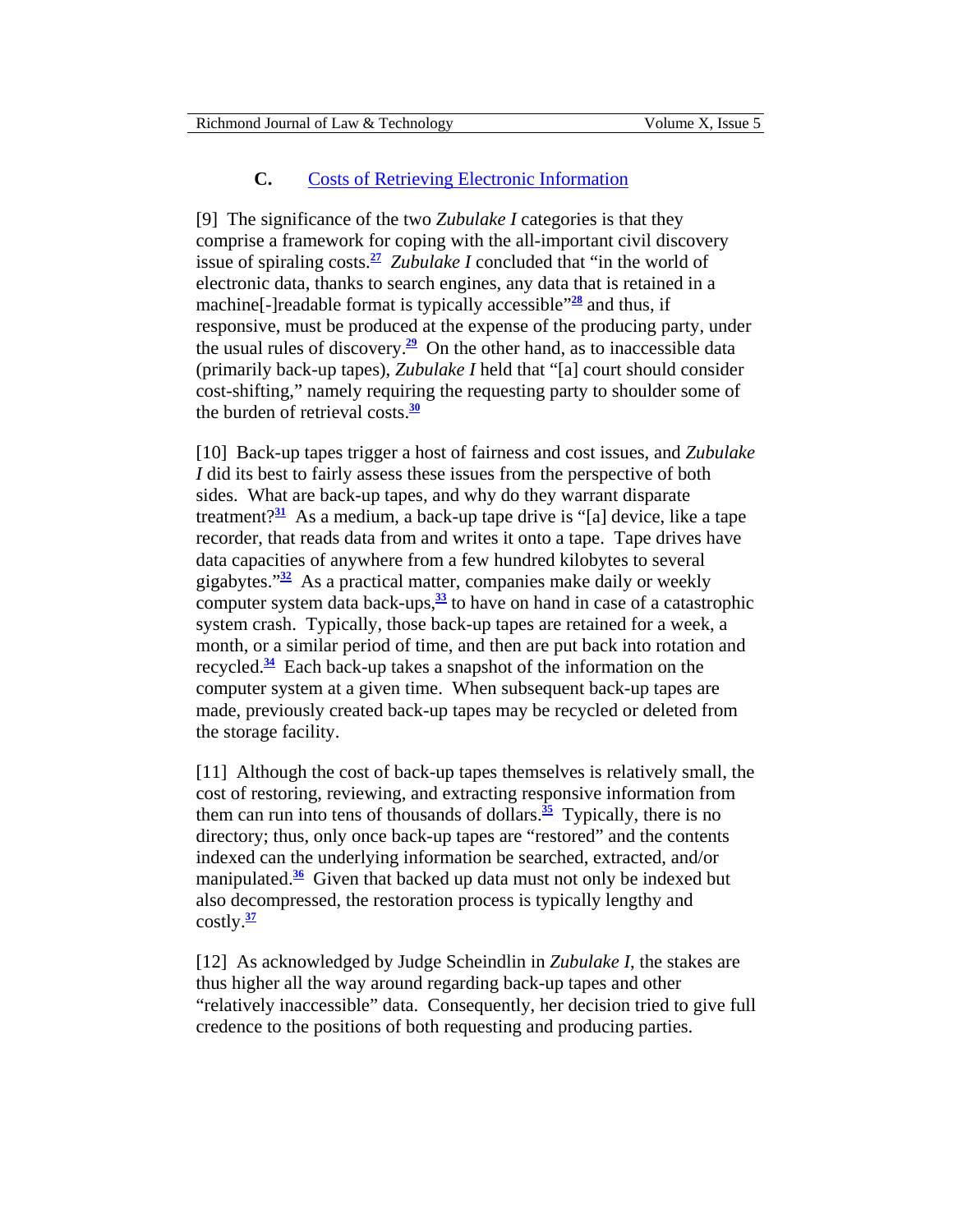<span id="page-5-0"></span>[13] As to requesting parties, *Zubulake I* potentially opened a can of worms by rebuffing a once common objection to discoverability of backup tapes. The accessibility/inaccessibility demarcation eliminated "the purposes for which the responding party maintains the requested data" as a factor in a new seven-factor cost-shifting analysis.**[38](#page-25-0)** Further, "[w]hether the data is kept for a business purpose or for disaster recovery does not affect its accessibility."**[39](#page-25-0)** *Zubulake I* also carefully protected the rights of individual Plaintiffs/requestors by generally circumscribing when costs can be shifted to the requesting party. $\frac{40}{1}$  It did so by ruling that costshifting is appropriate as to restoration of inaccessible data *only* if its marginal utility is evinced by a "fact-intensive" review of the results of a "small sample" restoration.**[41](#page-26-0)**

[14] As to producing parties, *Zubulake I* and its follow-up decision, Zubulake  $III$ ,  $\frac{42}{7}$  $\frac{42}{7}$  $\frac{42}{7}$  carefully restricted the extent to which the arena of back-up tapes could become a bottomless sinkhole for a responding party. In *Zubulake I*, the new test was applied to a narrow pertinent set of ninetyfour**[43](#page-26-0)** back-up tapes that had previously been identified as responsive. The court ordered Defendant to produce at its own expense "*all* responsive e-mails that exist on its optical disks or on its active servers[,] . . . [and] responsive e-mails from any *five* backups [sic] tapes selected by [Plaintiff]."**[44](#page-26-0)** The court also ordered Defendant to "prepare an affidavit detailing the results of its search, as well as the time and money spent. After reviewing the contents of the backup tapes and [Defendant]'s certification, the Court [was to] conduct the appropriate cost-shifting analysis."**[45](#page-26-0)** In *Zubulake III*, the court held that the results of the restoration of the small sample of five tapes warranted shifting to the requesting party only 25% of *restoration* costs as to the remaining tapes, and that all other costs - including the costs of *review* and *production* remained with the producing party.**[46](#page-26-0)**

[15] Implicitly, the *Zubulake* decisions laid the groundwork for development of a conceptually sound, pragmatic, and cost-sensitive multistep e-Discovery process, namely a process in which there are incentives for both sides to cooperate with each other and with the court. Significantly, the *Zubulake* opinions did so in the battleground of back-up tapes, the key factual setting that has instigated many other judges to wade into the e-Discovery waters.**[47](#page-26-0)**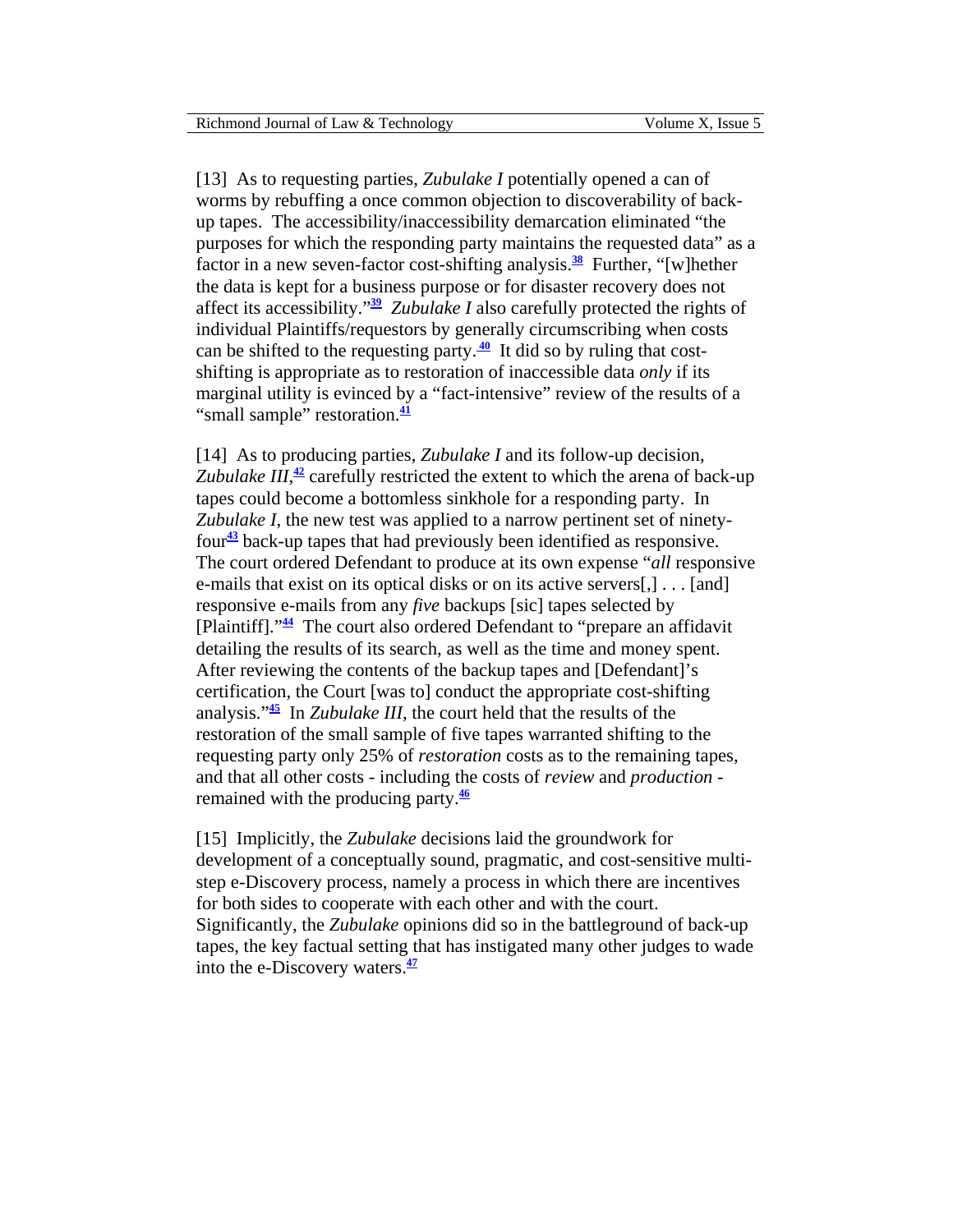# <span id="page-6-0"></span>**D.** [What Litigants Hope to Find: Smoking Guns](#page-0-0)

[16] An ironic factual aspect of *Zubulake* was Plaintiff's packrat-like tendency to retain many paper copies of e-mails. Plaintiff "produced over 450 pages of relevant e-mails, including e-mails that would have been responsive to her discovery requests but were never produced by [Defendant]."**[48](#page-26-0)** That fact played a major role in convincing the court to agree with Plaintiff that Defendant likely had additional pertinent e-mails in relatively inaccessible electronic form. In particular, *Zubulake I* reasoned that Plaintiff "ha[d] already produced a sort of 'smoking gun' an e-mail suggesting that she be fired 'ASAP' after her EEOC charge was filed, in part so that she would not be eligible for year-end bonuses."**[49](#page-26-0)**

[17] As in *Zubulake*, in general a requesting party seeks to fulfill the overall discovery goal of developing evidence to support a claim or defense. Likewise, it also hopes to uncover the proverbial "smoking gun" e-mail or other document. As one commentator so aptly pointed out:

> Once discovery begins, the chase is on for smoking gun e-mails, memos admitting liability, deleted design documents, and other documents never intended to see the light of day. . . . It has been proven time and time again that e-mails are fertile ground for unearthing damaging documents. Individuals believe them to be private communication.**[50](#page-26-0)**

Based on some widely publicized examples,**[51](#page-26-0)** hope springs external as to unearthing gold nuggets. In one of the fen-phen diet drug litigations, a Plaintiff's computer forensics experts uncovered a damaging e-mail message, which was ultimately leaked to the press. $\frac{52}{2}$  $\frac{52}{2}$  $\frac{52}{2}$  The message is universally claimed to have read: "Do I have to look forward to my waning years writing checks to fat people with a silly lung problem?"**[53](#page-26-0)** Similarly, a Chevron Corporation subsidiary was apparently induced to settle a sexualharassment claim - in 1995 for \$2.2 million - based on unearthed evidence that included an e-mail containing such jokes as "[twenty-five] reasons beer is better than women." $\frac{54}{5}$  $\frac{54}{5}$  $\frac{54}{5}$  Generally, such smoking gun e-mails would remain hidden absent an automated method to retrieve them.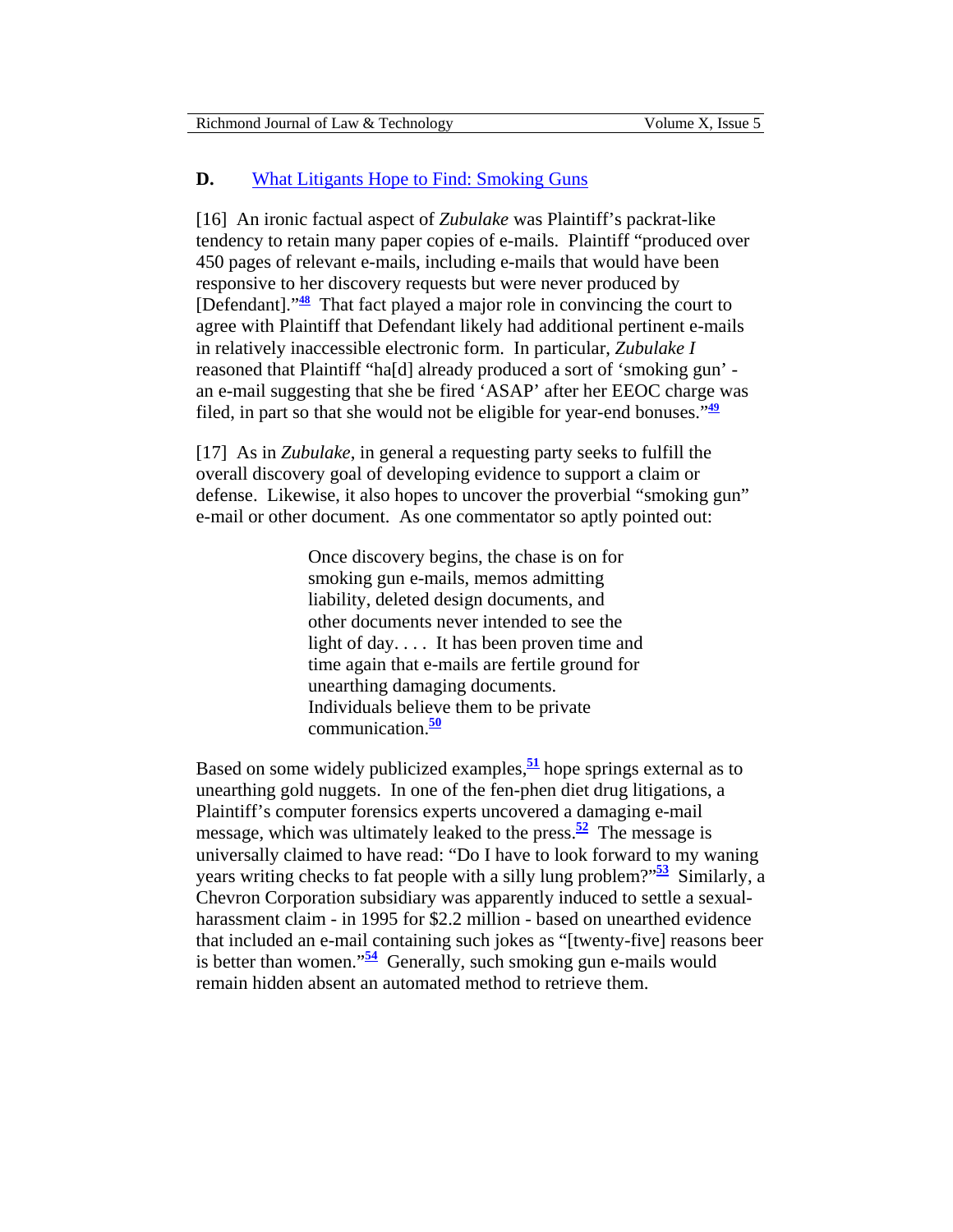### <span id="page-7-0"></span>**III.** [Different Methods of Production and Review](#page-0-0)

#### **A.** [Paper vs. Electronic](#page-0-0)

[18] When a very small set of discoverable information exists, it is still feasible for the parties to physically review printed hard copies of all documents. In fact, when one's client's responsive set and/or the other side's produced set is quite small, some feel that paper review is advisable, even when it is in addition to one or more forms of electronic review. Why? In those situations, the "serendipity factor" applies, meaning that the odds are at their highest that paper review may reveal pertinent information that might be missed in robotic electronic review.**[55](#page-27-0)**

[19] Even when a lawsuit entails a medium to large e-information universe, there is not necessarily relevant, let alone earth-shattering, metadata.**[56](#page-27-0)** As has always been the case, the nature and extent of permissible discovery vary widely, depending on factors such as legal theories, types of parties, and number of key players. However, in almost every lawsuit, the sheer volume of potentially responsive e-information has changed the tools needed just to get through the data set.**[57](#page-27-0)**

[20] In almost all current civil litigation involving one or more entity parties, the nature of the beast now mandates that electronic collection, production, and review predominate, and often constitute the only effective method.**[58](#page-27-0)** An experienced practitioner has propounded a rule of thumb: "[i]n any matter involving more than [one] gigabyte of data, or more than 100,000 pages<sup>[59](#page-27-0)</sup> of documentation, lawyers should consider e-[D]iscovery processes."**[60](#page-27-0)**

[21] In many lawsuits, the vastness of the potentially responsive set of electronic information<sup> $61$ </sup> has made it practically impossible for the litigation team to review hardcopy documents page-by-page. The *Zubulake I* court noted that, "'[b]y comparison [to the time it would take to search through 100,000 pages of paper], the average office computer could search all of th[ose] documents for specific words or combinations of words in minute [sic], perhaps less.<sup> $m_{\Omega}$ </sup> In the author's own experience, a complex litigation between two large corporate parties can generate the equivalent of more than one hundred million pages of discovery documents, requiring over twenty terabytes of server storage space. **[63](#page-27-0)** Assuming a review rate of one box of paper documents<sup>[64](#page-28-0)</sup> per weekday, per reviewer, a one hundred million page volume corresponds to over thirty person-years of review for each party. In ecological terms, each side would require approximately 6,250 trees<sup>[65](#page-28-0)</sup> just to print one copy of each of the documents it produced and of each of the documents it received.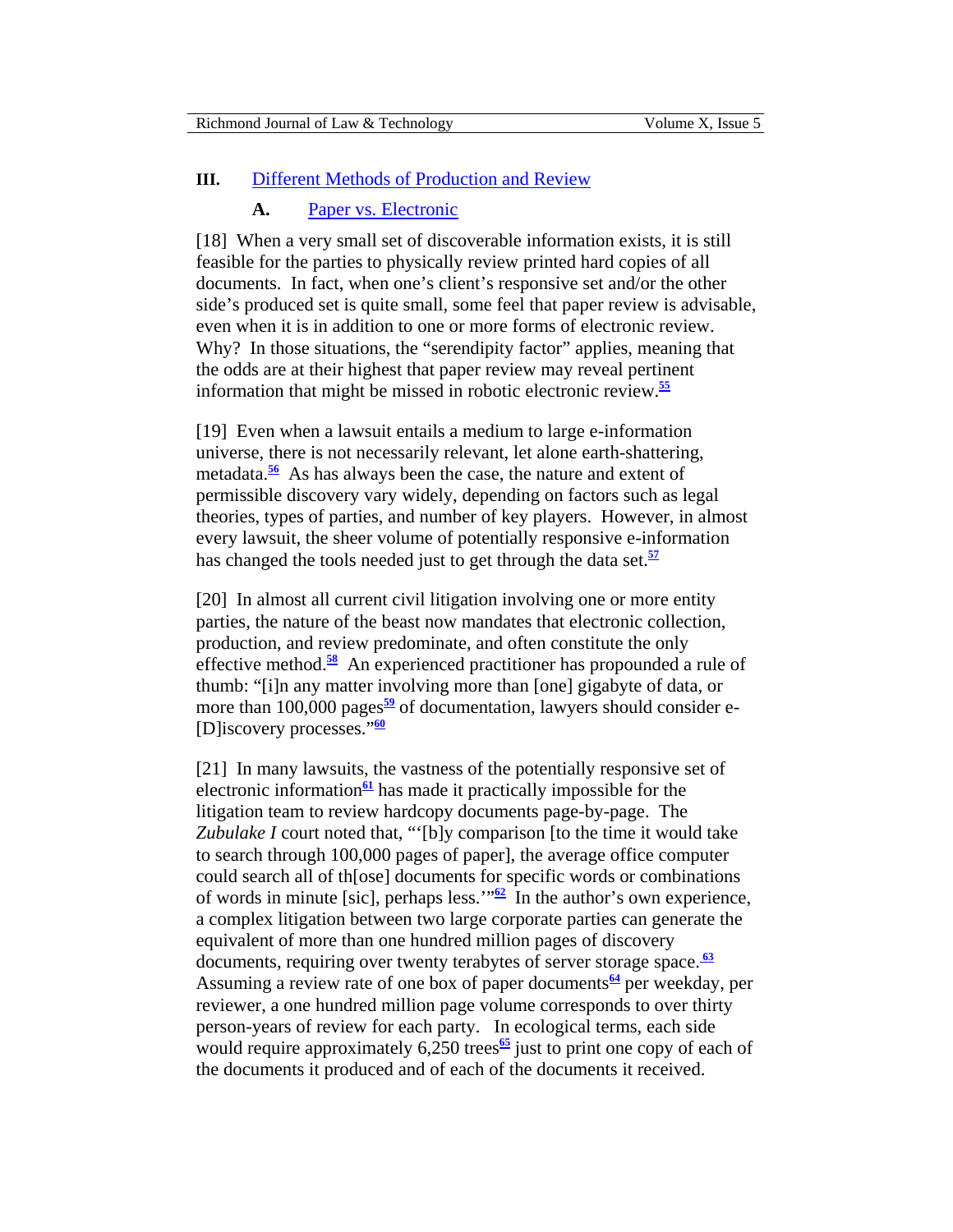# **B.** [Inappropriateness of Seeking, or Turning Over, "Everything"](#page-0-0)

<span id="page-8-0"></span>[22] Given the open-ended nature of data storage capacities, electronic era descendants of the old-fashioned fishing expedition and paper-dump are fraught with problems for both sides. An overly broad *request* by the propounding party will likely be both too intrusive on the responding party, and indefensible in court if enforcement is sought, thus causing the requester to lose not only time and money, but also credibility with the judge.**[66](#page-28-0)**

[23] An overly broad *response* by the producing party is also a doubleedged sword. Getting buried in an avalanche of data could render it impossible for the requester to conduct any meaningful, let alone complete, review.**[67](#page-28-0)** Moreover, if electronic information is produced in its various respective "native"<sup>[68](#page-28-0)</sup> formats, much of it may be impractical (or impossible) to view, let alone review.<sup>[69](#page-28-0)</sup> However, turning over an overly broad set of data, especially in its native format(s), is not a tenable strategy for a producing party because it, in effect, "gives away the store" in the first instance. To the extent the other side has the requisite resources and is sufficiently tech-savvy to explore the pertinent native files, each such "native document appears exactly as it appeared to the custodian who created and maintained the document[;] . . . [thus, one's opponent would be able to] see all of the application's hidden features, such as spreadsheet formulas, tracked changes and links between documents."**[70](#page-28-0)**

# **C.** [Searching](#page-0-0)

[24] The pivotal "selection criteria"<sup> $7\frac{1}{2}$ </sup> issue has been aptly framed by one Sedona Conference law-and-technology expert, who queried, "is the use of Selection Criteria a reasonable and reliable way to identify and cull potentially responsive data from large, co-mingled, general-issue, data sets?"**[72](#page-28-0)** The same expert defined the Sedona Principle Eleven phrase "selection criteria" as "filtering expressions . . . applied . . . to identify data items with specific characteristics. Those items . . . that match . . . are deemed to have 'hits' and will be selected, or culled, from the data set for further processing and/or review."**[73](#page-28-0)**

[25] The most effective criteria for winnowing down a large universe of electronic information could include full-text word searches, time frame(s), file type(s), and/or key creators or modifiers of documents.<sup>[74](#page-28-0)</sup> Though there are deficiencies, $\frac{75}{2}$  $\frac{75}{2}$  $\frac{75}{2}$  technology is always changing, such that the capabilities and capacities of search engines continue to grow.**[76](#page-29-0)**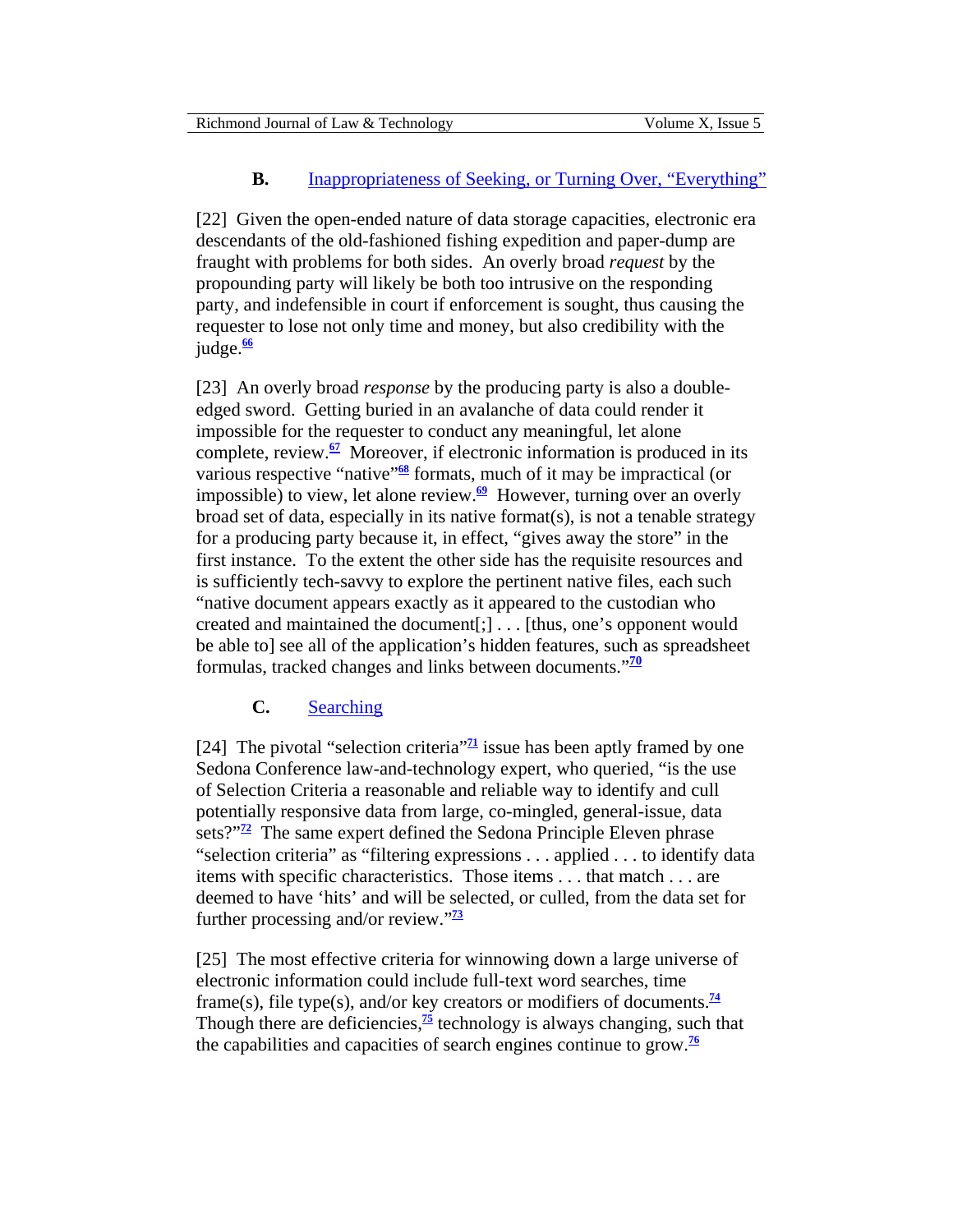<span id="page-9-0"></span>

| Richmond Journal of Law & Technology | Volume X. Issue 5 |
|--------------------------------------|-------------------|
|                                      |                   |

[26] No sophisticated party or attorney seriously contends that an electronic vetting process is unnecessary. The trickier issue, however, is whether - and, if so, when - a propounding party gains input into the responding party's selection criteria. Responding parties will tend to insist on the right to "go it alone" in the first instance, while requesting parties will want to have input *ab initio*.<sup>[77](#page-29-0)</sup>

# **IV.** [Suggested Solution: Bilateral/Cooperative Approach](#page-0-0) From Litigation's Inception to Conclusion

# **A.** [Introduction](#page-0-0)

[27] As recognized by *The Sedona Principles*, "dialogue between litigants is a prerequisite to resolving (or avoiding) potentially costly and disruptive electronic discovery disputes."**[78](#page-29-0)** The prospect of such bilateral cooperation becomes real rather than a pipe dream as long as one accepts the following premises and presumptions:

> • Many broad generalizations cannot be applicable to every litigation. A lawsuit - however unique its facts and legal theories is always intrinsically a dispute between parties whose counsel are hired to vigorously advocate, which includes using strategy.**[79](#page-29-0)**

> • The *Zubulake* marginal utility approach will be used to prevent fishing expeditions into inaccessible data such as back-up tapes, and the court will induce the parties to cooperate on search criteria at all three phases of the *Zubulake* framework.**[80](#page-29-0)**

• When an individual is litigating against a company, the trial judge will strive to ensure that justice is served.**[81](#page-29-0)**

• Where necessary to protect privileged material,<sup>[82](#page-29-0)</sup> trade secrets and the like, the trial judge will work with the parties to establish protocols for data gathering and review, including, perhaps, appointing a neutral computer expert.**[83](#page-29-0)**

• All concerned, including computer experts, will employ the best technology practices to ensure that original electronic information is not manipulated and that the integrity of working copies thereof is preserved.**[84](#page-30-0)**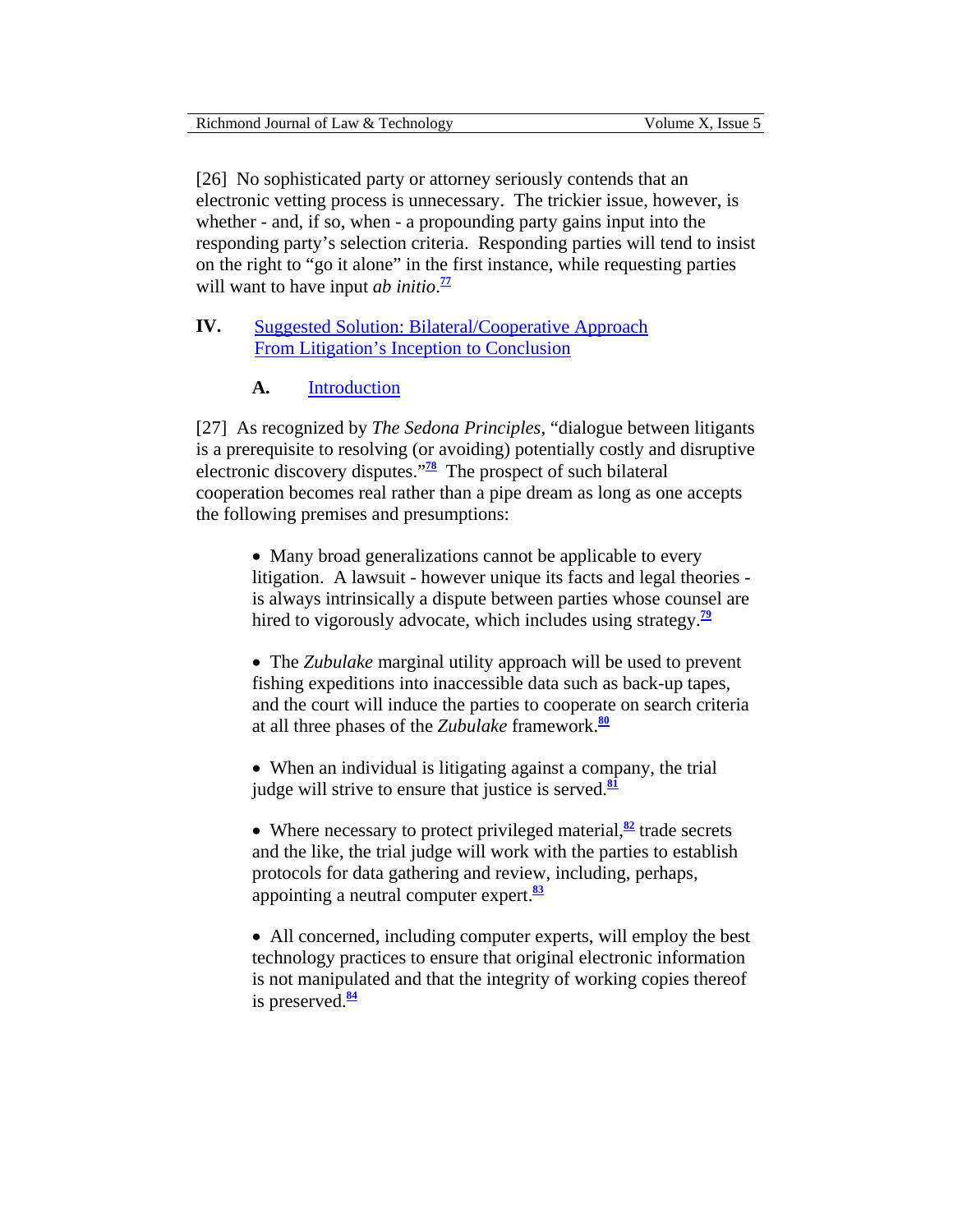<span id="page-10-0"></span>[28] With those principles accepted as starting points, it is time to touch on the most recent proposed standards and rules aiming for a cooperative e-Discovery process.

# **B.** [Overview of Pending Proposed Rule Changes &](#page-0-0)  Recommendations

[29] The same long-held discovery law principles apply to electronic information.**[85](#page-30-0)** However, judicial interpretation of those principles in the variegated factual contexts wrought by technological advances has been slow. Some of that slowness is due to judges' predilection to adhere to their traditional role of "develop[ing] principles on a case-by-case basis from the ground up."**[86](#page-30-0)** As in other contexts, there are four reasons why we will all get very old if we wait for the adjudicative process to finish that task. First, "[m]ost reported discovery cases come from trial courts and have little precedential value."**[87](#page-30-0)** Second, there is generally very little guidance from courts of appeals, because few discovery cases get appealed.**[88](#page-30-0)** Third, when such cases are appealed, the level of appellate review is deferential, leaving most discovery determinations within the discretion of the trial judge.<sup>[89](#page-30-0)</sup> Fourth, the reported decisions tend to involve obstructionist conduct at the most egregious end of the spectrum, **[90](#page-30-0)** thus arguably offering insufficient guidance to those acting in a mainstream manner.

[30] There are several current movements to establish new standards that could provide some much-needed guidance in the e-Discovery arena. At the federal level, the Discovery Subcommittee of the United States Advisory Committee on Civil Rules (FRCP Committee) is assessing whether the nuances of electronic information warrant proposed amendments to the Federal Rules of Civil Procedure (FRCP).**[91](#page-30-0)** Many question whether the "three-to[-]four-year process" endemic to revising the FRCP<sup>[92](#page-30-0)</sup> can possibly keep up with technological advances.<sup>[93](#page-30-0)</sup> Even the FRCP Committee itself has acknowledged a "legitimate concern that any definition we fix upon presently could be rendered meaningless by changes in five or ten years. The goal of this effort is to try to use terms that anticipate technological developments and would be sufficiently flexible to be of use once those occur."**[94](#page-30-0)**

[31] Nonetheless, the current draft of the proposed FRCP changes does tackle a number of key technology topics, such as:

• contemplating adding a provision to FRCP  $34(1)(A)$  - as to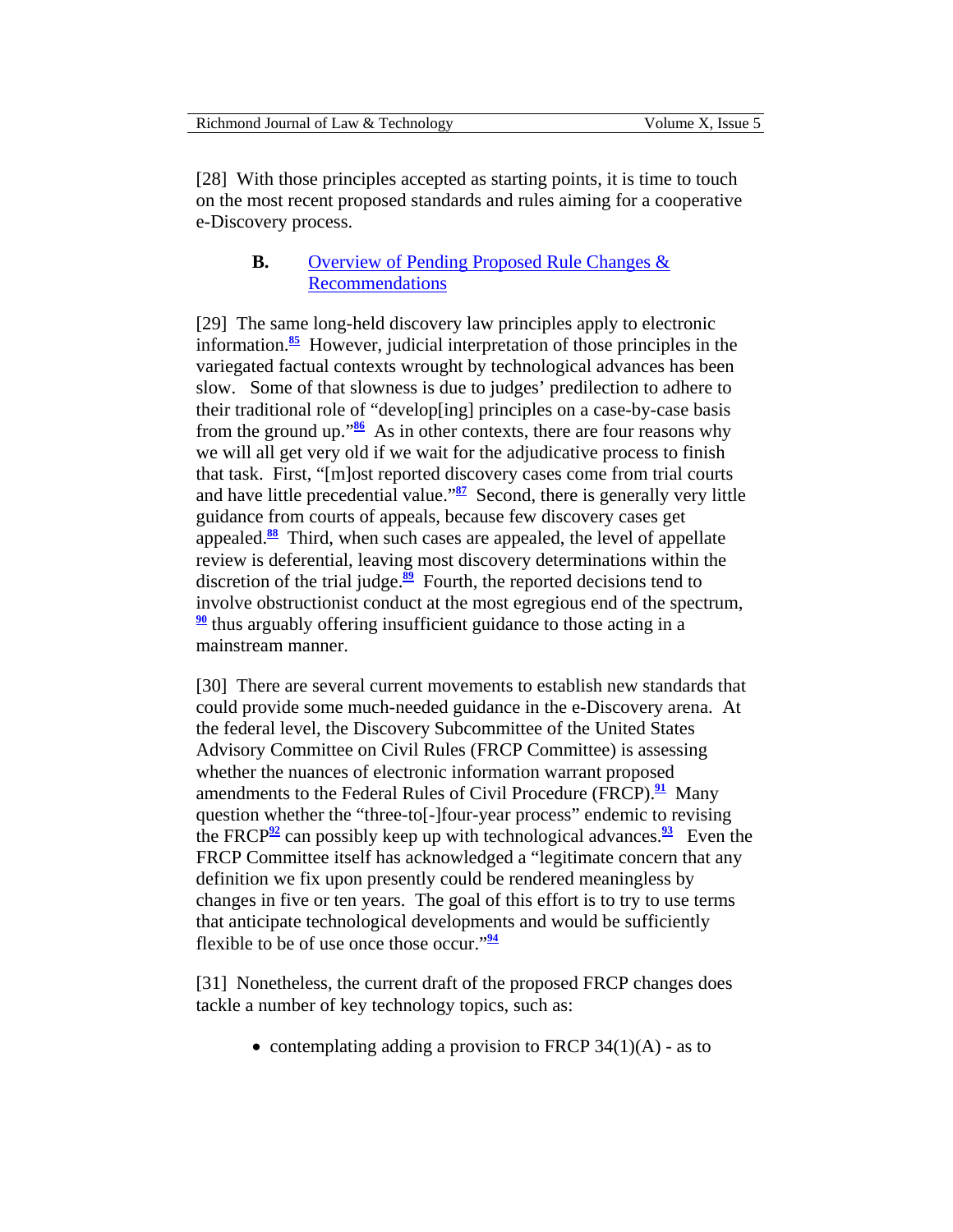<span id="page-11-0"></span>scope of discovery - that might encompass metadata;<sup>[95](#page-30-0)</sup>

• amending FRCP  $34(b)(1)(B)$  - as to "form of the request" - to include that "[t]he request may specify the form in which electronically-stored data are to be produced,"**[96](#page-30-0)** ostensibly including metadata; and

• considering authorizing a "quick peek" - in other words, "initial examination" - procedure in FRCP  $34(b)(2)(E)$ , whereby a party would preliminarily turn over electronic information to its adversary without waiving any privilege objections.**[97](#page-30-0)**

Three of the Sedona Conference's eleven Principles - Three, Six and Eleven - address aspects of narrowing the scope of e-Discovery. Principle Three provides that "[p]arties should confer early in discovery regarding the preservation and production of electronic data and documents when these matters are at issue in the litigation and seek to agree on the scope of each party's rights and responsibilities."**[98](#page-30-0)** Principle Six, in essence, advises against standard procedures covering "the role of forensic-style data retrieval and analysis procedures in civil discovery."**[99](#page-31-0)** In short, Principle Six warns that "the precise methods, or choice of vendor or consultant, should not be dictated by the court."**[100](#page-31-0)**

[32] Sedona Principle Eleven particularly addresses "data sampling, searching, or the use of selection criteria."**[101](#page-31-0)** Though that Principle authorizes the responding party's harvesting of its own data set, it also prescribes that this culling be conducted in the spirit of fulfilling the "*good faith* obligation to preserve and produce potentially responsive electronic data and documents."**[102](#page-31-0)** And, by way of an important qualification, the corresponding Observation "recommend[s], however, that *methodology be discussed by the parties before the searches begin*, most likely at the Rule 26(f) conference. This recommendation follows Principle [Three] and might serve to diffuse potential disputes, avoiding unnecessary duplication and costs."**[103](#page-31-0)**

[33] Also weighing in is the Task Force on Electronic Discovery of the Section of Litigation of the American Bar Association (ABA), which has circulated for public comment a draft set of proposed amendments to the ABA's Civil Discovery Standards.<sup>[104](#page-31-0)</sup> Many of that task force's proposals espouse ways that the parties can vet large sets of electronic information so as to more efficiently and fairly tackle huge amounts of data.**[105](#page-31-0)** Moreover, on the "quick peek" issue, several of the ABA Standards' other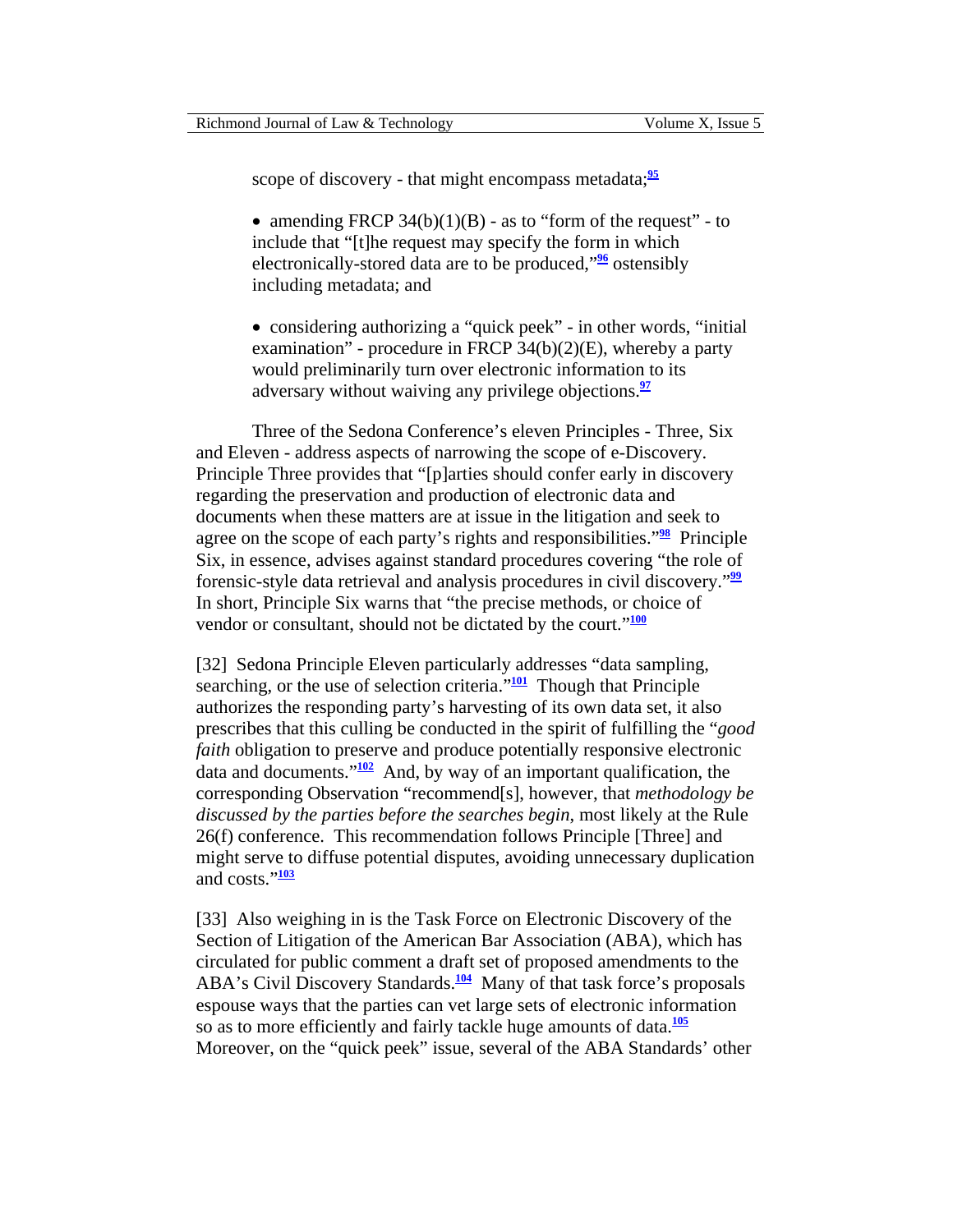<span id="page-12-0"></span>

| Richmond Journal of Law & Technology | Volume X. Issue 5 |
|--------------------------------------|-------------------|
|--------------------------------------|-------------------|

proposals suggest three stipulated methods by which parties could produce large data sets likely containing some potentially privileged material without actually waiving privilege.<sup>[106](#page-31-0)</sup>

[34] The aptness of the recommendations of these various bodies is buttressed by the case studies in inefficiency discussed in Part  $IV(D)(4)$  $IV(D)(4)$ below.

# **C.** [Policies Favoring/Inducing Cooperation](#page-0-0)

[35] In addition to the incentive to join forces in attempting to conquer the overwhelming amounts of data discussed in [Part](#page-2-0) II(A) above, there are other factors militating in favor of cooperation.

### **1.** [Idealistic Principles](#page-0-0)

[36] Attorneys are expected to cooperate during the discovery process. First, professional responsibility requires attorneys to offer one another at least some level of cooperation.<sup>[107](#page-31-0)</sup> Second, in theory, "information contained in electronic records can help the company's position in a legal proceeding just as easily as it can be harmful."<sup>[108](#page-31-0)</sup> As a result, a thorough search for electronic evidence is in the company's best interest. The author's experience as a litigator has generally borne out that theory. Typically a dispute that proceeds into a lengthy discovery phase entails many facts that are not cut and dry and are thus susceptible to varying interpretations and depictions. As a result, it tends to be better for all sides to learn the full range of direct and circumstantial evidence that truly exists for claim building, defense building, and potential settlement assessment purposes.

### **2.** [Specter of Sanctions](#page-0-0)

[37] Even putting aside the carrot of the idealistic principles of ethics and truth-seeking, there is a new stick. Increasingly, techsavvy judges have become much tougher on parties who, ostrichlike, refuse to cooperate in electronic discovery.**[109](#page-31-0)** Judges have begun to lose their patience with recalcitrant parties, both discovery requesters (propounders) and discovery responders (producers). While the vast majority of reported e-Discovery decisions focus on wayward producers, several recent appellate decisions have restrained propounders by preventing them from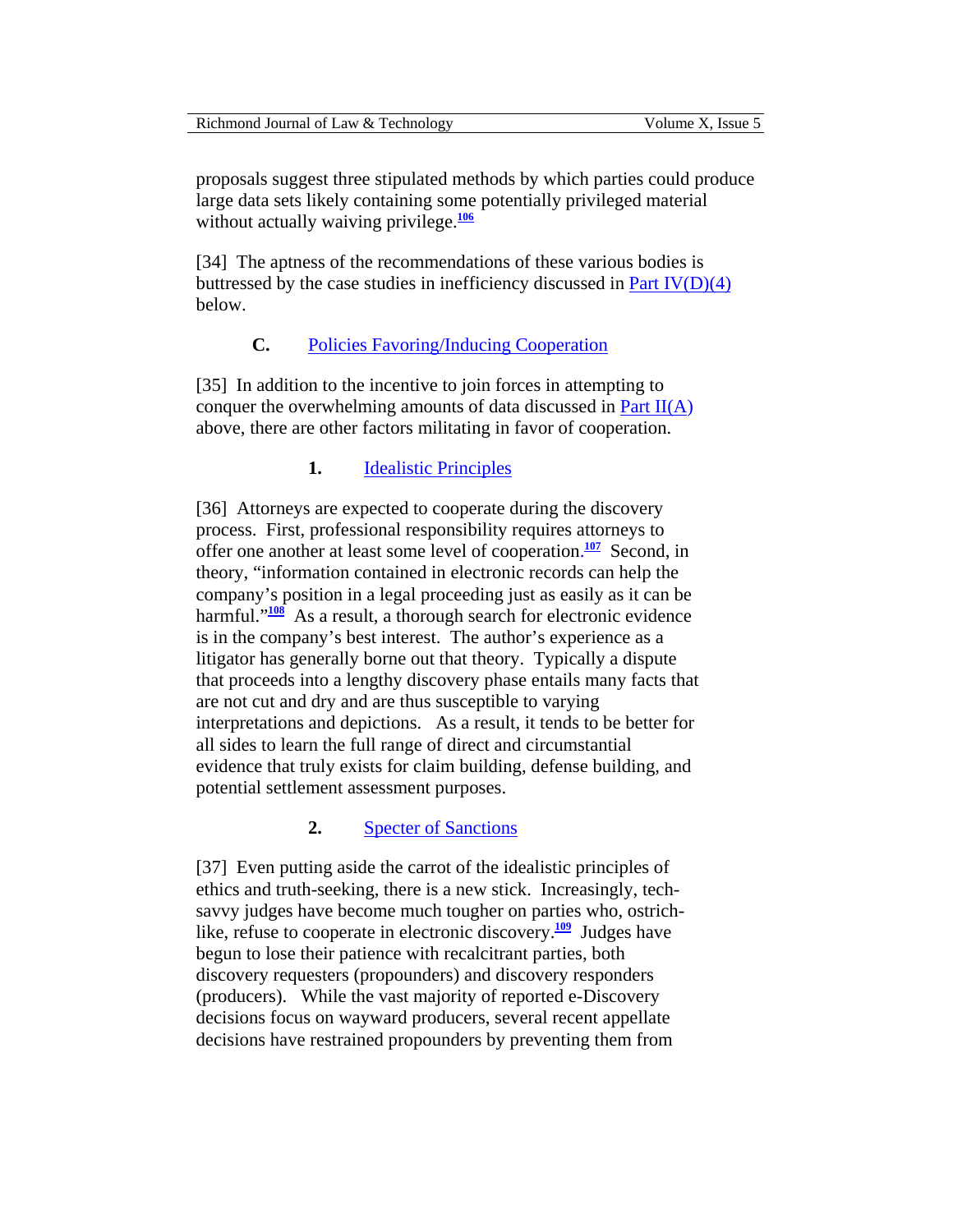<span id="page-13-0"></span>making vague requests and gaining unfettered access to an opponent's electronic information. **[110](#page-31-0)**

[38] "'[T]hat parties need to work together from the beginning, conferring with each other as often as necessary so that appropriate material is produced at reasonable times'" is the take-away from a relatively recent reversal of a Plaintiff's jury verdict.**[111](#page-32-0)** The Second Circuit's opinion in *Residential Funding Corp. v. DeGeorge Financial Corp.* reinforces the judicial trend to scrutinize companies' protestations that they cannot recover data stored on back-up tapes. $\frac{112}{2}$  $\frac{112}{2}$  $\frac{112}{2}$  There, the appellate court found that the trial court had not adequately dissected Plaintiff's months of protestations concerning purported technical difficulties in recovering emails from the critical time period at issue. Those contentions, which continued past the start of trial, were rendered quite suspicious by Defendant's consultant's ability to recover 950,000 e-mails from the pertinent time period in four days.**[113](#page-32-0)**

[39] The range of sanctions for a producing party who will not cooperate or otherwise meet its discovery obligations is very broad, including "monetary penalties (such as attorney fees, costs and/or pay-for-proof sanctions), exclusion of evidence; adverse inference jury instructions, and, in an appropriately extreme case, even a dismissal or default judgment."**[114](#page-32-0)** In *Residential Funding Corp.*, the Second Circuit analyzed the requisite "culpable state of mind" to encompass not only "bad faith" or "gross negligence," but also ordinary negligence.**[115](#page-32-0)** A few months later, a Southern District of New York judge went even farther in *Metropolitan Opera Ass'n v. Local 100, Hotel Employees & Restaurant Employees International Union*.<sup>[116](#page-32-0)</sup> There, the misconduct was so extreme<sup>[117](#page-32-0)</sup> that Judge Loretta A. Preska granted "Plaintiff's motion for [final] *judgment as to liability* against [D]efendants and for . . . attorneys' fees necessitated by the discovery abuse[s] by [D]efendants and their counsel."**[118](#page-32-0)** *Metropolitan Opera Ass'n* relied on FRCP 37,**[119](#page-32-0)** 28 U.S.C. § 1927,**[120](#page-32-0)** and a court's inherent power to sanction as the justifications for the lawsuit's ultimate "result [being] driven by discovery abuse," rather than by resolution "on the merits."**[121](#page-32-0)**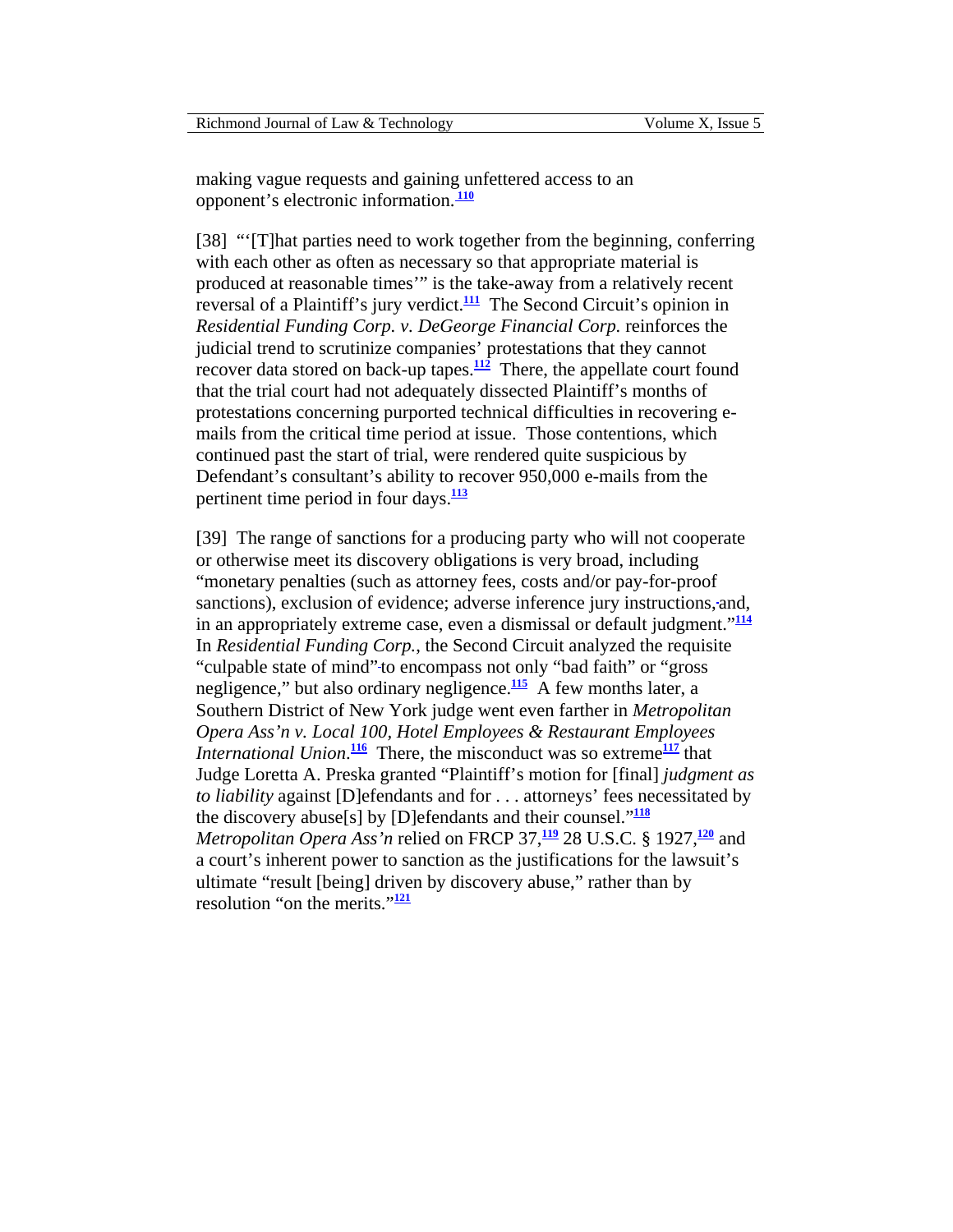# <span id="page-14-0"></span>**D.** Collaborative Vetting Process Needed at all Litigation [Stages](#page-0-0)**[122](#page-32-0)**

# **1.** [Rule 26\(f\) Initial Discovery Conference](#page-0-0)

[40] An early dialogue among the parties as to the logistics of electronic discovery is likely necessary to assure compliance with FRCP  $26(f)$ ,  $\frac{123}{2}$  $\frac{123}{2}$  $\frac{123}{2}$ especially in an action in which electronic information is likely to be significant.<sup>[124](#page-32-0)</sup> Rule 26(f) provides in pertinent part that "the parties must, as soon as practicable and in any event at least [twenty-one] days before a scheduling conference is held or a scheduling order is due under [FRCP] 16(b), confer . . . to develop a proposed discovery plan." As one federal district court judge pointed out in 2002:

> In the electronic age, this [Rule 26(f)] *meet and confer* should include a discussion [of] whether each side possesses information in electronic form, whether they intend to produce such material, whether each other's software is compatible, whether there exists any privilege issue requiring redaction, and how to allocate costs involved with each of the foregoing.**[125](#page-32-0)**

[41] The recent proposals have all focused on beefing up the e-Discovery aspect of the Rule 26 conference.<sup>[126](#page-32-0)</sup> Consistent with Sedona Principle Three, e-Discovery issues such as selection criteria should be covered in the course of satisfying the FRCP 26(f) meet and confer obligation as well as in initial disclosures.<sup>[127](#page-32-0)</sup> ABA Draft Standard  $31(a)(i)$ -(xiii) mandates that "the initial discovery conference" address all e-Discovery, encompassing thirteen sub-topics such as "subject matter," "time period," likely sources, "accessibility of the potentially responsive data," and "the potentially responsive data" and its likely "platforms."**[128](#page-32-0)** Likewise, a draft proposed addition to FRCP 26(f) would require the parties to address electronic discovery issues and related waiver-of-privilege concerns at the conference.**[129](#page-33-0)** A proposed note to accompany that new provision would specifically reference "search protocol" as a discussion topic.<sup>[130](#page-33-0)</sup>

**2.** [30\(b\)\(6\) Deposition of Computer System Administrator](#page-0-0) 

[42] Assuming that the location and/or amount of an opponent's computer data are important and have only been preliminarily delineated in the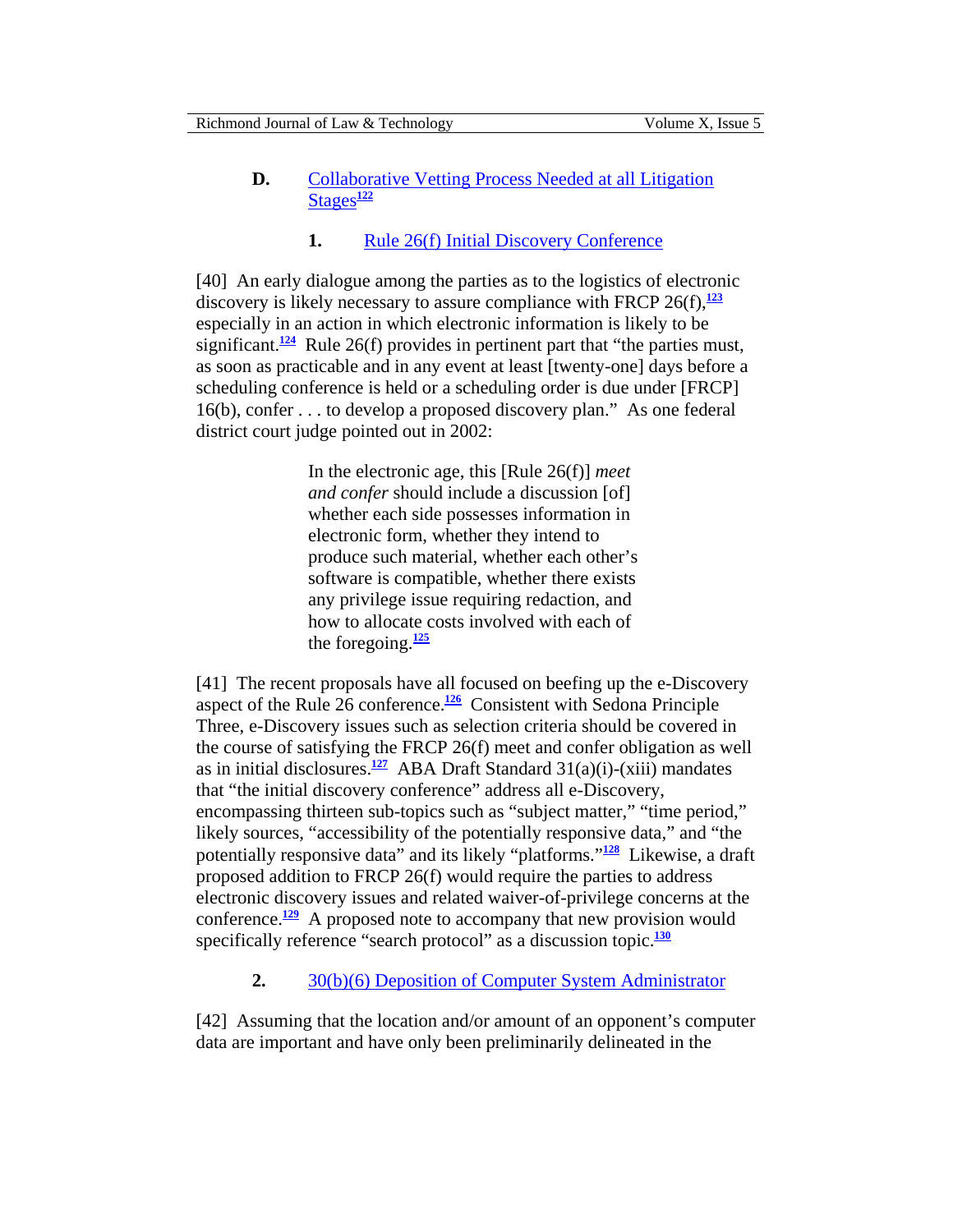<span id="page-15-0"></span>initial discovery conference and in initial disclosures, there is a logical next step, in which both parties should engage openly and in good faith. Under FRCP  $30(b)(6)$ ,  $\frac{131}{2}$  $\frac{131}{2}$  $\frac{131}{2}$  a party should notice the deposition(s) of one or more person(s) with knowledge, such as the Information Technology (IT) Director. The federal magistrate who decided *McPeek I* and *McPeek II* has stated for attribution that "'[t]he first deposition you take in any case should be the system administrator of your opponent.'"**[132](#page-33-0)** In addition, ABA Draft Standard 31(a)(iv) contemplates as much by providing for the identification of one or more IT persons with knowledge at the initial discovery conference.**[133](#page-33-0)**

[43] Questions might cover issues such as "hardware, software, software applications, [system] back-ups, e-mail and voicemail administration."**[134](#page-33-0)** Many outlines of sample questions for IT 30(b)(6) depositions and for other types of e-Discovery questions (for depositions as well as interrogatories and requests for production) are readily available on the web. $\frac{135}{1}$  $\frac{135}{1}$  $\frac{135}{1}$ 

### **3.** Throughout the Rest of the Discovery Process: [\[Pre-Production\] Collaboration on Searching/Vetting](#page-0-0)

[44] Each of the three pending sets of recommendations discussed in Part IV[\(B\)](#page-10-0) above encourages that, in "meet and confer" conferences throughout a lawsuit, the parties focus on reaching agreements as to winnowing criteria.**[136](#page-33-0)** Regardless of the specific standards that will be implemented by future rules, as a practical matter, the sooner in discovery that the parties cooperate on the searching/culling/vetting process, the better. Early collaboration gives the parties the best odds of avoiding return tickets to court to repeatedly revisit the same issues.

[45] Requesting parties tend to push for opportunities for early input, contending that a responding party's inherent bias will infect the integrity of unilateral choices regarding search criteria. Propounders can raise a number of legitimate concerns about ceding to the responding party the exclusive right to identify the discoverable universe. First, there are the dual specters of under-inclusiveness and over-inclusiveness. Second, there is often an inequality of information, meaning that the requesting party may know nothing, or next to nothing, about the format, size or content of the responding party's data's. This concern is arguably heightened in fraud, employment discrimination, intellectual property infringement, and trade secret usage cases. Third, though search engines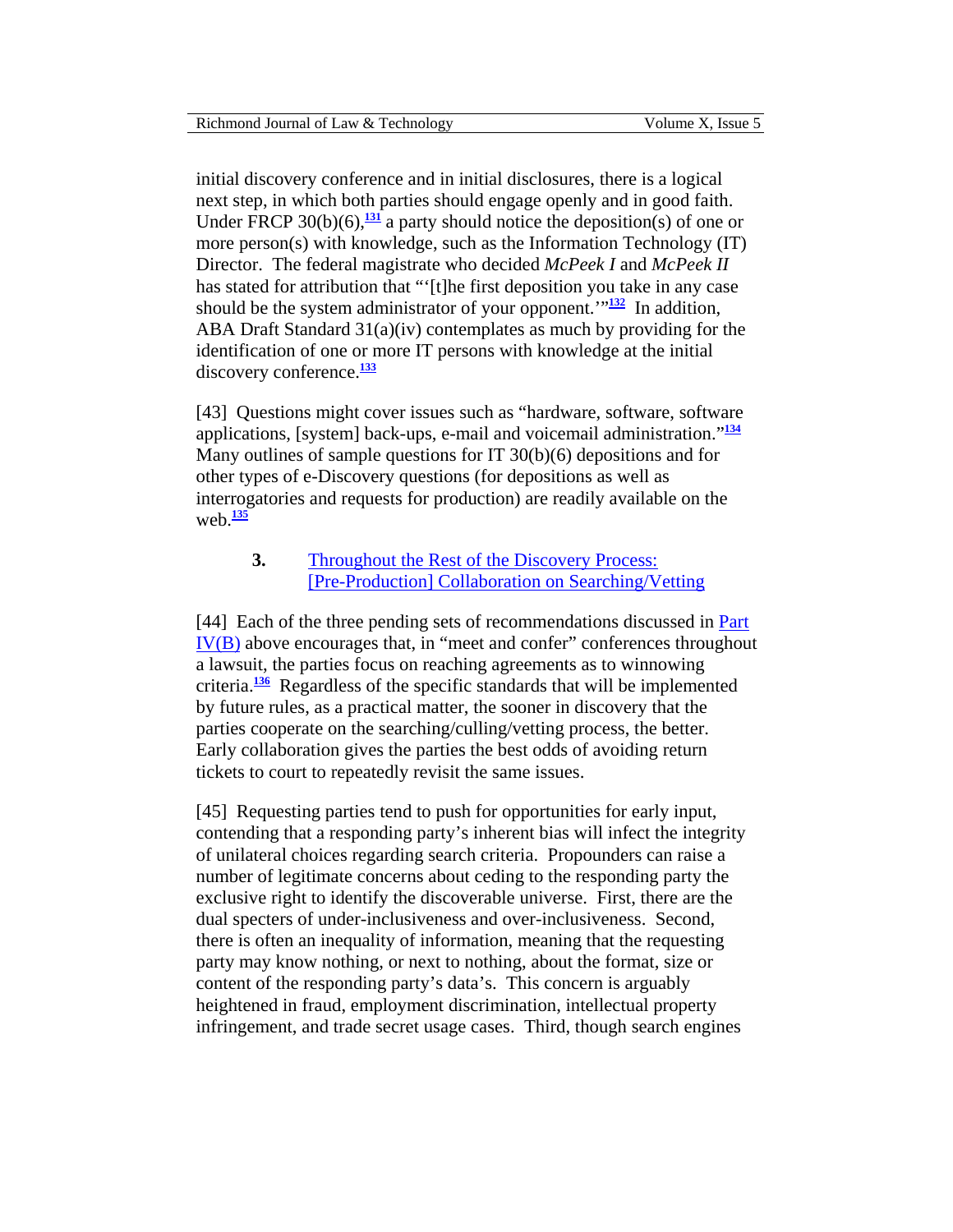<span id="page-16-0"></span>have gotten more and more advanced, the tools chosen by a responding party may have deficiencies.**[137](#page-33-0)**

[46] If producing parties objectively chose broad, "defensible" search criteria from the get-go, then requesting parties would not keep clamoring for early input into the selection process.**[138](#page-33-0)** Aside from zealous advocacy, producing parties can point to legitimate reasons for their own right to cull in the first instance, such as:

- protection of privileged and confidential materials;
- maintenance of discovery's scope within appropriate legal boundaries; and
- utilization of search criteria to cull responsive electronic information is an antidote for the futility of producing a data set too large to be physically reviewed.**[139](#page-33-0)**

In short, the producing party will contend that, if it is proceeding in good faith under the standards of Sedona Principles Three, Six and Eleven, its own vetting process will be a remedy for, instead of an enabler of, obfuscation.

[47] Whatever happens initially, at some subsequent point in discovery, a producing party is likely to acknowledge the inevitable futility of utter unilateralism; then, it thus "may want to consider entering into discussions with the opposing party regarding specific selection criteria to be used in subsequent searches of the electronic data set. While this is not always possible or advantageous, there are situations when such a dialogue can eliminate needless disputes . . . . . <sup>[140](#page-33-0)</sup> A bilateral/multi-lateral process does not just aid the propounding party. The longer the producing party waits to accept the inexorable need for a discourse, the less credibility**[141](#page-33-0)** that party will have in its future discussions with the other side and with the court. In addition, a joint plan puts fair pressure on the requestor to be more focused and particular from the outset. That pressure is, and should be, even greater as to inaccessible data such as back-up tapes. Significantly, the first *Zubulake* factor (comprising half of the marginal utility analysis) is "the extent to which the request is specifically tailored to discover relevant information." $\frac{142}{12}$  $\frac{142}{12}$  $\frac{142}{12}$  But the trade-off is that a requesting party that has done its homework can get at the information it needs without going on a fishing expedition.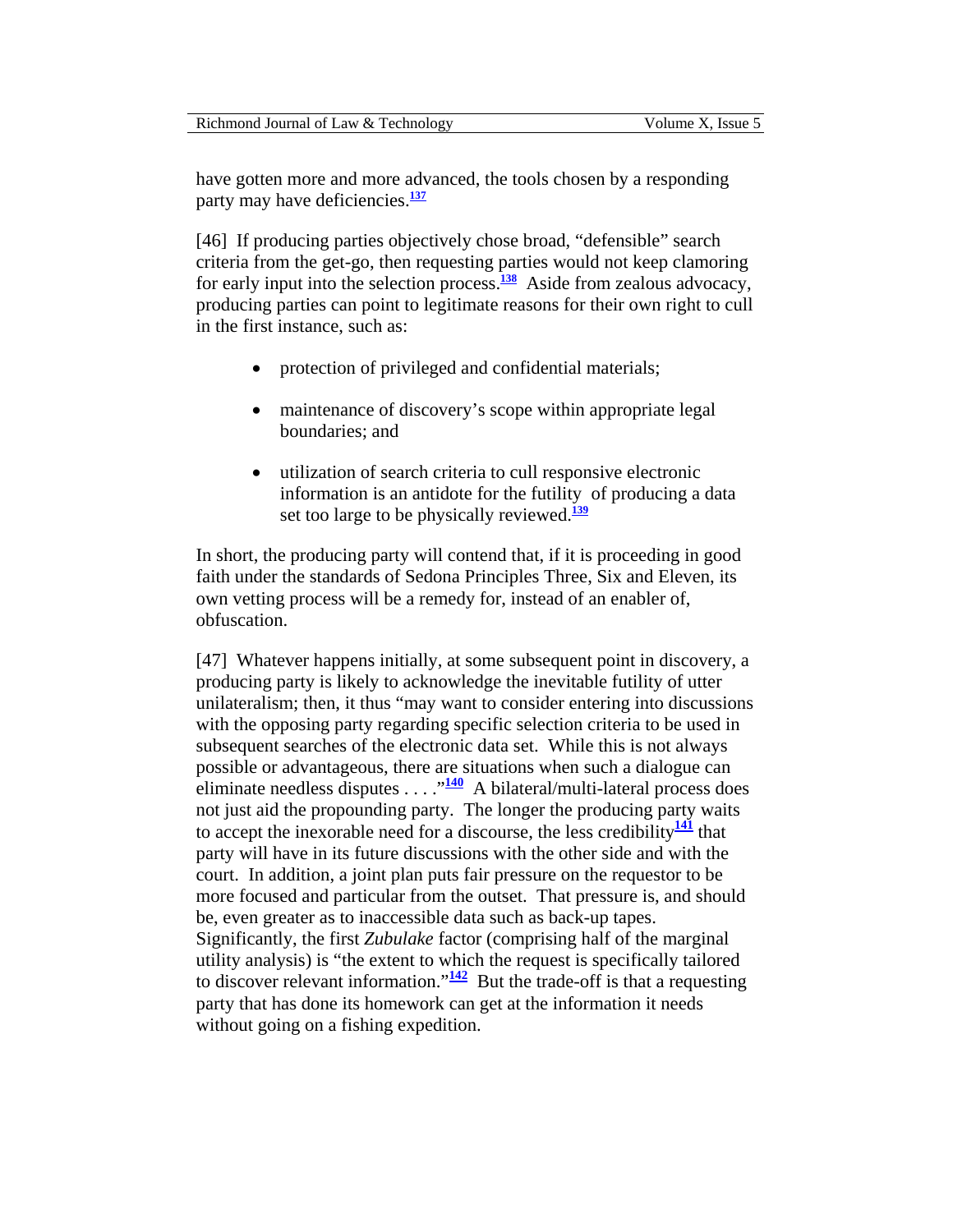### **4.** [Case Studies in Lack of Cooperation \(](#page-0-0)*McPeek* and *Tulip*)

<span id="page-17-0"></span>[48] In the hearing resulting in the *Zubulake III* opinion, the parties returned to court within only two months, pursuant to the court's wellthought out, but brand new, three-step process in which "small sampling" review had been the second step. However, in some prior cases, without the guidance of the *Zubulake* framework, a similar process was very prolonged due to contentiousness between the parties.

[49] In the first round of the *McPeek* retaliation case (*McPeek I*), the court ordered partial restoration of back-up tapes, but only to the extent that those tapes contained e-mails to and from Plaintiff's supervisor during the key one year period.**[143](#page-33-0)** Almost a year and a half later, after the search and resultant review were complete, the parties returned to court. The two sides vehemently disagreed in their characterizations of the results. On the one hand, Plaintiff contended that the search had "produced useful, relevant information that justifie[d] a second search of backup tapes for certain periods . . . [that would] not be that difficult or expensive given what the first search accomplished."<sup>[144](#page-33-0)</sup> On the other hand, Defendant "insist[ed] that the first search only produced [cumulative] documents . . . [and] a second search would be expensive and time consuming."**[145](#page-33-0)** The magistrate judge assessed the likelihood that the back-up tapes would contain word processing documents and/or e-mail messages that would produce relevant information. Then, he denied a request for additional searches as to three of the four key people at issue, but granted the request as to the fourth person.**[146](#page-33-0)**

[50] Impasses like the one in *McPeek* can lead to delay as well as expenditures of much time and money on repetitive scope-of-discovery issues. Such stalemates are even more vexatious when the responding party's unwillingness to cooperate is obstructionist to the degree that the court has to get involved and order cooperation on search parameters.**[147](#page-33-0)** A classic example is *Tulip Computers International B.V. v. Dell Computer Corp.*, **[148](#page-33-0)** a PC components patent infringement case that settled at the trial stage late last summer, after years of discovery skirmishes. There were five discovery problem areas, many aspects of which surfaced relatively early in the litigation.

[51] In *Tulip Computers*, for months after receiving Plaintiffs' requests for production (RFP's), Defendant Dell contended that there was no way to search the pertinent electronic information. It took until nine months after service of the RFP's for Dell to disclose that its off-site storage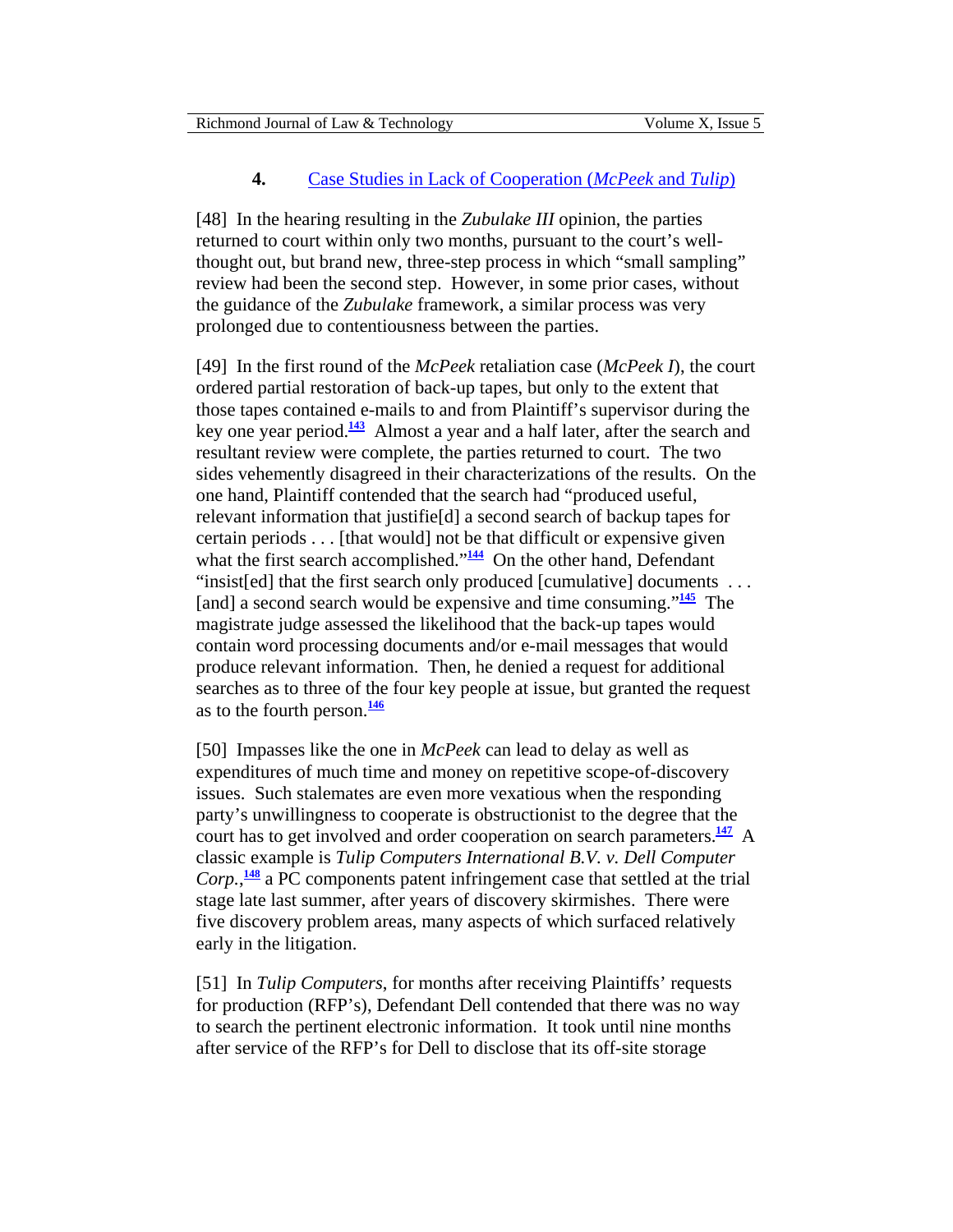<span id="page-18-0"></span>contained 44,000 boxes of documents and many back-up tapes.**[149](#page-34-0)** Dell ultimately offered access to some electronic documents kept in the ordinary course of business in its "data warehouse."**[150](#page-34-1)** As to those data warehouse documents, Dell initially imposed many restrictions (including search/data fields), but then softened its stance, so that Plaintiffs and its e-Discovery consultant Ontrack could adequately search for, and extract, the sought-after information.**[151](#page-34-1)**

[52] An irresolvable dispute lingered as to e-mails that Dell contended could never be responsive. The court granted Plaintiffs' customized request that Dell make its senior executives' e-mail records available to Plaintiffs after having an opportunity to address privilege and confidentiality concerns.<sup>152</sup> As part of the rationale for allowing Plaintiffs to ascertain for themselves the accuracy of Dell's representations that all responsive documents had been produced, the court cited Dell's history of obfuscations and stonewalling.**[153](#page-34-1)**

[53] Plaintiffs' proposed procedure—including collaboration on searching—was deemed "fair, efficient, and reasonable."**[154](#page-34-1)** Defendant had to "provide the e-mails from the hard disks of the identified executives in electronic form to [Plaintiffs' consultant,]" who would "search the emails based on an agreed upon list of search terms."**[155](#page-34-1)** Plaintiff was directed to give Defendant a list of e-mails containing those terms, but was not to read the e-mails until Defendant had an opportunity to review them to ensure that privilege and confidentiality concerns were not compromised.**[156](#page-34-1)** After some more months of discovery disputes, the case stumbled along toward its ultimate eve-of-trial settlement.**[157](#page-34-1)**

### **V.** [Conclusion](#page-0-0)

[54] Litigants are advised to cooperate early and often in the battle against the common enemy, a huge fluid body of electronic information. Proposed rule changes and recent decisions dot the horizon, providing buoys and beacons to steer litigants and litigators on their journey. Yet, in the final analysis, these distant guides are insufficient to assist the parties in reaching their final destination expeditiously and safely. The nature of discovery and the complexities of electronic information militate in favor of bilateral programming of the figurative Global Positioning System. Absent cooperation in seeking a finite set of mutually agreeable destinations, the parties are likely to end up adrift at sea together.<sup>158</sup> They may even end up in a small sinking skiff, roaming an unbounded ocean,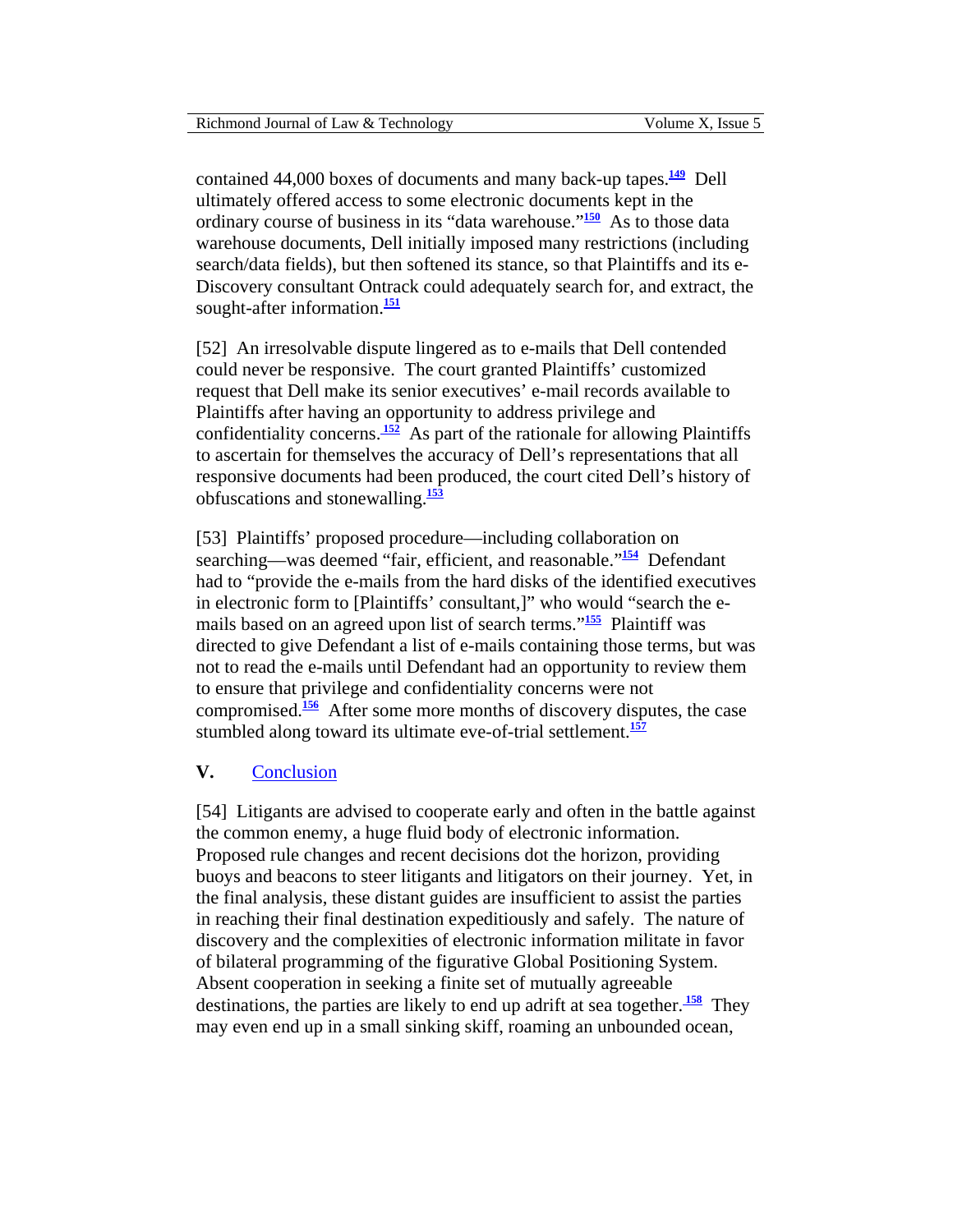<span id="page-19-0"></span>bailing water in a futile attempt to avoid being swept under by "the great shroud of the [electronic] sea."<sup>[159](#page-34-1)</sup>

[<sup>\\*</sup>](#page-0-0) © Robert Douglas Brownstone 2004. The author thanks Cathleen Donohoe, Esq. for her invaluable research and analysis. He also thanks Bill Fenwick, Esq., Matt Kesner, Esq., Kevin Moore, Brad Bonnington, Gregg Maynard and Bao Nguyen for consistently [do](#page-0-0)ing their utmost to "learn him their experience" on numerous technology matters.<br><sup>\*\*</sup> Robert D. Brownstone is the Practice Technology Manager for Fenwick & West LLP, an active member of the California and New York bars, and an inactive member of the District of Columbia and New Jersey bars. In 1986, Mr. Brownstone received his J.D. Magna Cum Laude from Brooklyn Law School, where he was a Notes Editor and a published author on the Law Review. In 1982, he received a B.A. in English literature and political science from Swarthmore College. Mr. Brownstone frequently writes and speaks on e-Discovery, eFiling, privacy law and legal writing topics. For his contact information, see his biography at<http://www.fenwick.com/attorneys/4.2.1.asp?aid=544> (last visited Mar. 7, 2004). The views expressed in this article are solely those of the author and are not necessarily those of Fenwick & West LLP ("F&W"), of its Litigation Group, or of any F&W attorneys or staff members who assisted in the preparation of this article.

[<sup>1</sup>](#page-1-0) E.Y. HARBURG & HAROLD ARLEN, *It's Only a Paper Moon* (1932), *available at*  http://www.sing365.com/music/lyric.nsf/It's-Only-A-Paper-Moon-lyrics-Harold-<br>Arlen/5253D880AE3F0DF5482568C4003358DB (last visited Mar. 3, 2004).

<sup>&</sup>lt;sup>[2](#page-1-0)</sup> See Peter A. Antonucci, *Prepare Early and Confer Often: Advice from Federal Experts for Electronic Discovery Practice*, THE APPLIED DISCOVERY ORANGE PAGES ELECTRONIC DISCOVERY NEWSL. (Applied Discovery, Bellevue, Wash.), Feb. 2003, at 1, 6, *at* [http://www.applieddiscovery.com/lawLibrary/newsletter/TheOrangePages\\_Feb03.pdf](http://www.applieddiscovery.com/lawLibrary/newsletter/TheOrangePages_Feb03.pdf) ("[N]early all cases now involve some component of electronic data discovery. 'As server capacity grows there will be more and more electronic data stored every day. . . .'"); *see also* Patrick F. Dorrian, *Civil Justice Reform - Legal Service Providers: Jurists Offer Perspective, Tips on Electronic Discovery*, THE METRO. CORP. COUNS. (The Metropolitan Corporate Counsel, Mountainside, N.J.), Nov. 2003, at 48, *available at*  [http://www.metrocorpcounsel.com/pdf/November%2003/NE%20%20pdf%20%201\\_3/48](http://www.metrocorpcounsel.com/pdf/November 03/NE  pdf  1_3/48 CC JURISTS%2585DORRIAN 11  N.pdf) [%20CC%20JURISTS%85DORRIAN%2011%20%20N.pdf](http://www.metrocorpcounsel.com/pdf/November 03/NE  pdf  1_3/48 CC JURISTS%2585DORRIAN 11  N.pdf) ("'Due to technology, everything we thought we knew about discovery has changed.'") (quoting Judge John M. Facciola, When Does Electronic Discovery Go Too Far?, Conference Session Presented by Pike & Fischer (Sept. 25, 2003)).

 $\frac{3}{3}$  [A](#page-1-0) very impressive set of e-Discovery working papers begins with the "many ways in which producing electronic documents is qualitatively and quantitatively different from producing paper documents." The Sedona Conference, *The Sedona Principles: Best Practices, Recommendations & Principles for Addressing Electronic Document Production*, 3-5, *at* 

<http://www.thesedonaconference.org/miscFiles/SedonaPrinciples200401> (Jan. 2004) [hereinafter *Sedona Principles*]; *see also id.* (describing the "six broad categories of differences" as: "Volume and Duplicability;" "Persistence;" "Dynamic, Changeable Content;" "Metadata;" "Environment-Dependence and Obsolescence;" and "Dispersion and Searchability").

<sup>4</sup>  [F](#page-1-0)inite relative to *today*, that is. *See* Wendy R. Leibowitz, *Digital Discovery Starts to Work*, NAT'L L.J., Nov. 4, 2002, at C3, *available at*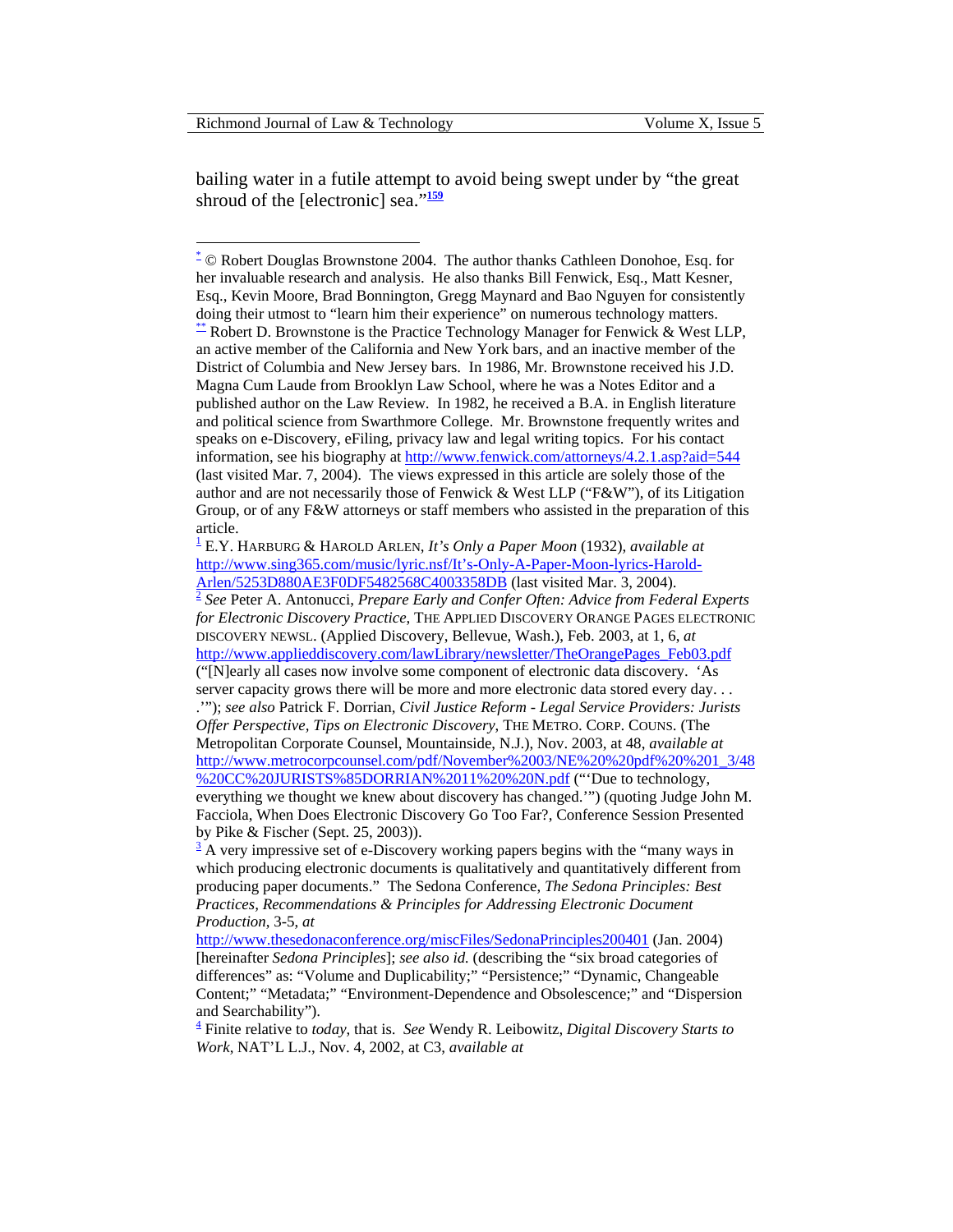<span id="page-20-0"></span>[http://www.law.com/servlet/ContentServer?pagename=OpenMarket/Xcelerate/View&c=](http://www.law.com/servlet/ContentServer?pagename=OpenMarket/Xcelerate/View&c=LawArticle&cid=1036630494605&t=LawArticle) [LawArticle&cid=1036630494605&t=LawArticle](http://www.law.com/servlet/ContentServer?pagename=OpenMarket/Xcelerate/View&c=LawArticle&cid=1036630494605&t=LawArticle) (last visited Apr. 2, 2004) ("Idealistic young associates were once thrown into the discovery phase of litigation and told: 'Litigation is about finding the truth!' . . . Discovery, they discovered, [however,] was actually used to hide the truth, bury opposing counsel in paper, run up everyone's costs and support the accordion file and cardboard box industries."). Assuredly, in the preelectronic era many responding parties interposed objections that a "request [was] overly broad, unduly burdensome and not likely to lead to the discovery of relevant information[,] . . . inform[ing] [one's] opponent that the requested materials [would] fill up a warehouse larger than the one depicted in the final scene of 'Raiders of the Lost Ark.'" Daniel Blouin, *The Discovery Dance*, L. TECH. NEWS, Jan. 15, 2004, at 22, *available at [http://www.law.com/special/supplement/e\\_discovery/discovery\\_dance.shtml](http://www.law.com/special/supplement/e_discovery/discovery_dance.shtml)* (last visited Mar. 7, 2004). Now, the stakes are even higher, given that "the prospect of identifying, reviewing and ultimately producing large quantities of electronically stored materials can be extraordinarily time-consuming and expensive." *Id.* [5](#page-1-0)  $\frac{5}{2}$  Over time, litigators increasingly used technology tools to organize big sets of documents, but significantly many of those tools entailed the creation of electronic information from paper records rather than working with original electronic versions, if there were any. Deborah H. Junke recounts that:

> In the 1970's, paper document collections were bibliographically coded for retrieval. In more recent times, documents have been scanned, OCR [(Optical-Character-Recognition)] processed to create full text indices, as well as coded. In both cases, the entire universe of documents was handled and indexed in some manner before the real search could begin.

Deborah H. Juhnke, *Searching for the Elusive 1% (How Electronic Discovery Changed the Rules)*, Computer Forensics Inc., *at*  [http://www.forensics.com/pdf/Elusive\\_1%25.pdf](http://www.forensics.com/pdf/Elusive_1%25.pdf) (2001). In more recent times, "[t]he days where U-Haul trucks delivered thousands of boxes of paper documents for review by hundreds of temporary attorneys [have] start[ed] to go the way of the dinosaur. Today, review teams sit at rows of computer terminals reviewing, annotating and searching documents with the click of a mouse." Kristin M. Nimsger & Michele C.S. Lange, *E-Document Conversion & Native Document Review*, LEGAL TECH NEWSL. (Law Journal Newsletters, Phila., Pa.), Dec. 2003, at 1, *at* 

[http://www.ljnonline.com/issues/ljn\\_legaltech/21\\_9/news/141567-1.html](http://www.ljnonline.com/issues/ljn_legaltech/21_9/news/141567-1.html) (subscription required) (on file with Richmond Journal of Law & Technology).

 $6$  [M](#page-1-0)etadata "describes how, when, and by whom an electronic document was created, modified, and transmitted." Carrie Davey, *Find it Fast: Leveraging Meta Data*, THE APPLIED DISCOVERY ORANGE PAGES ELECTRONIC DISCOVERY NEWSL. (Applied Discovery, Bellevue, Wash.), Aug. 2003, at 5, *at* 

[http://www.applieddiscovery.com/lawLibrary/newsletter/TheOrangePages\\_Aug03.pdf](http://www.applieddiscovery.com/lawLibrary/newsletter/TheOrangePages_Aug03.pdf); *see also* Webopedia, *at* <http://www.webopedia.com/TERM/m/metadata.html> (last modified Jan. 13, 2004). *See generally* Lisa M. Arent, Robert D. Brownstone & William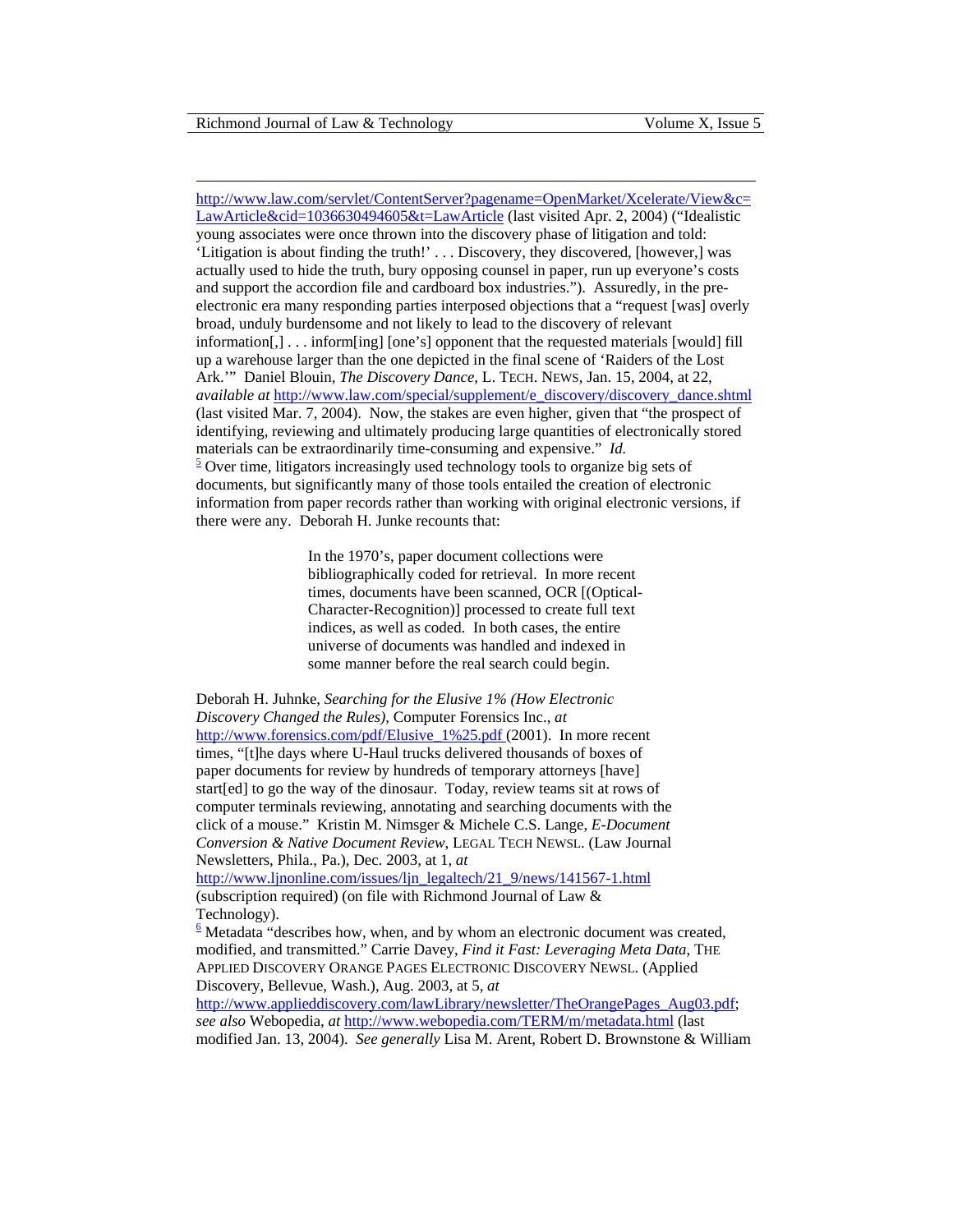<span id="page-21-0"></span>

A. Fenwick, *EDiscovery: Preserving, Requesting & Producing Electronic Information*, 19 SANTA CLARA COMPUTER & HIGH TECH. L.J. 131 (2002), *modified*, Robert D. Brownstone, *EDiscovery: Preserving, Requesting & Producing Electronic Information* (June 11, 2003), *at*

<http://www.fenwick.com/docstore/publications/Litigation/ediscovery.pdf> [hereinafter Brownstone].

7  [M](#page-1-0)icrosoft, *HOW TO: Minimize Metadata in Microsoft Word 2002*, *at* 

<http://support.microsoft.com/default.aspx?scid=kb;en-us;290945> (last visited Oct. 19, 2003) ("Whenever you create, open, or save a document in Word 2002, the document may contain content that you may not want to share with others when you distribute the document electronically. This information is known as metadata."). Examples of stored metadata include: name; initials; company or organization name; name of computer; name of the network server or hard disk where the document was saved; other file properties and summary information; names of previous document authors; document revisions; document versions; template information; hidden text; and comments. *Id.* [8](#page-2-0) In litigation, the "'electronic history' of [a] document" could show: "*access to a document by a given individual* . . . *the timing of an individual's access* . . . *a document's 'evolution'* [*and/or*] . . . *indicat*[*ions*] [*of*] *document tampering*." Stephen M. Dorvee & Kristin R. Connor, *Electronic Discovery in Technology Litigation*, COMPUTER &

[IN](#page-2-0)TERNET LAW., Nov. 2003, at 11.<br><sup>[9](#page-2-0)</sup> *See infra* notes 18-19 and accompanying text.<br><sup>[10](#page-2-0)</sup> *See* RANDOM HOUSE UNABRIDGED DICTIONARY 1725 (Stuart Berg Flexner ed., 2d ed. 1993) (defining "between Scylla and Charybdis" as being "between two equally perilous alternatives, neither of which can be passed [wi](#page-1-0)thout encountering and probably falling victim to the other").

 $\frac{11}{11}$  As aptly recognized by one commentator:

Gradually, the law on electronic evidence is emerging. The good news is that it may eventually bring some order at long last to the discovery process. The bad news is that until the rules are clear, the sheer quantity of electronic evidence will bury and intimidate many counsels who rely on old protocols.

Whitney Adams, *A Primer on Electronic Discovery for Federal Agency Counsel*, Cricket Technologies 7, *at* 

[http://www.crickettechnologies.com/case\\_studies/FBA%20article%20proofread%209-](http://www.crickettechnologies.com/case_studies/FBA article proofread 9-19-031.pdf) [19-031.pdf](http://www.crickettechnologies.com/case_studies/FBA article proofread 9-19-031.pdf) (Sept. 25, 2003). *See generally* Brownstone, *supra* note 6 (documenting an overall summary of e-Discovery law as of June 2003).

<sup>[12](#page-2-0)</sup> *See generally* NICHOLAS NEGROPONTE, BEING DIGITAL (Alfred A. Knopf 1995), excerpts *available at* <http://archives.obs-us.com/obs/english/books/nn/bdcont.htm> (last updated Dec. 30, 1996).

[13](#page-2-0) *See* Peter Lyman & Hal R. Varian, *How Much Information? 2003*, at 1, *at* [http://www.sims.berkeley.edu/research/projects/how-much-info-](http://www.sims.berkeley.edu/research/projects/how-much-info-2003/printable_report.pdf)

[2003/printable\\_report.pdf](http://www.sims.berkeley.edu/research/projects/how-much-info-2003/printable_report.pdf) (Oct. 30, 2003) (stating that only 0*.*01% of new information is stored in paper form). *Cf*. Peter Lyman & Hal R. Varian, *How Much Information?*, at 1, *at* <http://www.sims.berkeley.edu/research/projects/how-much-info/how-much-info.pdf>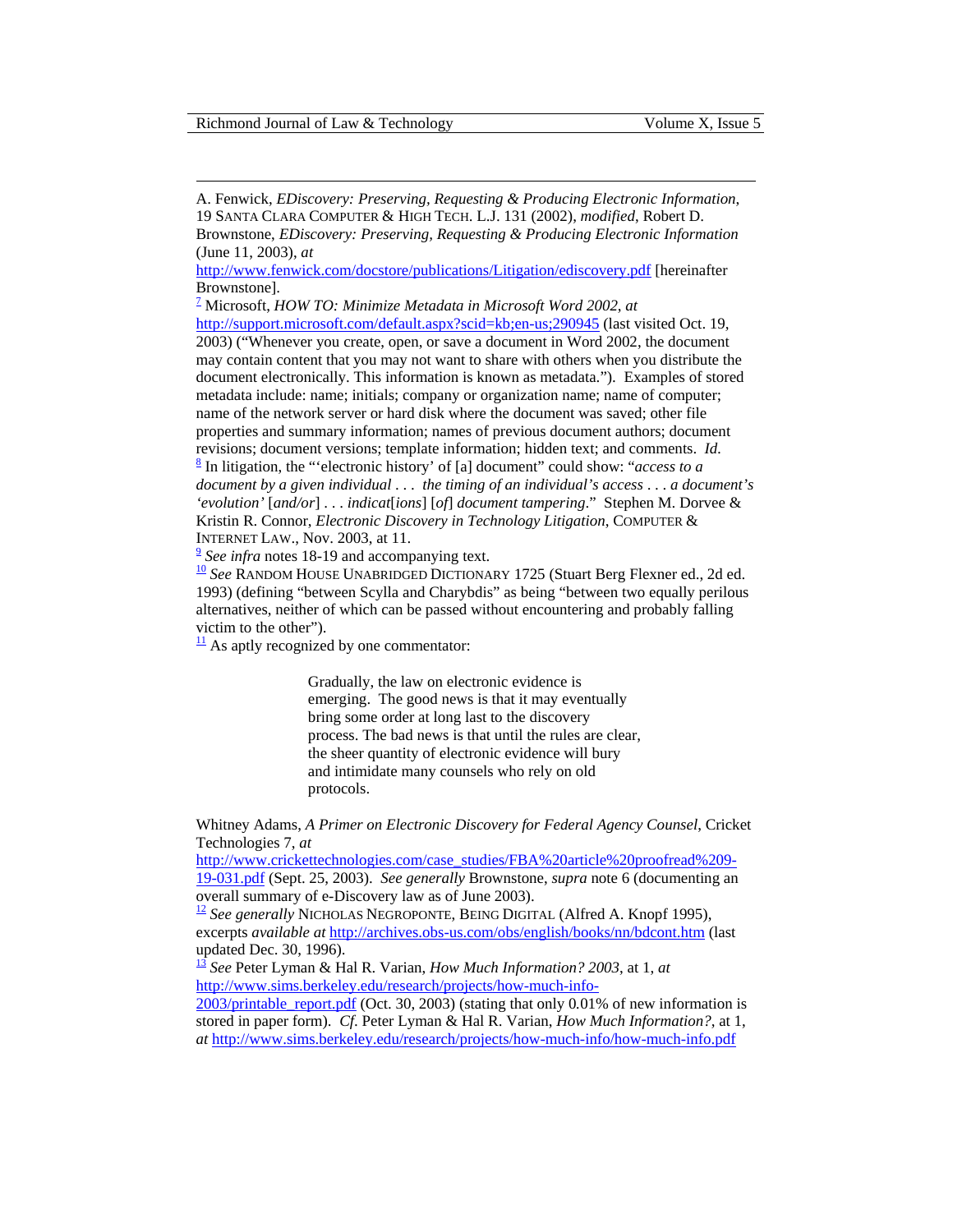<span id="page-22-0"></span>(Nov. 10, 2000) (stating that printed documents comprise only 0*.*003% of total documents).[14](#page-2-0) *See Sedona Principles*, *supra* note 3, at 13 (estimating that there are "105 million e-

mail users in the United States, who . . . send over 1.5 billion e-mail messages a day (approximately 547.5 billion e-mail messages per year)").

 $\frac{15}{15}$  The Sedona Conference is accurately described as "a research and educational institute dedicated to the study of law and policy . . . [which] . . . has developed best practices recommendations . . . for addressing electronic document production." Albert Barsocchini, *EDD Services' Growth Rate is Staggering*, THE LEGAL INTELLIGENCER, Oct. 1, 2003, at 5, 5. *The Sedona Principles*, the prior working draft and related documents can all be accessed online at

[http://www.thesedonaconference.org/publications\\_html](http://www.thesedonaconference.org/publications_html) (last visited Mar. 9, 2004). [16](#page-2-0) *Sedona Principles*, *supra* note 3, at 3 (citing Lori Enos, *Digital Data Changing Legal Landscape*, E-COM. TIMES, May 16, 2000, *at*

<http://www.ecommercetimes.com/perl/story/3339.html>; Richard L. Marcus, *Complex Litigation at the Millennium*: *Confronting the Future: Coping with Discovery of Electronic Material*, 64 LAW & CONTEMP. PROBS. 253, 280-81 (2001)). One experienced business litigator recently concluded that, even putting aside other widelyused storage environments such as databases, "60% of business-critical information is now stored within corporate e-mail systems [alone], up from 33% in 1999." Antonucci, *supra* note 2, at 2. [17](#page-3-0) *See* William A. Fenwick, *Electronic Records: Opportunity for Increased Efficiency*,

THE APPLIED DISCOVERY ORANGE PAGES ELECTRONIC DISCOVERY NEWSL. (Applied Discovery, Bellevue, Wash.), June 2003, at 4, 6, *at*

[http://www.applieddiscovery.com/lawLibrary/newsletter/TheOrangePages\\_Jun03\\_.pdf.](http://www.applieddiscovery.com/lawLibrary/newsletter/TheOrangePages_Jun03_.pdf) [18](#page-3-0) *See* Jones v. Goord, No. 95-CIV-8026, 2002 U.S. Dist. LEXIS 8707, at \*1 (S.D.N.Y. May 16, 2002) ("Broad discovery is a cornerstone of the litigation process."); David K. Isom, *Electronic Discovery: New Power, New Risks*, 16 UTAH B.J. 8, 11 (2003), *available at* [http://www.utahbarjournal.com/html/november\\_2003\\_2.html](http://www.utahbarjournal.com/html/november_2003_2.html) (last updated Sept. 3, 2004 [sic]) (stating that simplified notice pleading "'relies on liberal discovery rules and summary judgment motions to define disputed facts and issues and to dispose of unmeritorious claims'") (quoting Swierkiewicz v. Sorema N. Am., 534 U.S. 506, 512 (2002)).

 $\frac{19}{2}$  Two large law firms' Litigation Support Managers recently opined on the matter:

"Last year, the number of electronic documents we received for review exceeded paper by a large margin," said Odin Medina [of] . . . Fried, Frank, Harris, Shriver & Jacobson . . . . "The split was probably 80/20 in favor of electronic documents." Mary Pat Poteet [of] . . . Pillsbury Winthrop LLP, agree<sup>[d]</sup>. "Some cases are entirely electronic now . . . . In the past five years or so we've moved from an average of just 5% electronic to the point where paper documents are in the minority."

*Electronic Discovery: New Challenges, New Opportunities*, THE APPLIED DISCOVERY ORANGE PAGES ELECTRONIC DISCOVERY NEWSL. (Applied Discovery, Bellevue, Wash.),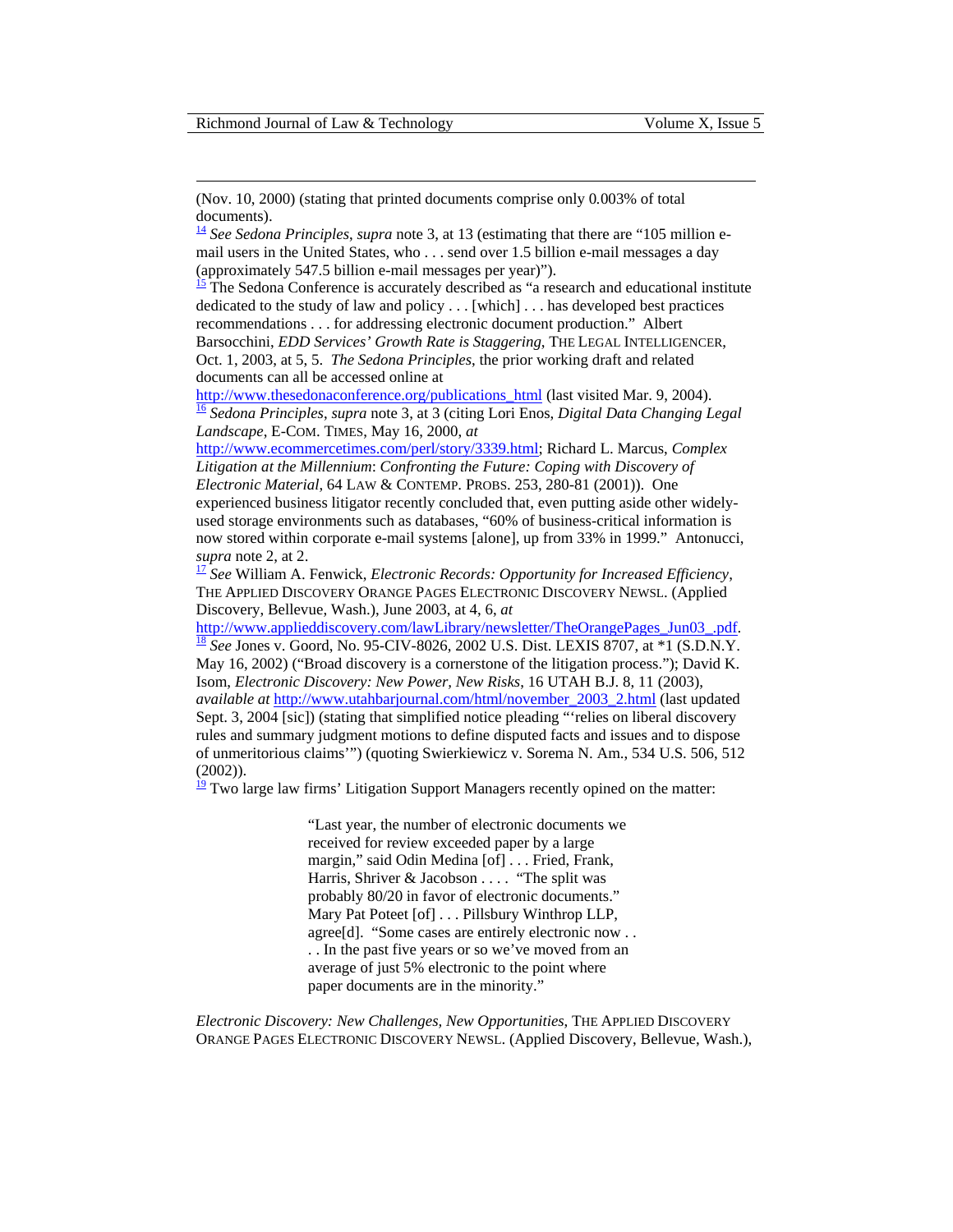#### Aug. 2003, at 1, *at*

<span id="page-23-0"></span> $\overline{a}$ 

[http://ww.applieddiscovery.com/lawLibrary/newsletter/TheOrangePages\\_Aug03.pdf.](http://ww.applieddiscovery.com/lawLibrary/newsletter/TheOrangePages_Aug03.pdf) [20](#page-3-0) *See generally* Brownstone, *supra* note 6, § II(A)(1), at 2-4, § III(A)(3)(b), at 40-41

(citing, *inter alia*, FED. R. CIV. P. 34(a) (defining the term "document" broadly to include information in any tangible format)). In contemplating the body of evidence and scope of discovery, parties must account for information stored in electronic form and consider means of accessing such information. *Id*.<br><sup>[21](#page-3-0)</sup> *In re* Brand Name Prescription Drugs Antitrust Litig., No. 94-C-897, 1995 WL

360526, at \*2 (N.D. Ill. June 15, 1995) (compelling production of computer-stored e-mail at responding party's own expense).

 $\frac{22}{2}$  The continued existence on hard drives of ostensibly "deleted" files may haunt many a litigant. Though this topic is beyond the scope of this piece, it is sufficient for the instant purposes to note that "deleted" does not necessarily mean gone forever. *See, e.g.*,

Zubulake v. UBS Warburg, LLC, 217 F.R.D. 309, 313 n.19 (S.D.N.Y. 2003) [hereinafter *Zubulake I*]. "Staggering quantities of deleted file fragments lodge in the space freed up by deletion, called unallocated space, and even in parts of the unallocated space reoccupied by new files, called slack space." Craig Ball, *Can Your Old Files Come Back to Life?*, L. TECH. NEWS, Jan. 15, 2004, *available at*

[http://www.law.com/special/supplement/e\\_discovery/old\\_files.shtml](http://www.law.com/special/supplement/e_discovery/old_files.shtml) (last visited Mar. 16, 2004); *accord* James M. Rosenbaum, *In Defense of the DELETE Key*, 3 GREEN BAG 2d 393, 393-95 (2000); Tom Coughlin, *Rumors of My Erasure Are Premature*, Coughlin Associates, [http://www.tomcoughlin.com/Techpapers/Rumors of my erasure,](http://www.tomcoughlin.com/Techpapers/Rumors of my erasure, 061803.pdf)   $\frac{061803.pdf}{23}$  "The broad definition of 'documents' typically used in requests for production

encompasses information stored on computers and on computer media, such as floppy disks, zip drives, jaz drives and archival/emergency storage devices (such as back-up tapes)." Brownstone, *supra* note 6, § II(A)(1), at 3. *See also* R.S. Creative, Inc. v. Creative Cotton, Ltd., 89 Cal. Rptr. 2d 353, 355-56 (Cal. Ct. App. 1999) ("'[D]ocument' . . . included computer tapes, discs and any information stored in a computer."); Linnen v. A.H. Robins Co., No. 97-2307, 1999 Mass. Super. LEXIS 240, at \*16 (Super. Ct. Mass., June 15, 1999) (agreeing with Plaintiff that "documents" – as defined in preservation order and in document requests – encompassed data contained on back-up tapes). For computer terminology, see generally Techsoup, *at* [http://www.techsoup.org](http://www.techsoup.org/) (last visited Mar. 10, 2004) (providing a glossary of technology terms); Webopedia, *at*  <http://www.pcwebopedia.com/> (last visited Mar. 10, 2004) (providing a dictionary and search engine for computer and Internet technology); WhatIs.com, *at*  <http://whatis.techtarget.com/> (last visited Mar. 10, 2004) (providing an information technology specific encyclopedia). For electronic discovery terminology definitions, see *Sedona Principles*, *supra* note 3, at 51-52 app. A; David P. Stenhouse, *Electronic Evidence*, *in* 2 SEVENTH ANNUAL INTERNET LAW INSTITUTE 649, 656 (Practising Law Institute 2003) (including a limited glossary); Joan E. Feldman, *Standard Definitions*, Computer Forensics Inc., *at* [http://www.forensics.com/pdf/Standard\\_Definitions.pdf](http://www.forensics.com/pdf/Standard_Definitions.pdf) (2001); Richard A. Lazar, THE GUIDE TO ELECTRONIC DISCOVERY 37-44 (Fios, Inc. 2002), *available at* <http://www.fiosinc.com/simplified/register.html> (subscription required) (including a glossary of electronic discovery terms) (on file with Richmond Journal of Law & Technology).

 $\frac{24}{3}$  $\frac{24}{3}$  $\frac{24}{3}$  *Zubulake I*, 217 F.R.D. at 309. The court established a new seven-factor test, under which cost-shifting is appropriate as to restoration of inaccessible data if the marginal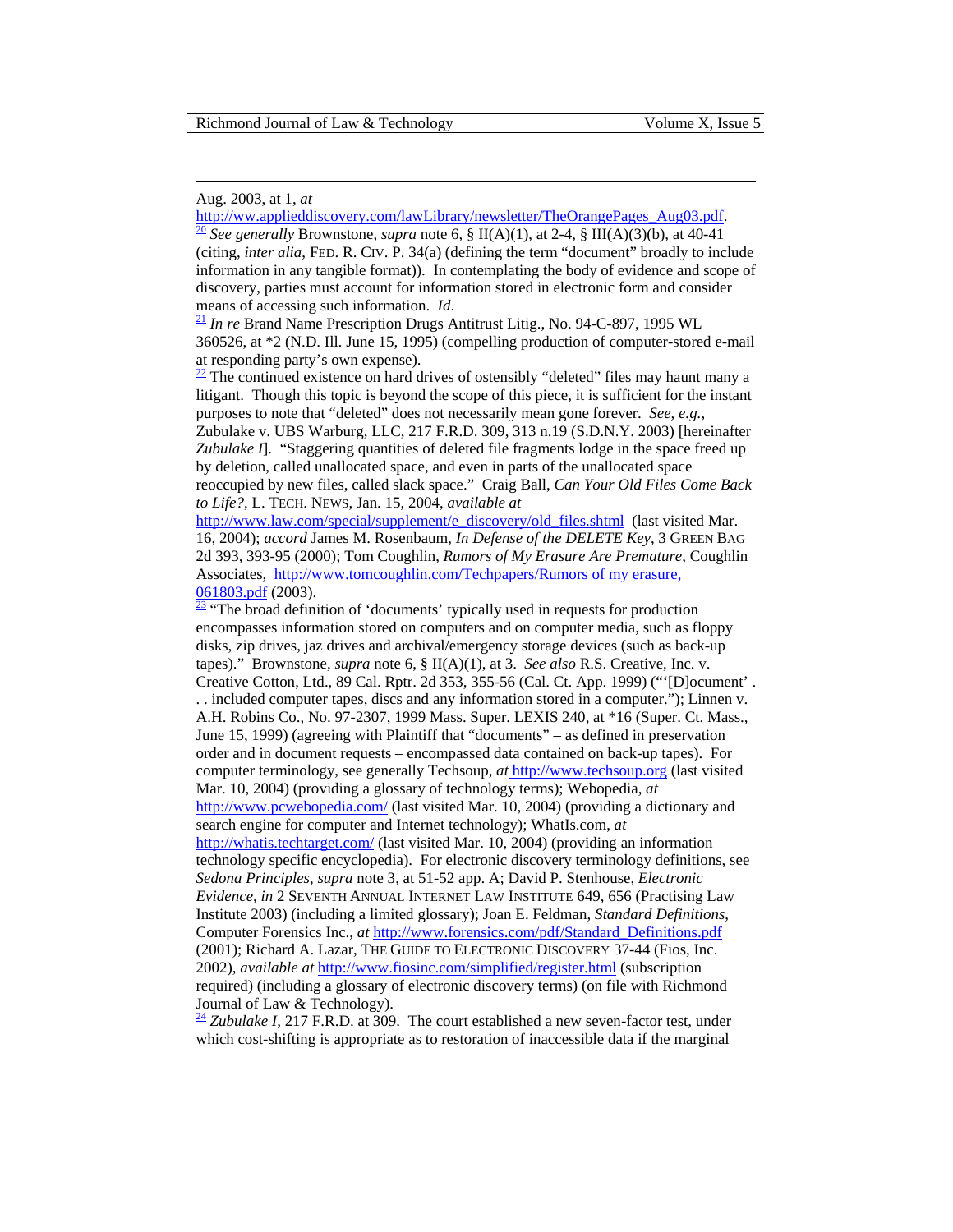utility thereof is evinced by a "fact-intensive" review of results of "small sample" restoration. *Id.* at 324.  $\frac{25}{1}$  *Id.* at 318-20 (emphasis added).  $\frac{26}{1}$  $\frac{26}{1}$  $\frac{26}{1}$  *Id.* at 319 (emphasis added).  $\frac{27}{1}$  Painting with a broad brush, the average cost of electronic review ostensibly is lower

<span id="page-24-0"></span> $\overline{a}$ 

than the average cost of paper review. *See* Miranda Glass, *"Help Me Help You!" Talking Points to Get Colleagues on the E-Discovery Bandwagon*, THE APPLIED DISCOVERY ORANGE PAGES ELECTRONIC DISCOVERY NEWSL. (Applied Discovery, Bellevue, Wash.), Aug. 2003, at 3, *at* 

[http://www.applieddiscovery.com/lawLibrary/newsletter/TheOrangePages\\_Aug03.pdf](http://www.applieddiscovery.com/lawLibrary/newsletter/TheOrangePages_Aug03.pdf)

(reporting that the per page average cost of electronic discovery is \$.23, versus \$.70 per page for paper review). However, back-up data restoration, manipulation, and review can be quite costly. *See, e.g.*, Rowe Entm't, Inc. v. William Morris Agency, Inc., No. 98 Civ. 8272, 2002 U.S. Dist. LEXIS 8308 (S.D.N.Y. May 9, 2002); *see also* Electronic

Discovery Survey Center, *2003 eDiscovery in Civil Litigation Survey,* at Survey Question 11, *at* [http://www.ediscoverysurvey.com/question\\_11.htm](http://www.ediscoverysurvey.com/question_11.htm) (2003) (concluding that more than 95% of legal professionals rate the cost of electronic discovery as "somewhat challenging" to "very challenging").

 $\frac{28}{2}$  $\frac{28}{2}$  $\frac{28}{2}$  *Zubulake I*, 217 F.R.D. at 318.<br> $\frac{29}{2}$  *See id.* at 315-16 (quoting and discussing at length FED. R. CIV. P. 26-37).  $\frac{30}{16}$  $\frac{30}{16}$  $\frac{30}{16}$  *Id.* at 324. *See generally* Brownstone, *supra* note 6, § II(B)(2)(a)-(c), at 18-24. For a much more

technical explication of back-up tapes, see Tom Coughlin, *Current Trends in Data Storage Backup and Restoration*, Coughlin Associates, *at*

<http://www.tomcoughlin.com/Techpapers/SCU Backup Presentation, 021303.pdf> (Feb. 13, 2003).

<sup>32</sup> Webopedia, *Tape Drive*, *at* [http://www.webopedia.com/TERM/T/tape\\_drive.html](http://www.webopedia.com/TERM/T/tape_drive.html) (last visited Mar. 10, 2004). This definition was quoted by the court in *Zubulake I*, 217 F.R.D. at 319 n.55.

 $\frac{33}{21}$  In light of new technologies, such as transmission to Storage Area Networks (SAN) or Network Attached Storage (NAS), some parties may honestly say they do not have any (recent) back-up tapes. However, for the most part, back-up tapes still comprise the most widely used storage medium. Ian Austen, *Storage Methods Come and Go, but Tape Holds Its Own*, N.Y. TIMES, June 5, 2003, at G8 ("[C]orporations around the world still [spe](#page-4-0)nd billions of dollars annually on tape cartridges that whirl away, backing up data."). [34](#page-4-0) *See, e.g.*, Linnen v. A. H. Robins Co., 10 Mass. L. Rep. 189, 1999 Mass. Super. LEXIS 240 (Mass. Super. Ct. June 16, 1999) (noting that back-up tapes were recycled every three months).

[35](#page-4-0) Corinne L. Giacobbe, Note, *Allocating Discovery Costs in the Computer Age: Deciding Who Should Bear the Costs of Discovery of Electronically Stored Data*, 57 WASH. & LEE L. REV. 257, 265-66 (2000) (stating that discovery of electronically-stored data can be extremely costly relative to hard copies, because companies tend to retain [gre](#page-4-0)ater quantities of it and it tends to linger in storage systems longer).<br> $\frac{36}{10}$  Back-up tapes are by their nature indiscriminate; "[t]hey capture all information at a

given time and from a given server but do not catalogue it by subject matter." McPeek v. Ashcroft, 202 F.R.D. 31, 33 (D.D.C. 2001) [hereinafter *McPeek I*]. A "practical shortcoming[] [is that] unlike the data on a hard drive or optical disc, the information on [a back-up tape] is arranged in linear form. [The] tape has to be wound backward and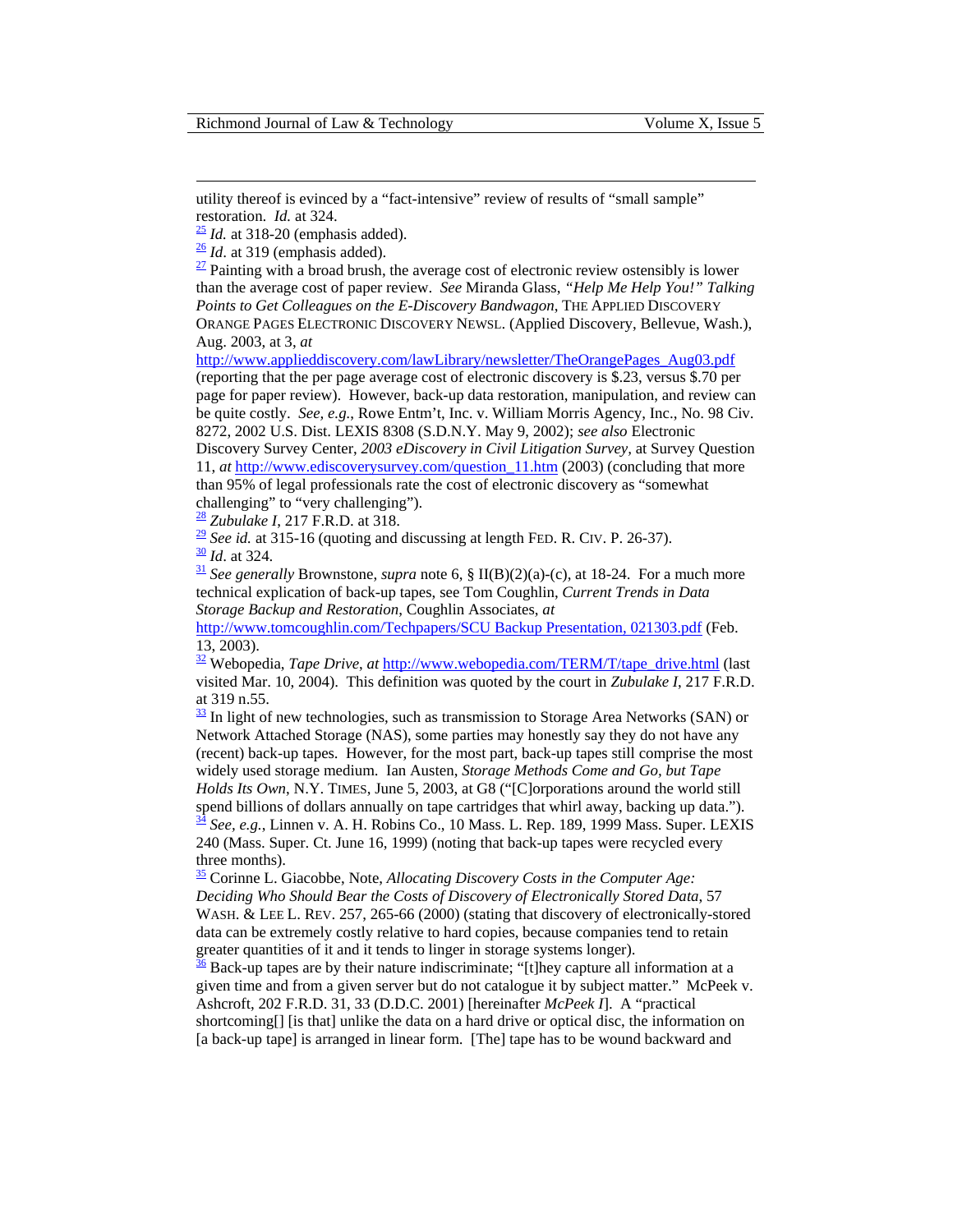<span id="page-25-0"></span>forward to retrieve or record data, making it slower in operation." Austen, *supra* note 33, at G8.

 $\frac{37}{2}$  For example, "[o]nce e-mails have been stored onto backup tapes, the restoration process is lengthy." *Zubulake I*, 217 F.R.D. at 314. Moreover, "[b]ackup tapes also typically employ some sort of data compression, permitting more data to be stored on each tape, but also making restoration more time-consuming and expensive, especially given the lack of uniform standard governing data compression."  $Id$ . at 319.

 $\frac{38}{3}$  $\frac{38}{3}$  $\frac{38}{3}$  *Id.* at 316. Under the new approach, step one is to identify inaccessible data, step two is to produce a small sample of inaccessible data for review, and step three is to:

> conduct[] [a] cost-shifting analysis, [in which] the following factors should be considered, weighted more-or-less in the following order:

1. The extent to which the request is specifically tailored to discover relevant information;

2. The availability of such information from other sources;

3. The total cost of production, compared to the amount in controversy;

4. The total cost of production, compared to the resources available to each party;

5. The relative ability of each party to control costs and its incentive to do so;

6. The importance of the issues at stake in the

litigation; and

7. The relative benefits to the parties of obtaining the information.

*Id.* at 324. As to the sampling approach, "[l]itigants should consider the use of sampling techniques when appropriate to narrow the burden of searching voluminous electronic data for relevant information." *Sedona Principles*, *supra* note 3, at 39-40 cmt. 11.b.  $\frac{39}{2}$  $\frac{39}{2}$  $\frac{39}{2}$  *Zubulake I*, 217 F.R.D. at 321. This holding is a more particular application of the broad policy increasingly espoused by courts over the past few years that, "[u]pon installing a data storage system, it must be assumed that at some point in the future one may need to retrieve the information previously stored." Kaufman v. Kinko's, Inc., No. CIV.A.18894-NC, 2002 WL 32123851, at \*2 (Del. Ch. Apr. 16, 2002). "'[I]f a party chooses an electronic storage method, the necessity for a retrieval program or method is an ordinary and foreseeable risk'" of doing business, and the inconvenience and cost of retrieval is insufficient to defeat a good faith discovery request. *Id.* at \*2 n.2 (quoting *In re* Brand Name Prescription Drug Antitrust Litig., No. 94-C-897, 1995 WL 360526, \*2 (N.D. Ill. June 15, 1995). Note, though, that the proposed new Federal Rule of Civil Procedure 26(h)(2), provides in part that "[i]n responding to discovery requests, a party need not include electronically-stored data created only for disaster-recovery purposes." Memorandum from Professor Rick Marcus, to the Advisory Committee on Civil Rules 33, *available at* <http://www.kenwithers.com/rulemaking/civilrules/marcus091503a.pdf> (Sept. 15, 2003).

<sup>40</sup> The *Zubulake I* court criticized prior decisions for having automatically engaged in cost-shifting analysis as a knee-jerk reaction, based on a faulty "assum[ption] that an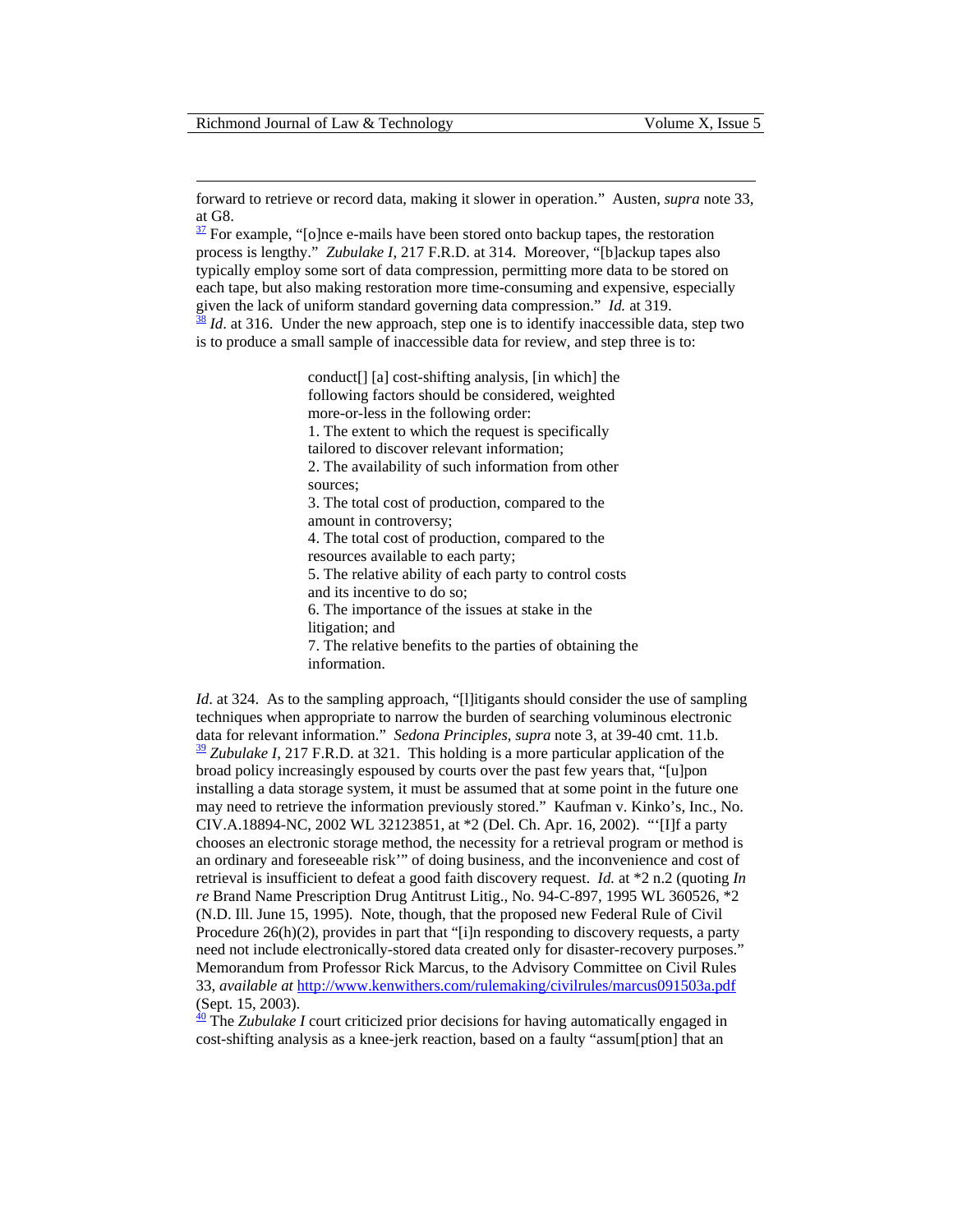undue burden or expense may arise simply because electronic evidence is involved." *Id.* at 318. As a matter of policy, *Zubulake I* noted that "cost-shifting may effectively end discovery, especially when private parties are engaged in litigation with large corporations. As large companies increasingly move to entirely paper-free environments, the frequent use of cost-shifting will have the effect of crippling discovery in discrimination and retaliation cases." *Id.* at 317-18.<br> $\frac{41}{10}$  $\frac{41}{10}$  $\frac{41}{10}$  *Id.* at 324.<br> $\frac{42}{10}$  Zubulake v. UBS Warburg LLC, 216 F.R.D. 280 (S.D.N.Y. 2003) [hereinafter

Zubulake III].<br>  $\frac{43}{11}$  It later turned out that there were only seventy-seven responsive tapes. Id. at 282.<br>  $\frac{44}{11}$  Zubulake I, 217 F.R.D. at 324 (emphasis added).<br>  $\frac{45}{11}$  $\frac{45}{11}$  $\frac{45}{11}$  Zubulake III, 216 F.R.D. at 291. T

<span id="page-26-0"></span> $\overline{a}$ 

likely it is that the backup tape contains information that is relevant to a claim or defense, the fairer it is that the [responding party] search at its own expense." *Id.* at 284.

*Zubulake III* also held that, "[a]s a general rule, where cost-shifting is appropriate, only the costs of restoration and searching should be shifted. . . . However, the responding party should always bear the cost of reviewing and producing electronic data once it has been converted to an accessible form." *Id.* at 290.<br><sup>[47](#page-5-0)</sup> *See, e.g., supra* Part IV(D)(4) (discussing Tulip Computers Int'l B.V. v. Dell Computer

Corp., No. 00-981-RRM, 2002 U.S. Dist. LEXIS 7792 (D. Del. Apr. 30, 2002); McPeek v. Ashcroft, 212 F.R.D. 33 (D.D.C. 2003) [hereinafter *McPeek II*]; *McPeek I*, 202 F.R.D. 31 (D.D.C. 2001)).

[48](#page-6-0) *Zubulake I,* 217 F.R.D. at 317.

<sup>49</sup> *Id*. at 312 n.8. [50 J](#page-6-0). Robert Keena, *E-Discovery: Unearthing Documents Byte by Byte*, BENCH & B. OF MINN. (Minn. State Bar, Minneapolis, Minn.), Mar. 2, 2002,

http://www2.mnbar.org/benchandbar/2002/mar02/ediscovery.htm.<br><sup>51</sup> The following "real" (though seemingly apocryphal) examples were compiled in an article by David S. Bennahum:

[•] Yes I know we shipped 100 barrels of [deleted], but on our

end, steps have been taken to ensure that no record exists.

Therefore it doesn't exist. If you know what I mean. Remember, you owe me a golf game next time I'm in town.

[•] Did you see what Dr. [deleted] did today? If that patient survives it will be a miracle.

David S. Bennahum, *Daemon Seed: Old Email Never Dies*, WIRED 7.05, May 1999, *available at*

[http://www.wired.com/wired/archive/7.05/email\\_pr.html](http://www.wired.com/wired/archive/7.05/email_pr.html) (redactions appear in the original article). *See generally supra* notes 72-74 and accompanying text (discussing John Jessen, whose war stories formed the basis of Bennahum's article).

 $\frac{52}{2}$  $\frac{52}{2}$  $\frac{52}{2}$  *Linnen v. A.H. Robins Co.*, 10 Mass. L. Rep. 189, 1999 Mass. Super. LEXIS 240 (Mass. Super. Ct. June 15, 1999).

[53 K](#page-6-0)eena, *supra* note 50; Kristin M. Nimsger, *Same Game, New Rules: E-discovery Adds Complexity to Protecting Clients and Disadvantaging Opponents*, LEGAL TIMES, Mar. 25, 2002, *available at* [http://www.law.com/special/supplement/e\\_discovery/same\\_game.html](http://www.law.com/special/supplement/e_discovery/same_game.html) (last visited Mar. 16, 2004).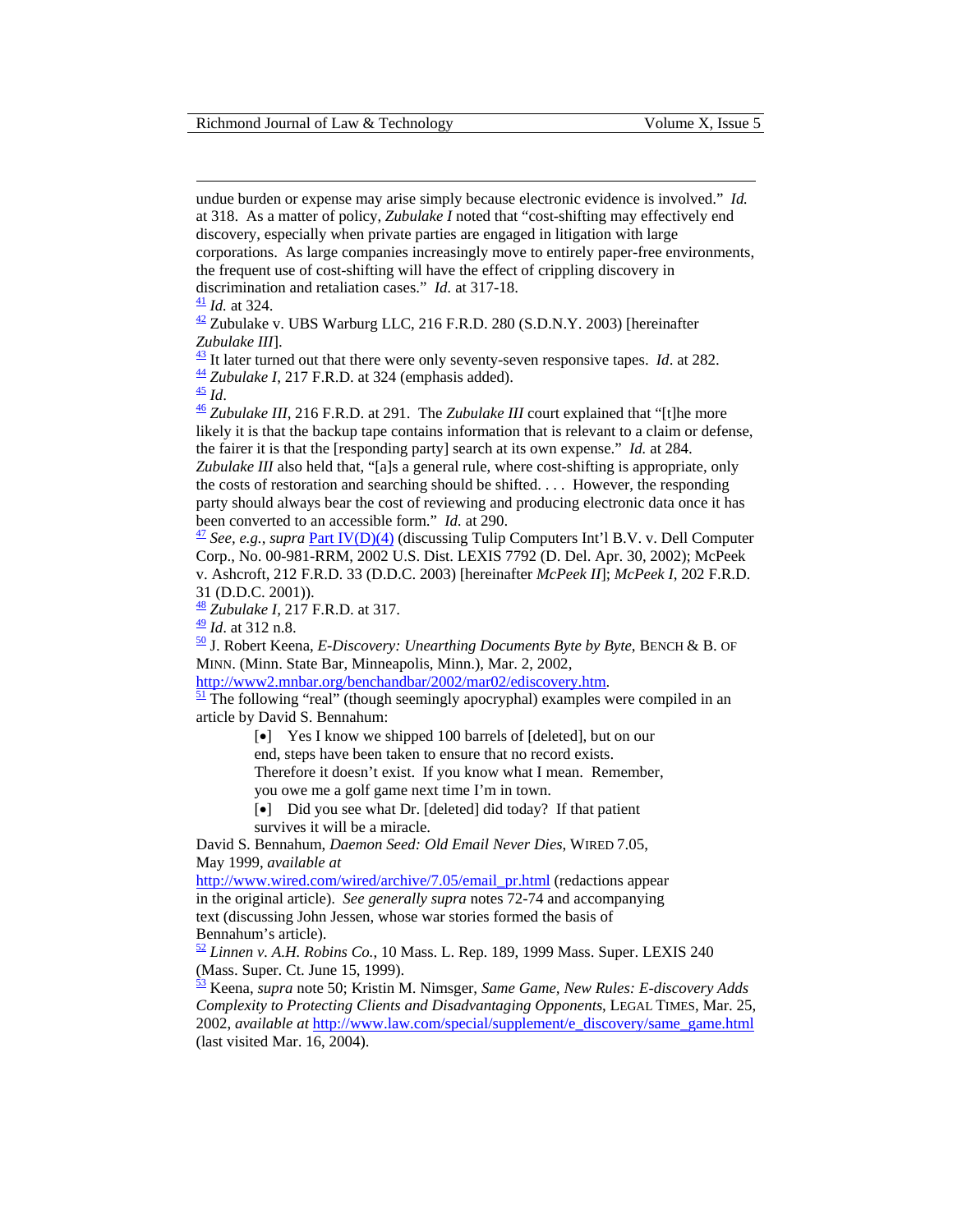<span id="page-27-0"></span>[54](#page-6-0) Ann Carrns, *Prying Times: Those Bawdy E-Mails Were Good for a Laugh – Until the Ax Fell*, WALL ST. J., Feb. 4, 2000, at A1 ("[I]n harassment suits[,] [o]ne or two explicit e-mail messages typically aren't enough . . . to prove that a workplace environment was hostile. But such e-mail can bolster other damaging evidence.").

 $\frac{55}{2}$  Where appropriate, especially in a now rare small case, discovery requests "should" [not] only concentrate on data in its electronic form. . . . Hard copies may often provide invaluable information. For example, handwritten notes may be written directly on a printout of a document . . . ." Dale M. Cendali et al., *Electronic Discovery*, *in* 2 SEVENTH [AN](#page-7-0)NUAL INTERNET LAW INSTITUTE 615, 626 (Practising Law Institute 2003).<br><sup>56</sup> "The term meta data has taken on an unfortunate negative connotation for many legal

professionals. In reality, meta data very rarely reveals a 'smoking gun' document or otherwise harms a litigant's case." Davey, *supra* note 6, at 5.<br>
<u><sup>[57](#page-7-0)</sup> Electronic Discovery:</u> New Challenges, New Opportunities, *supra* note 19, at 1.<br>
<sup>58</sup> Some litigators may still be resisting transitioning to electr

*e.g.*, Robert D. Brownstone, *How to Sway Litigators to Embrace the Electronic Realm*, 1 MEALEY'S LITIG. REP.: DISCOVERY 38 (2004) (suggesting ways to shepherd luddite-like litigators into the modern era).

 $\frac{59}{2}$  Depending on the nature of the medium and/or the file-type, the calculation of pages per gigabyte varies, ranging from approximately 15,000 to around 675,000. Applied Discovery, *How Many Pages in a Gigabyte?*, *at*

<http://www.applieddiscovery.com/clientResources/techTips1.asp> (last visited Mar. 10,hh 2004). While it is true that "[d]ifferent document types will generate very different numbers of pages per document and per gigabyte[,] . . . for a given document type, the average number of pages produced as compared to the size consumed by the original documents stays consistent." *Id.* [60](#page-7-0) Antonucci, *supra* note 16, at 2. Some of the many providers of

collecting/searching/producing services and/or computer forensics services are: Applied Discovery, *at* <http://www.applieddiscovery.com/> (last visited Mar. 10, 2004); Foundstone, *at* <http://www.foundstone.com/>(last visited Mar. 10, 2004); Guidance Software, *at* <http://www.guidancesoftware.com/services/index.shtm>(last visited Mar. 10, 2003); Kroll Ontrack, *at* <http://www.krollontrack.com/eEvidence>(last visited Mar. 10, 2004); New Technologies, Inc., *at* <http://www.forensics-intl.com/>(last updated Dec. 22, 2003); and Steelpoint, *at* http://www.steelpoint.com/ (last visited Mar. 10, 2004). <sup>61</sup> Virginia R. Llewellyn, *Electronic Discovery Preparedness – The Secret to Success*, THE METRO. CORP. COUNS. (The Metropolitan Corporate Counsel, Mountainside, N.J.), Dec. 2003, at 40 ("Knowledge of data storage systems benefits the company's position offensively as well, allowing outside counsel to effectively negotiate discovery parameters and challenge unduly burdensome requests."). For a discussion of the extent to which a company may systematically reduce the amount of electronic information it retains, see Fenwick, *supra* note 17, at 4; Cendali et al., *supra* note 55, at 642. For a discussion of the preservation obligation, *see generally* Brownstone, *supra* note 6, §  $II(A)$ , at 2-13.

 $\frac{62}{2}$  $\frac{62}{2}$  $\frac{62}{2}$  *Zubulake I*, 217 F.R.D. 309, (S.D.N.Y. 2003) (Scheindlin, J.) (first alteration in original) (quoting Shira A. Scheindlin & Jeffrey Rabkin, *Electronic Discovery in Federal Civil Litigation: Is Rule 34 up to the Task?*, 41 B.C. L. REV. 327, 364 (2000)).  $\frac{63}{5}$  In modern litigation, such a data universe typically consists primarily of pure electronic files, plus some image files created by scanning and/or OCR'ing hardcopy documents that were only found in paper form.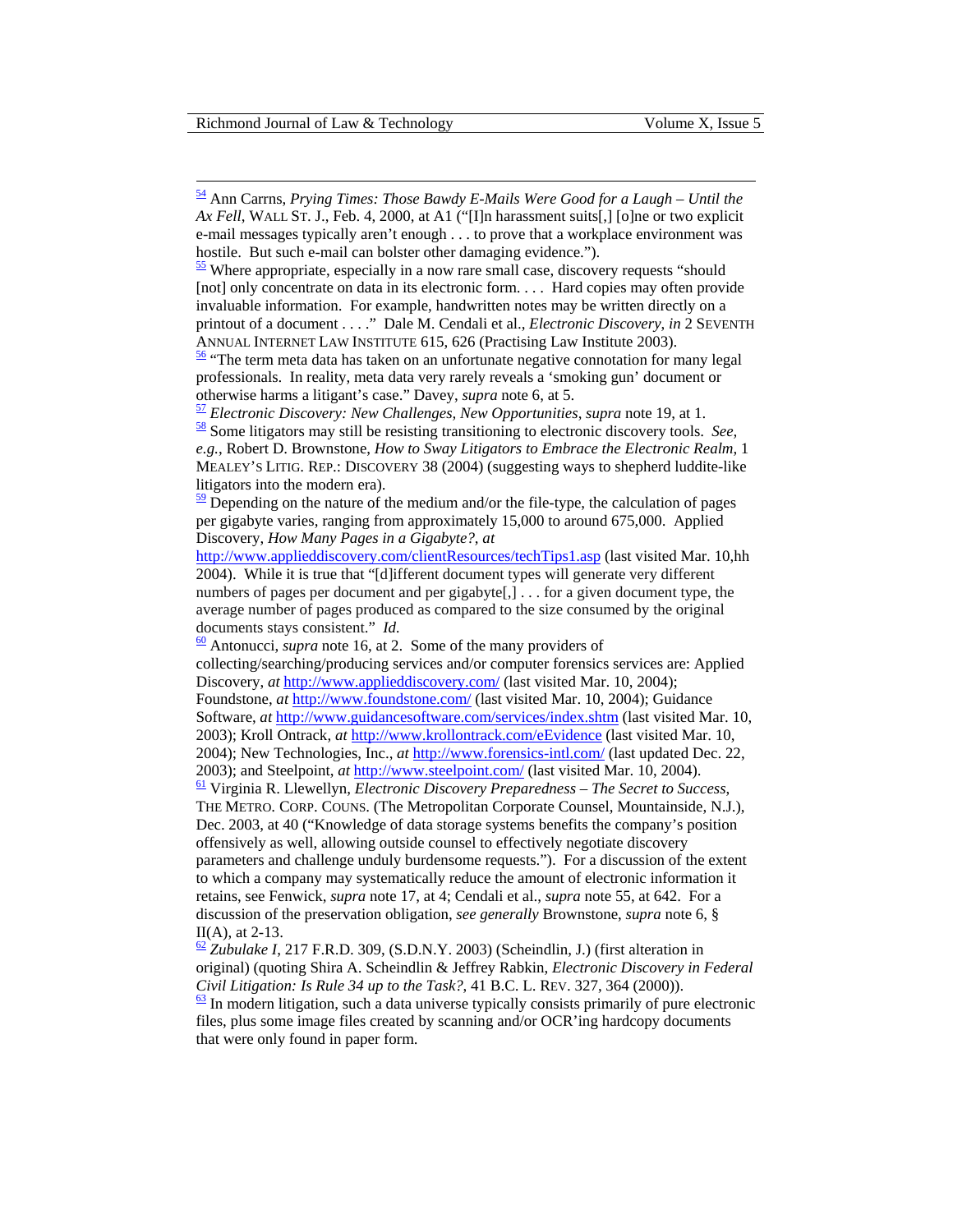file format in which they were created (*i.e.*, in the specific software applications used to create each individual document).").

 $\frac{69}{10}$  *Id*. (discussing the various disadvantages and advantages of native review).<br>  $\frac{70}{10}$  $\frac{70}{10}$  $\frac{70}{10}$  *Id.* "In most cases, the limitations associated with native file review - potential for

spoliation, searching limitations and inability to redact - is driving a choice of review method toward data conversion [plus] online repository review." *Id*. An even earlier hurdle may be that those same limitations restrict the producing party's counsel's preproduction review of native documents. *See, e.g.*, Jones v. Goord, No. 95-CIV-8026, 2002 U.S. Dist. LEXIS 8707 (S.D.N.Y. May 15, 2002) (demonstrating how practical considerations seemed to hamstring a judge who might otherwise have required Defendant to produce "data in electronic, manipulable form [to] facilitate expert analysis"). *Goord* is discussed in detail in Brownstone, *supra* note 6, § II(D)(3), at 30-31.<br>
<sup>71</sup> Sedona Principles, *supra* note 3, § 11, at 39.<br>
<sup>72</sup> John Jessen, Electronic Discovery Issue #1 at 1 (2003) (unpublish

file with Richmond Journal of Law & Technology).

 $\frac{73}{4}$  *Id.* at 2.  $\frac{74}{5}$  *See id.* at 4.  $\frac{75}{5}$  In the author's experience, legal software initially developed before the recent electronic data explosion has not successfully reinvented itself to accommodate vast e-Discovery data sets. To fill the void, many new vendors have sprung up, purporting to offer vehicles that successfully navigate e-Discovery. Few providers offer services that even purport to be powerful enough to tackle enormous data sets. Ostensibly, "[a] handful of companies, such as startup Fios, Applied Discovery, and Kroll OnTrack . . . offer specific services . . . that catalog and categorize massive numbers of files." Alex Salkever, *A Supercharged Search Engine for Lawyers*, BUSINESSWEEK ONLINE, June 25, 2003, *available at*

[http://www.businessweek.com:/print/technology/content/jun2003/tc20030625\\_5288\\_tc04](http://www.businessweek.com:/print/technology/content/jun2003/tc20030625_5288_tc047.htm?tc) [7.htm?tc](http://www.businessweek.com:/print/technology/content/jun2003/tc20030625_5288_tc047.htm?tc) In those few putatively more robust applications, "[f]iles are organized by type,

<span id="page-28-0"></span> $\frac{64}{3}$  Lazar, *supra* note 23, at 14 (defining a "box" as an "average banker's box [that] holds 2,500 sheets of paper, and one page of information on average equals [twenty] kilobytes (.02 megabytes)"). Note that .02 is a conservative page-to-data size conversion factor, because data-intensive e-mails and/or spreadsheets may have factors of .01 or .005 megabytes. *See id.* [65](#page-7-0) *megabytes. See id.* 65 DocFinity, *Saving the Invironmental Impact of*  $\frac{65}{2}$  DocFinity, *Saving the Environmental Impact of* 

*Electronic Document Management*, DOCUMENT MAGAZINE, Oct. 1, 2002, *available at* <http://www.dptmag.com/editorial2.asp?ID=152>(last visited Apr. 2, 2004) (estimating that one tree is roughly equivalent to 8,000 pages) (citing CLAUDIA THOMPSON,

RECYCLED PAPERS: THE ESSENTIAL GUIDE (MIT Press 1992)).<br>
<u><sup>[66](#page-8-0)</sup> *See, e.g.*, Tulip Computers Int'l B.V. v. Dell Computer Corp., No. 00-981-RRM, 2002</u> U.S. Dist. LEXIS 7792 (D. Del. Apr. 30, 2002) (demonstrating the consequences of a defendant's ongoing stonewalling); *see also* discussion *supra* Part IV[\(D\)\(4\).](#page-17-0) [67 T](#page-8-0)om McCann, *Electronic Discovery Becomes Hot Topic in Legal Tech*, CHI. LAW.,

Oct. 2003, at 43 ("The last thing you want . . . is to be overwhelmed by a deluge of data. Make specified searches to create a subset of data, sufficiently small so that both sides have time to review it. Some opposing counsel are reluctant . . . . But I've always been [suc](#page-8-0)cessful at negotiating a reasonable narrowing of the data.").<br><sup>68</sup> Nimsger & Lange, *supra* note 5 ("Native data refers to documents still in the original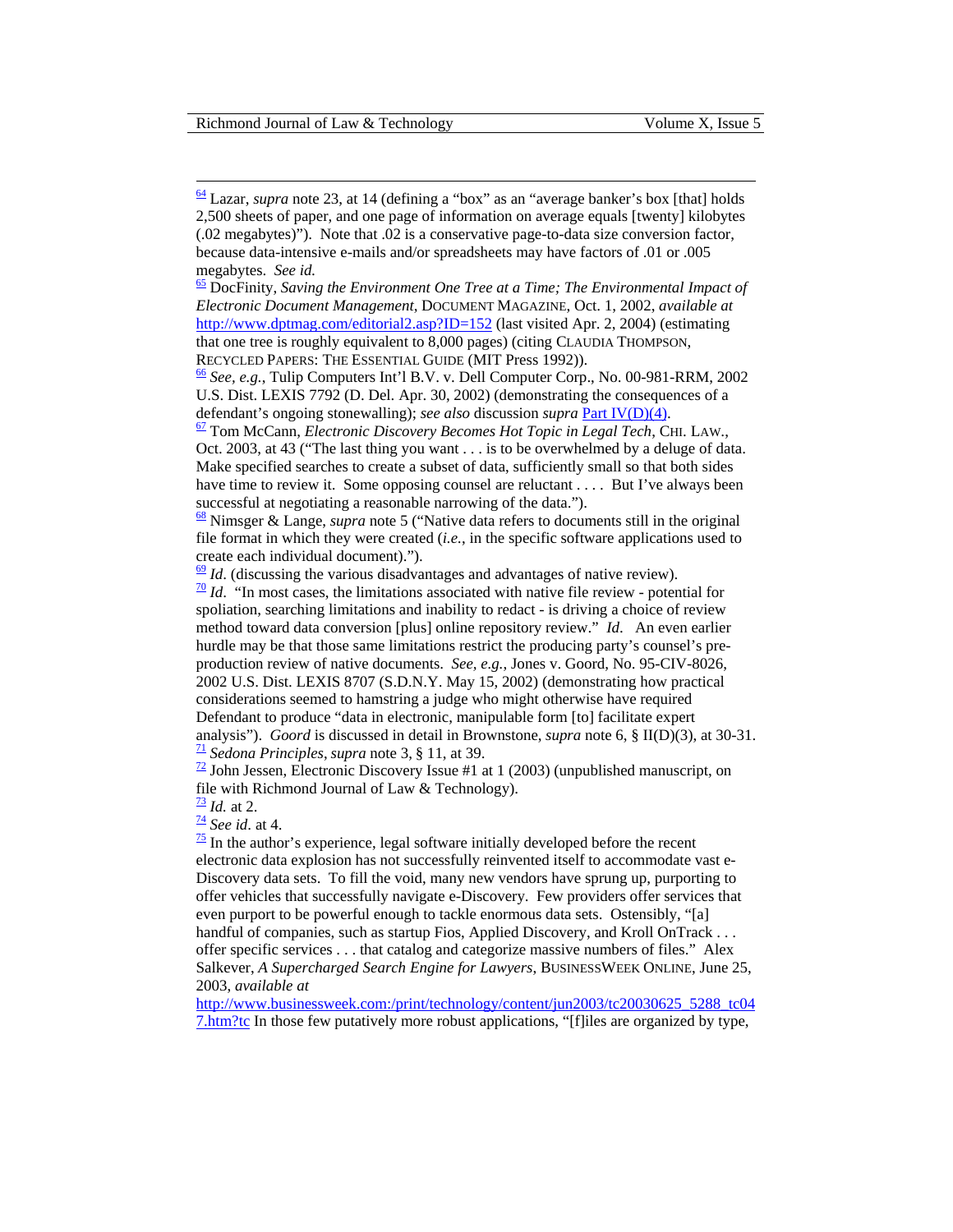<span id="page-29-0"></span>date, keyword, and other criteria that provide far more capability to search for complex terms and patterns than on the average Web search engine." *Id.* [76](#page-8-0) *See, e.g.*, Cendali et al., *supra* note 55, at 626 (detailing the

capabilities of various search software). *See generally* Joan Feldman,

*Effective Data Searches*, Computer Forensics Inc., *at*

[http://www.forensics.com/pdf/Effective\\_Data\\_Searches.pdf \(](http://www.forensics.com/pdf/Effective_Data_Searches.pdf)last visited Apr. 1, 2004).

[77 F](#page-9-0)or an excellent summary of some of the pros and cons on this issue, see Jessen, *supra*  note 72, at 2.

[78](#page-9-0) *Sedona Principles*, *supra* note 3, at iv. *The Sedona Principles* also recognized that "[e]ach . . . aspect[] of discovery should be considered in light of the nature of the litigation and the amount in controversy, as well as the cost, burden, and disruption to parties' operations." *Id*.<br><sup>[79](#page-9-0)</sup> *Cf. id.* ("Electronic discovery is a tool to help resolve a dispute and should not be

[vie](#page-9-0)wed as a strategic weapon to coerce unjust, delayed, or expensive results.").  $\frac{80}{15}$  If inaccessible data is worthy of discovery, then - once it "has been converted to an accessible form" - it should be treated just like accessible data for all e-Discovery purposes. *Zubulake III*, 216 F.R.D. 280, 290 (S.D.N.Y. 2003) ("Restoration . . . is the act of making inaccessible material accessible. That 'special purpose' or 'extraordinary step' should be the subject of cost-shifting. . . . However, [post-conversion,] the responding [pa](#page-9-0)rty should always bear the cost of reviewing and producing electronic data.").<br><sup>[81](#page-9-0)</sup> *Sedona Principles*, *supra* note 3, at 8 n.12 ("[E-Discovery] disputes are most likely to

arise and require court intervention when the burdens of preservation and production are disproportionate among the litigants . . . ."). The *Zubulake* approach intentionally sought to narrow the circumstances in which a corporate producing party can shift costs onto an individual requesting party. *Zubulake I*, 217 F.R.D. 309, 317-18 (S.D.N.Y. 2003). On the other side of the coin, to avoid fishing expeditions by individuals, the *Zubulake* approach makes a requesting party clear a marginal utility hurdle before it can get at relatively inaccessible data. *Id.* at 323.<br><sup>82</sup> In late 2003, an appellate decision denied "unlimited, direct access to [Defendant]'s

databases" because the trial "court [had] established no protocols for the search . . . [and] did not even designate search terms to restrict the search." *In re* Ford Motor Co*.*, 345 F.3d 1315, 1317 (11th Cir. 2003) (vacating discovery order). One commentator has described the *Ford* holding as interpreting Federal Rule of Civil Procedure 34 to "allow the responding party to search its own records to produce the required, relevant data . . . [but] not give the requesting party the right to conduct the actual search." Blouin, *supra* note 4.

 $\frac{83}{8}$  For a discussion of the apparent judicial tendency to appoint a neutral expert to copy hard drives and to attempt to recover deleted data, see Brownstone, *supra* note 6, § II(C), at 25-27; Simon Prop. Group L.P. v. MySimon, Inc., 194 F.R.D. 639, 641 (S.D. Ind. 2000) (appointing neutral expert to recover "deleted" files from computers, including home computers, used by Defendant's employees), *supplemented by* No. IP.99-1195-C H/G, 2000 U.S. Dist. LEXIS 8953 (S.D. Ind. June 15, 2000); Playboy Enters., Inc. v. Welles, 60 F. Supp. 2d 1050 (S.D. Cal. 1999), *aff'd in part & rev'd in part on other grounds*, 279 F.3d 796 (9th Cir. 2002) (appointing neutral expert to copy Defendant's personal computer hard drive, due to evidence of Defendant's deletion of e-mails responsive to Plaintiff's document production request and likelihood of recovery).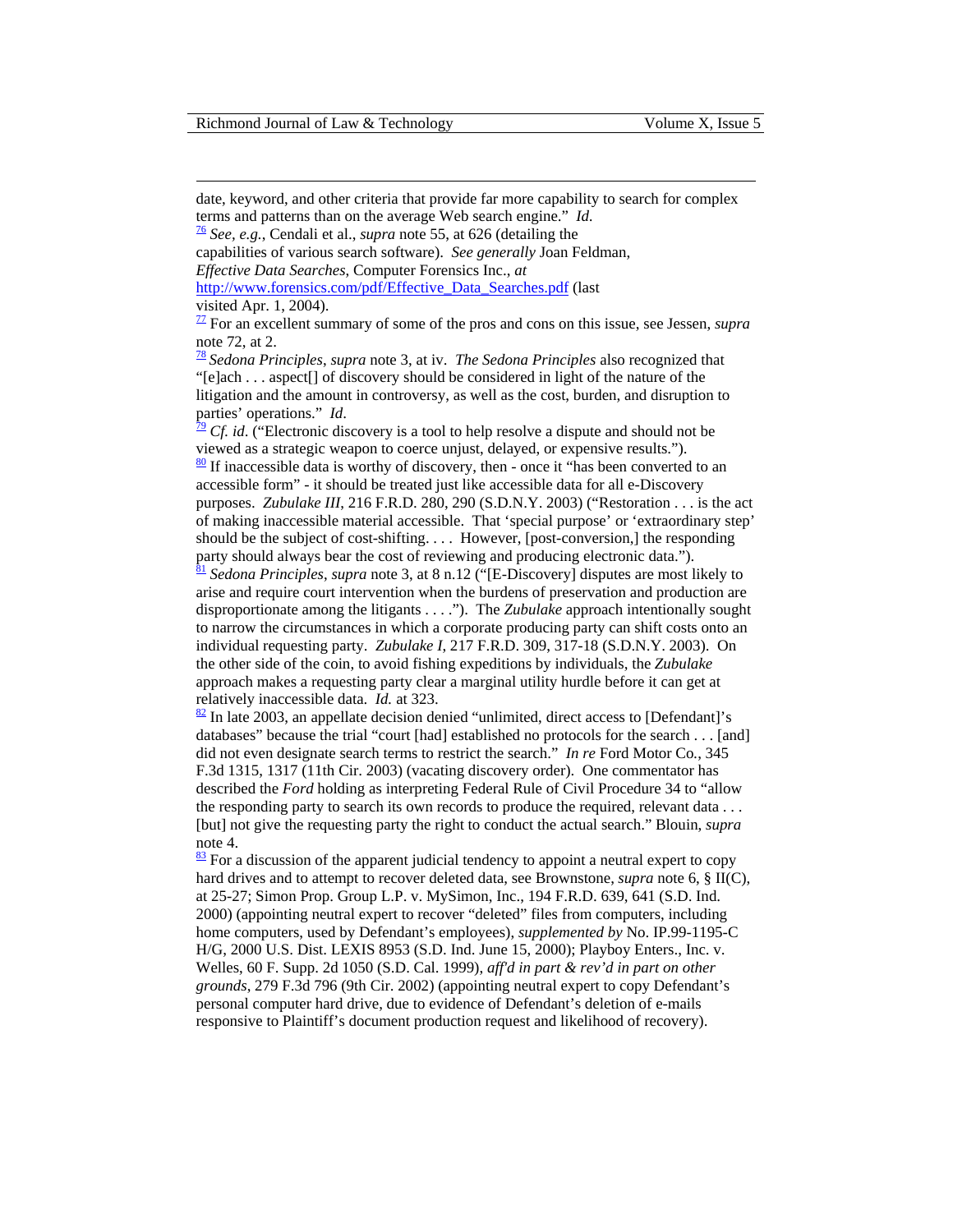<span id="page-30-0"></span>[84](#page-9-0) *See, e.g.*, Christopher D. Wall & Michele C. S. Lange, *Electronic Discovery: Recent Developments*, WASH. LAW., Mar. 2003,

[http://www.dcbar.org/for\\_lawyers/washington\\_lawyer/march\\_2003/electronic.cfm](http://www.dcbar.org/for_lawyers/washington_lawyer/march_2003/electronic.cfm) (last visited Mar. 16, 2004) ( "Simply booting a computer can possibly destroy valuable metadata . . . that could be relevant in a lawsuit") (citing Antioch Co. v. Scrapbook Borders. Inc., 210 F.R.D. 645, 652-54 (D. Minn. 2002)).

[85 L](#page-10-0)lewellyn, *supra* note 61, at 40 ("The basic legal framework for electronic discovery is the same as that for paper documents, with the rules of discovery providing expansive access to an opposing party's electronic data.").

[86](#page-10-0) *Electronic Evidence – A Big Issue With No Easy Solutions*, THE METRO. CORP. COUNS. (The Metropolitan Corporate Counsel, Mountainside, N.J.), Dec. 2003, at 48 (editor's interview with BASF Senior Vice President and General Counsel, Thomas Y. Allman) [hereinafter Allman].

[87](#page-10-0) *Practitioner Reacts to 2nd Circuit Electronic Discovery Decision*, FED. DISCOVERY NEWS, Dec. 16, 2002 (quoting Alan Blakely, chair of Federal Bar Association's Federal Litigation Section).

[88 A](#page-10-0)llman, *supra* note 86, at 48. *But see* Residential Funding Corp. v. DeGeorge Fin. Corp*.*, 306 F.3d 99 (2d Cir. 2002).

[89](#page-10-0) *See, e.g.*, Wright v. AmSouth Bancorp*.*, 320 F.3d 1198, 1205 (11th Cir. 2003) (affirming denial of discovery after "review[ing] district court's rulings on discovery issues for an abuse of discretion").

[90](#page-10-0) *See, e.g.*, Metro. Opera Ass'n v. Local 100, Hotel Employees & Rest. Employees Int'l Union,, 212 F.R.D. 178 (S.D.N.Y. 2003).

[91 T](#page-10-0)he interim website for the pertinent materials can be found at Ken Withers, *Discovery Subcommittee Letter on Electronic Discovery and Responses*, *at*

http://www.kenwithers.com/rulemaking/civilrules (last visited Mar. 3, 2004).

[92](#page-10-0) Robert A. Clifford, *Court Addresses Electronic Discovery*, CHI. LAW., July 2003, at 22 ("[2002's] survey on electronic discovery [went out] to 150 lawyers, bar organizations and technical people seeking input on whether federal rules are adequate to ensure that discovery is predictable.").

 $\frac{93}{2}$  Among the doubters is BASF General Counsel Thomas Y. Allman, interviewed in *Electronic Evidence – A Big Issue with No Easy Solutions*, *supra* note 87, at 48. "Drafting rules in this area is difficult. If you make them too specific, the pace of technological development may make the rules obsolete in a short time. On the other

hand, if you make them too general, they are not really adding to the body of law." *Id*. <sup>94</sup> Marcus, *supra* note 39, at 5.

 $\frac{95}{2}$  $\frac{95}{2}$  $\frac{95}{2}$  *Id.* at 11-12. The proposed amendment tentatively states, intentionally vaguely, that "for electronically-stored data," requests for production may cover "all data stored or maintained on that document {if the court so orders for good cause}." *Id*. at 11. Specific references to metadata and "embedded data" are in the proposed Committee Note regarding this addition. Marcus, *supra* note 39, at 12. The committee has not yet reached a consensus on this issue, especially in the context of inaccessible data. *See id.* at 12.  $\frac{96}{1}$  $\frac{96}{1}$  $\frac{96}{1}$  *Id.* at 14.  $\frac{97}{1}$  $\frac{97}{1}$  $\frac{97}{1}$  *Id.* at 24-30 (discussing the pros and cons of alternative provisions in this regard).

[98](#page-11-0) *Sedona Principles*, *supra* note 3, at 16; *see also* John L. Carroll, *Observations on the "Sedona Principles*,*"* at 4, *at* <http://www.thesedonaconference.org/miscFiles/carroll>(last visited Mar. 3, 2004) ("In the field of electronic discovery, we believe this principle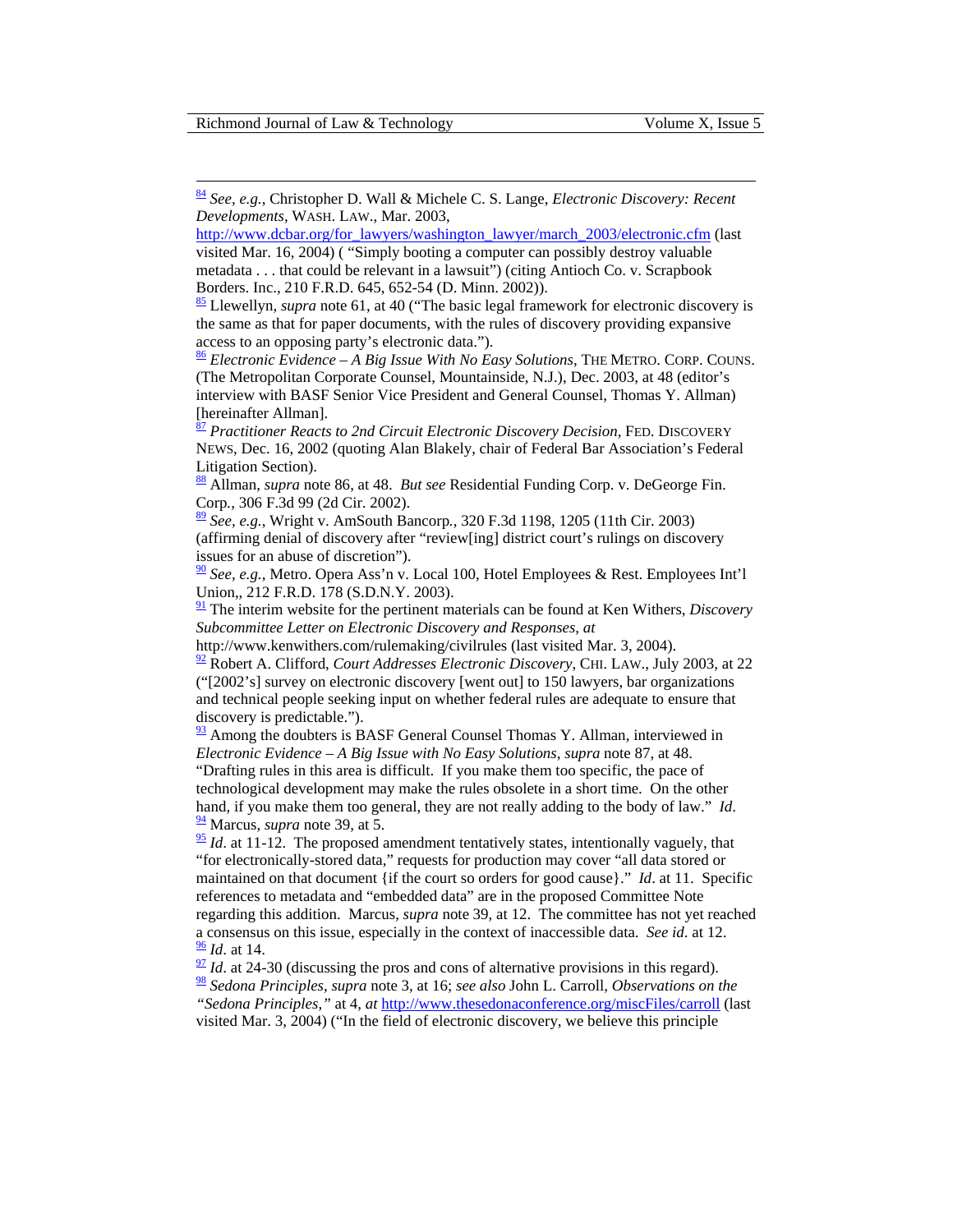<span id="page-31-0"></span>states the central lesson of the current case law, the commentary in the legal press, and the discussions in rulemaking circles.").

 $\frac{99}{2}$  Carroll, *supra* note 98, at 5. Principle Six appears at first glance to aid responders, in that it provides that "[r]esponding parties are best situated to evaluate the procedures, methodologies and technologies appropriate for preserving and producing their own electronic data and documents." *Sedona Principles*, *supra* note 3, at 27. However, the corresponding "Observation" contains a significant qualifying "corollary," namely that "responding parties are responsible for the reasonably anticipated consequences of their choices. The corollary applies if a party has a history of discovery sanctions or if it has no reliable electronic document management procedures." Carroll, *supra* note 98, at 5*.* Plus, even Sedona Principle Six itself cites a case where preservation efforts were grossly insufficient. *See* Danis v. USN Communications, Inc., No. 98-C-7482, 2000 U.S. Dist. LEXIS 16900, at \*13-14 (N.D. Ill. Oct. 23, 2000) (criticizing parties for failure to communicate or to gain "complete mastery of what types of documents were generated by [Defendant] in the ordinary course of business, how they were used, or their

significance").<br> $\frac{100}{100}$  Carroll, *supra* note 98, at 5.

<sup>101</sup> Sedona Principles, supra note 3, at 39.<br><sup>[102](#page-11-0)</sup> *Id.* (emphasis added).<br><sup>103</sup> Carroll, *supra* note 98, at 8 (emphasis added).<br><sup>104</sup> The proposed e-Discovery-related amendments are posted along with a cover letter seeking comments. *See* Task Force on Electronic Discovery, American Bar Association Section of Litigation, *November 2003 Draft Amendments to Electronic Discovery Standards*, *at* <http://www.abanet.org/litigation/taskforces/electronic/document.pdf> (Nov.

17, 2003) [hereinafter *ABA Draft Amendments*]. The highlights of the proposed changes are summarized by a Co-Chair of the Task Force. *See* Gregory P. Joseph, *Electronic Discovery*, 26 NAT'L L.J 19 (Nov. 24, 2003).<br><sup>[105](#page-11-0)</sup> *See, e.g., ABA Draft Amendments, supra* note 104, at 7-9 standard 31(a)(xi), (b)(i)-

(iii); *see also Joseph, supra* note 103, at 19.<br><sup>[106](#page-12-0)</sup> *ABA Draft Amendments, supra* note 104, at 10 standard 32(a)-(c); *see also Joseph, supra* note 104, at 19.

<sup>[107](#page-12-0)</sup> See MODEL RULES OF PROF'L CONDUCT R. 3.4(a) (prohibiting unlawfully obstructing another party's access to evidence, unlawfully altering, destroying or concealing a document or other material having potential evidentiary value, and counseling or assisting another person in any such act); MODEL RULES OF PROF'L CONDUCT R. 8.4(c)- (d) (prohibiting dishonesty, fraud, deceit, misrepresentation, and conduct that is prejudicial to the administration of justice); MODEL CODE OF PROF'L RESPONSIBILITY DR 7-109(A) (1980) (prohibiting suppression of any evidence that a lawyer or his client has a legal obligation to reveal or produce).

[108](#page-12-0) Fenwick, *supra* note 17, at 6.

 $\frac{109}{10}$  $\frac{109}{10}$  $\frac{109}{10}$  *Id.* ("Courts are increasingly critical of the 'ostrich head-in-the-sand' mentality. [Rec](#page-13-0)ent decisions require early and thorough review of a company's electronic files."). [110](#page-13-0) *See In re* Ford Motor Co., 345 F.3d 1315, 1317 (11th Cir. 2003) (vacating discovery

order that had granted unfettered access to product liability Defendant's databases); Wright v. AmSouth Bancorp*.*, 320 F.3d 1198, 1205 (11th Cir. 2003) (affirming denial of broad discovery request in ADEA illegal termination case); Southern Diagnostic Assocs. v. Bencosme, 833 So. 2d 801, 802-03 (Fla. Dist. Ct. App. 2002) (per curiam) (quashing trial court's order as entailing overly broad inspection of subpoena recipient's computer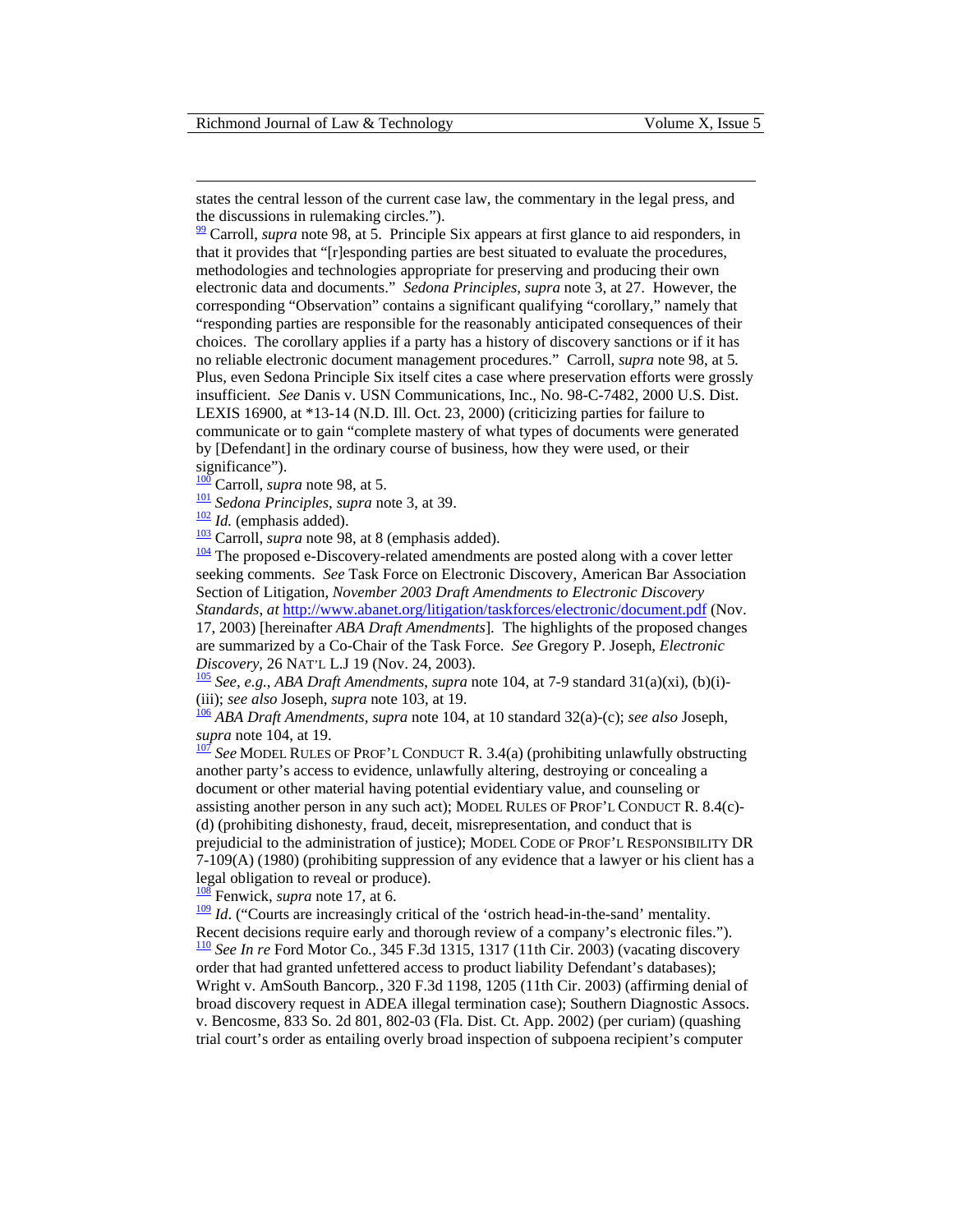system). *Cf. In re* Honeywell Int'l, Inc. Sec. Litig*.*, No. M8-85, 2003 U.S. Dist. LEXIS 20602, at \*22 (S.D.N.Y. Nov. 18, 2003) (requiring that non-party to produce certain information in electronic form, but rejecting request as to the other, more open-ended set of information).<br> $\frac{111}{1}$  Practitioner Reacts to 2nd Circuit Electronic Discovery Decision, supra note 86.

<span id="page-32-0"></span> $\overline{a}$ 

<sup>[112](#page-13-0)</sup> 306 F.3d 99 (2d Cir. 2002).<br>
<sup>[113](#page-13-0)</sup> *Id.* at 111-12.<br>
<sup>114</sup> Brownstone, *supra* note 6, § II(A)(2)(C), at 4-6.<br>
<sup>115</sup> Residential Funding Corp. v. DeGeorge Fin. Corp., 306 F.3d 99, 108 (2d Cir. 2002).<br>
<sup>115</sup> 212 F.R.

obligations, see the parade of horribles listed in Brownstone, *supra* note 6, § II(A)(5), at 12-13.

<sup>118</sup> *Metro. Opera Ass'n*, 212 F.R.D. at 180 (emphasis added).

 $\frac{119}{2}$  Rule 37 grants the trial court wide latitude to craft sanctions for the enforcement of discovery rules, ranging from the exclusion of evidence to granting a default judgment. FED. R. CIV. P. 37.<br> $\frac{120}{20}$  "Any attorney . . . who so multiplies the proceedings in any case unreasonably or

vexatiously may be required by the court to satisfy personally the excess costs, expenses, and attorneys' fees reasonably incurred because of such conduct." 28 U.S.C. § 1927  $(2001)$ .<br> $\frac{121}{21}$  *Metro. Opera Ass'n*, 212 F.R.D. at 174.

<sup>[122](#page-14-0)</sup> See Jason Krause, *Discovery Channels: Electronic Documents Are Vital to Building a Case, so Don't Get Papered Over*, 88 A.B.A.J. 48 (2002) ("[T]he first rule of electronic discovery is to negotiate with the other side.").

[123](#page-14-0) FED. R. CIV. P. 26(f). [124](#page-14-0) *Sedona Principles*, *supra* note 3, at iv ("[P]arties are well-served by an early discussion about the issues in dispute, the types of information sought, the likely sources and locations of such information, and the realistic costs of identifying, locating, retrieving, reviewing, and producing.").

[125](#page-14-0) *In re* Bristol-Myers Squibb Sec. Litig., 205 F.R.D. 437, 444 (D.N.J. 2002). The court denied "Defendants' [request] for . . . full reimbursement for paper copying costs" where Defendants had "dumped" more than three million pages on Plaintiffs, and also denied "Defendants' [request] . . . that the Plaintiffs pay one-half the cost of scanning documents [i]nto electronic form" in favor of requiring Plaintiffs "to pay the nominal cost of duplicating compact discs." *Id.*<br><sup>[126](#page-14-0)</sup> Sedona Principles, *supra* note 3, at 16 cmt. 3.a ("Parties Should Include Electronic

Discovery Issues in Their Rule 26 Disclosures and Conferences"); *see also* Isom, *supra*  note 18, at 12 (discussing incentive for both sides - each of which will typically be both a requesting and a producing party - to explore issues such as "the scope of the duty to preserve evidence").

[127](#page-14-0) *Sedona Principles*, *supra* note 3, at 16 cmt. 3(a); *accord* Carroll, *supra* note 97, at 4. *But see* Marcus, *supra* note 39, at 19 n.15 (declining to expand the initial disclosure obligations).

[128](#page-14-0) *ABA Draft Amendments*, *supra* note 104, at 7. Draft Standard 31(a)(v)(a)-(k)'s expressly non-exhaustive list of platforms mentions "databases; networks; computer systems, including legacy systems; servers; archives; back up or disaster recovery systems; tapes, discs, drives, cartridges and other storage media; laptops; personal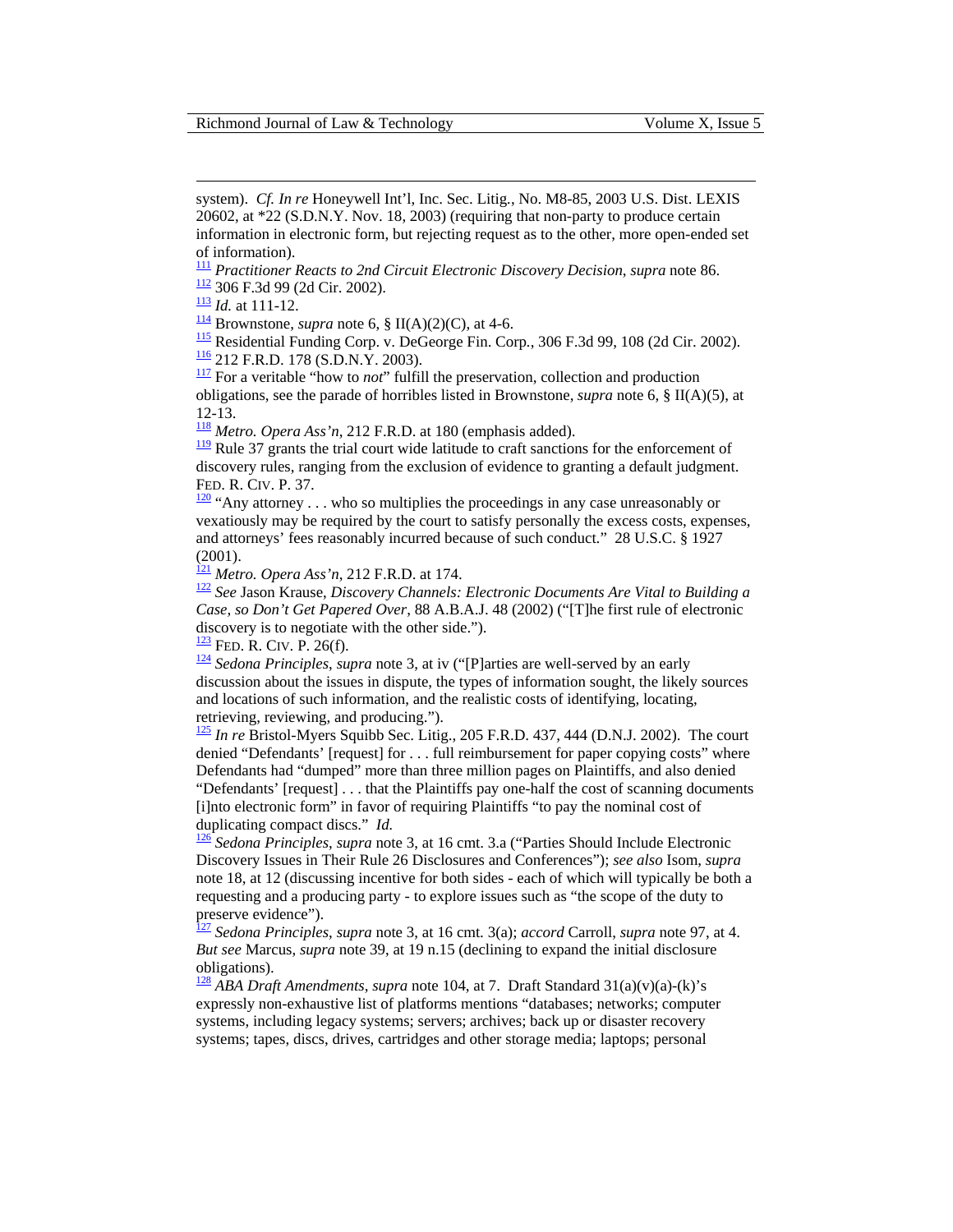computers; Internet data; and personal digital assistants [PDA's]." *Id*. (capitalization and sub-section letters omitted).<br> $\frac{129}{2}$  Marcus, *supra* note 39, at 17.

<span id="page-33-0"></span> $\overline{a}$ 

<sup>[130](#page-14-0)</sup> Id. at 6 n.2; see also Kenneth J. Withers, *Computer-Based Discovery in Federal Civil Litigation*, Federal Judicial Center, at 16-19,

[http://www.fjc.gov/public/pdf.nsf/lookup/ElecDi01.pdf/\\$file/ElecDi01.pdf](http://www.fjc.gov/public/pdf.nsf/lookup/ElecDi01.pdf/$file/ElecDi01.pdf) (last visited

Mar. 14, 2004) (posting an excellent pretrial conference checklist at the FRCP Committee's interim website).<br> $\frac{131}{131}$  FED. R. CIV. P. 30(b)(6).

<sup>132</sup> Antonucci, *supra* note 2, at 6.<br><sup>[133](#page-15-0)</sup> ABA Draft Amendments, *supra* note 104, at 7.<br><sup>134</sup> Brownstone, *supra* note 6, § III(A)(3)(c), at 41.<br><sup>[135](#page-15-0)</sup> See, e.g., Lazar, *supra* note 23, apps. b-c (including sample FRCP deposition questions and sample electronic discovery interrogatories and requests for production); Paul French, *Unlocking E-Evidence. Know How to Discover Computerized Information*, L.A. DAILY J., Aug. 13, 2002,

[http://www.dataforensics.com/PDFS/ladj\\_1.pdf;](http://www.dataforensics.com/PDFS/ladj_1.pdf) Computer Forensics Inc., *Sample Documents*, *at* [http://www.forensics.com/html/resource\\_sampledocs.html](http://www.forensics.com/html/resource_sampledocs.html) (last visited Mar. 14, 2004) (including samples of various e-discovery pleadings); Joan E. Feldman & Roger I. Kohn*, Top Ten Things to Do When Collecting Electronic Evidence*, at 2, *at* [http://www.forensics.com/pdf/Top\\_Ten.pdf\(](http://www.forensics.com/pdf/Top_Ten.pdf)2001); *see also*  Stenhouse, *supra* note 23, at 22-23. *See generally* Brownstone, *supra* note 6, §

 $III(A)(3)(c)$ , at 41-42.

[136](#page-15-0) *See, e.g.*, *ABA Draft Amendments*, *supra* note 104, at 8 ("[P]arties should consider stipulating to  $\dots$  a court order providing for  $\dots$  [t]he use of specified  $\dots$  selection criteria . . . [and] [t]he appointment of a mutually-agreed, independent information technology consultant . . . [to] [s]earch . . . in accordance with specific, mutually-agreed parameters.").

 $\frac{137}{137}$  Text searches may be insufficient if they do not encompass acronyms, buzzwords and/or euphemisms. Moreover, context searches, Boolean searches (including proximity searches) and/or field/metadata searches may be needed.

[138 J](#page-16-0)essen, *supra* note 72, at 6 ("[T]he scope of terms employed must be broad enough to be *defensible* in the event of a challenge by the requesting party.") (emphasis added).  $\frac{139}{132}$  *Id.* at 2.

140 *Id.* at 2.<br>
<sup>140</sup> *Id.* at 6.<br>
<sup>[141](#page-16-0)</sup> *See infra* <u>Part IV(D)(4)</u> (discussing Tulip Computers Int'l B.V. v. Dell Computer Corp., No. 00-981-RRM, 2002 U.S. Dist. LEXIS 7792 (D. Del. Apr. 30, 2002).

 $\frac{142}{142}$  $\frac{142}{142}$  $\frac{142}{142}$  Zubulake I, 217 F.R.D. 309, 321 (S.D.N.Y. 2003).<br>  $\frac{143}{143}$  $\frac{143}{143}$  $\frac{143}{143}$  McPeek I, 202 F.R.D. 31, 35 (D.D.C. 2001).<br>  $\frac{144}{145}$  $\frac{144}{145}$  $\frac{144}{145}$  $\frac{144}{145}$  $\frac{144}{145}$  Id.<br>  $\frac{145}{145}$  Id.<br>  $\frac{145}{145}$  Id. at 34-37.<br>  $\frac{145}{147}$  $\frac{145}{147}$  $\frac{145}{147}$  See Jessen, *supra* "[D]efendants' document production efforts, which involved word searches on [twentyfive] backup tapes of electronic mail and the questioning of selected individuals regarding e[-]mail on their computers, were insufficient, and  $\dots$  additional searches not limited by [D] efendants' relevancy objections were required." *Id.* 

[148](#page-17-0) No. 00-981-RRM, 2002 U.S. Dist. LEXIS 7792 (D. Del. Apr. 30, 2002).